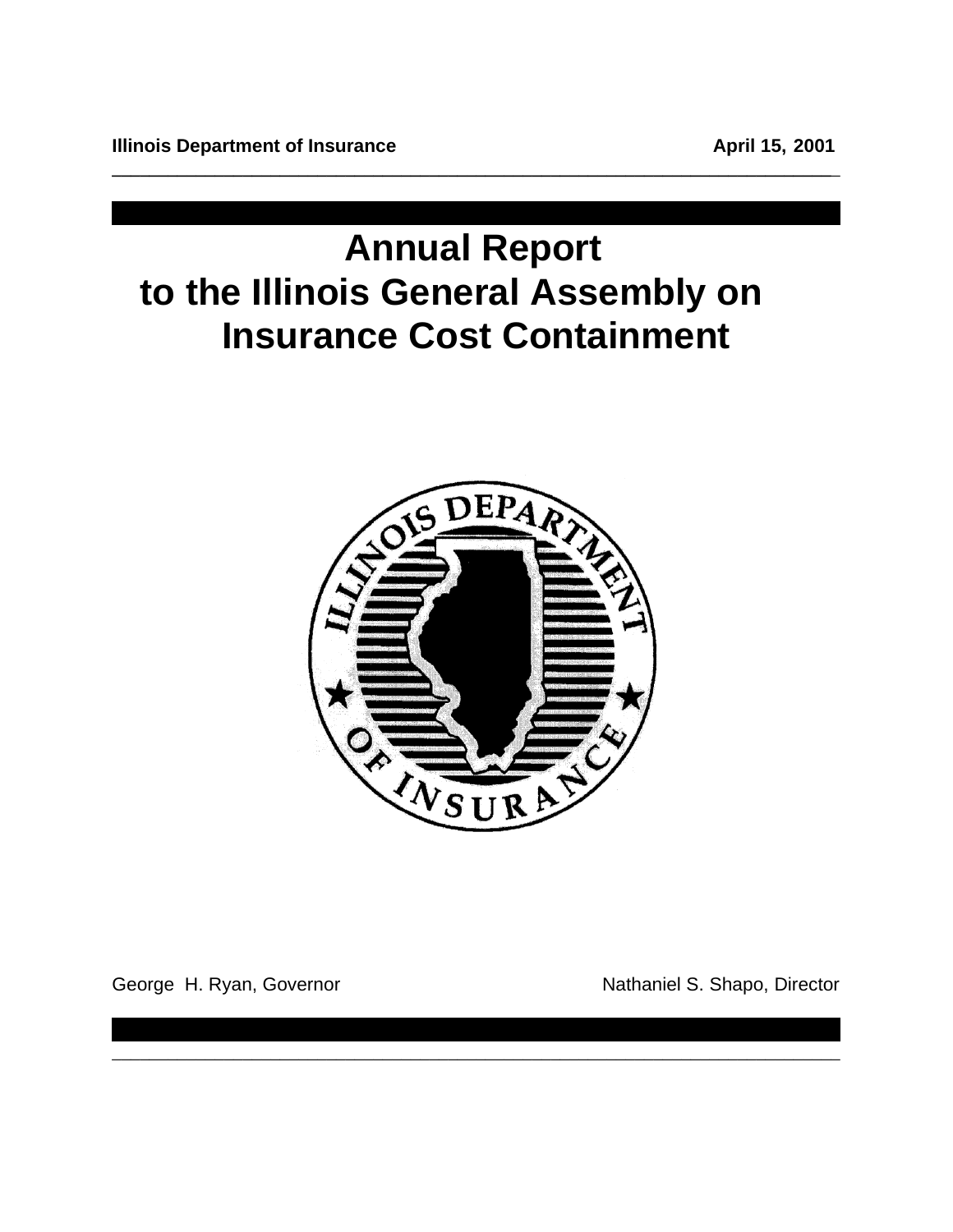### **TABLE OF CONTENTS**

*(click on item to go to its page)*

| L. | PURPOSE OF THE REPORT ON COST CONTAINMENT                                        | 1  |
|----|----------------------------------------------------------------------------------|----|
| Ш. | DIRECT PREMIUMS WRITTEN AND LOSS RATIOS BY STATE                                 | 2  |
|    | <b>III. ANALYSIS OF THE MARKETPLACE</b>                                          | 5  |
|    | <b>AVAILABILITY</b>                                                              | 5  |
|    | Herfindahl/Hirschman Index (HHI) and Market Shares by Line                       | 5  |
|    | <b>Market Shares of Residual Market Mechanisms</b>                               | 18 |
|    | <b>Participation in Alternative Risk Transfer Mechanisms</b>                     | 21 |
|    | <b>PROFITABILITY</b>                                                             | 23 |
|    | Illinois-Specific Underwriting Results Compared to Countrywide<br><b>Results</b> | 24 |
|    | <b>RELIABILITY</b>                                                               | 30 |
|    | Profitability                                                                    | 30 |
|    | <b>Financial Solvency Regulation</b>                                             | 34 |
|    | IV. COST CONTAINMENT ISSUES                                                      | 36 |
|    | V. CONCLUSION AND RECOMMENDATION                                                 | 39 |
|    | <b>BIBLIOGRAPHY</b>                                                              | 41 |
|    | Appendix A: Combined Assets for All Illinois-Licensed Insurers                   |    |

[Appendix B: Combined Liabilities, Surplus, and Other Funds for All Illinois-Licensed](#page-45-0) **Insurers** 

[Appendix C: Combined Underwriting and Investment Exhibit for All Illinois-Licensed](#page-46-0)  **Insurers** 

[Appendix D: Combined Cash Flow for All Illinois-Licensed Insurers](#page-47-0)

[Appendix E: Combined Exhibit of Premiums and Losses in the State of Illinois for](#page-48-0) All Illinois-Licensed Insurers

[Appendix F: Combined Insurance Expense Exhibit - Part III - for All Illinois-Licensed](#page-49-0) **Insurers**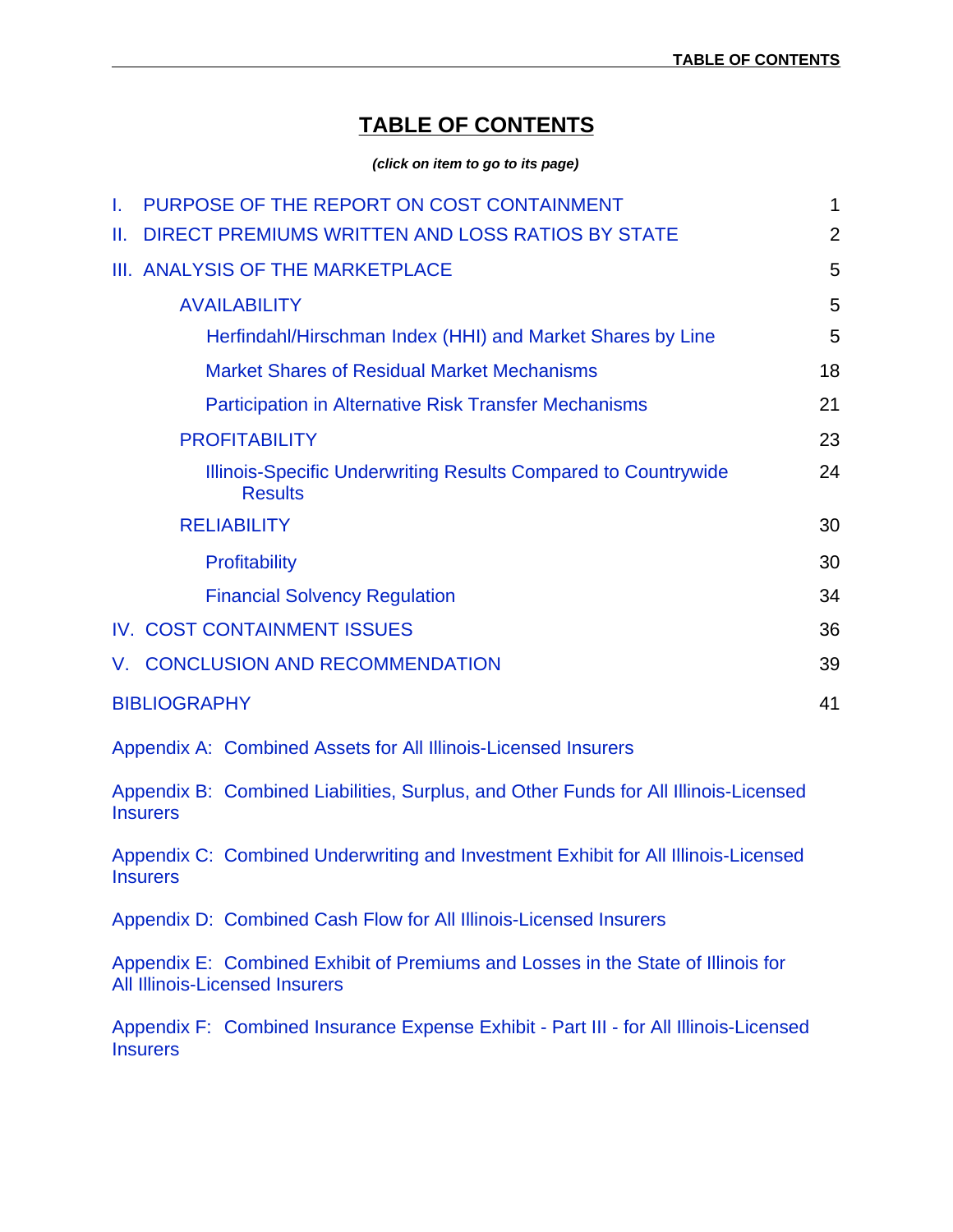# <span id="page-2-0"></span>**I. PURPOSE OF THE REPORT ON COST CONTAINMENT**

The Act requires the Director of Insurance to submit an annual report to the General Assembly by April 15th containing his analysis of the Illinois insurance market and his recommendation of the most appropriate and comprehensive cost containment system for the state (Article XLII, 215 ILCS 5/1202d).

The Illinois Insurance Cost Containment Act (Article XLII) was enacted in 1986 in response to the public's concern about the availability and affordability of property and liability insurance. It mandated that a uniform system be created for the collection, analysis and distribution of insurance cost data. Its express intent was to permit and encourage competition between companies on a sound financial basis to the fullest extent possible and to establish a mechanism to ensure the provision of adequate insurance at reasonable rates to the citizens of Illinois.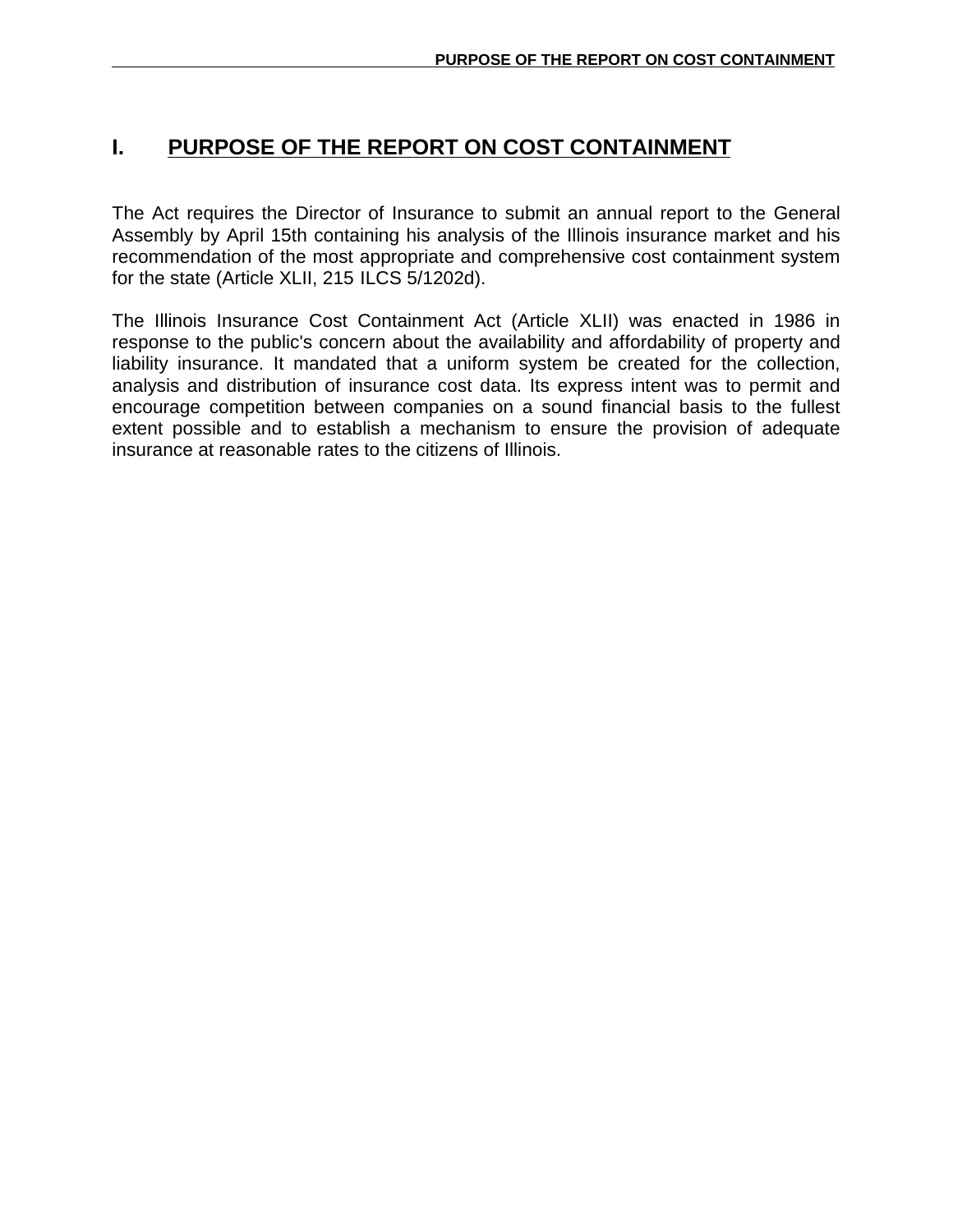### <span id="page-3-0"></span>**II. DIRECT PREMIUMS WRITTEN AND LOSS RATIOS BY STATE**

**Figure 1** shows a breakdown of total direct premium written (DPW) and loss ratios of selected states from 1995 through 1999 The direct pure loss ratio, shown in this table, is calculated by dividing losses by direct earned premium.

This table shows that the \$14.1 billion property/casualty premiums written in Illinois in 1999 represent 4.7% of the nationwide total and that property/casualty losses in Illinois have averaged 64.5% of earned premium during the five years. Columns 4 through 8 provide the percent of direct written premiums reported by each of the specified states for 1995 through 1999. Columns 9 through 13 provide the loss ratio experienced by each of the specified states for 1995 through 1999. Column 14 provides the five-year average (1995 - 1999) loss ratios for each of the specified states.

#### **Figure 1 State Distribution and Loss Experience (2480 Companies) (1995 - 1999)**

| Rank | <b>State</b> | 1999<br><b>DPW</b> | 1999  | 1998  | 1997  | 1996  | 1995  | 1999 | 1998 | 1997 | 1996 | 1995 | 5 Yr.<br>Avg. |
|------|--------------|--------------------|-------|-------|-------|-------|-------|------|------|------|------|------|---------------|
| 1    | CA           | 34,406             | 11.3  | 11.6  | 11.6  | 11.4  | 11.4  | 60.5 | 61.0 | 56.1 | 58.2 | 66.5 | 60.4          |
| 2    | <b>NY</b>    | 21,667             | 7.1   | 7.6   | 7.5   | 7.6   | 7.7   | 62.7 | 65.5 | 61.3 | 6.66 | 61.5 | 63.5          |
| 3    | <b>TX</b>    | 20,201             | 6.7   | 6.8   | 6.8   | 6.8   | 6.7   | 66.5 | 63.8 | 56.9 | 66.5 | 76.2 | 65.8          |
| 4    | <b>FL</b>    | 19,670             | 6.5   | 6.3   | 6.2   | 6.0   | 5.7   | 59.9 | 56.1 | 54.0 | 58.9 | 69.7 | 59.4          |
| 5    | IL           | 14,147             | 4.7   | 4.5   | 4.6   | 4.6   | 4.6   | 66.9 | 65.2 | 58.2 | 67.4 | 64.6 | 64.5          |
|      |              |                    |       |       |       |       |       |      |      |      |      |      |               |
| 6    | PA           | 12,728             | 4.2   | 4.2   | 4.3   | 4.5   | 4.6   | 74.9 | 63.7 | 65.8 | 71.7 | 66.3 | 68.5          |
| 7    | MI           | 11,515             | 3.8   | 3.5   | 3.5   | 3.6   | 3.6   | 81.8 | 74.5 | 65.5 | 65.8 | 63.2 | 70.4          |
| 8    | OH           | 11,359             | 3.7   | 3.7   | 3.6   | 3.5   | 3.4   | 71.6 | 63.2 | 67.2 | 69.9 | 66.1 | 67.6          |
| 9    | NJ           | 11,233             | 3.7   | 3.9   | 4.0   | 4.0   | 4.1   | 63.7 | 63.3 | 65.4 | 68.7 | 69.5 | 66.1          |
| 10   | GA           | 8,128              | 2.7   | 2.6   | 2.6   | 2.6   | 2.5   | 63.9 | 64.9 | 57.9 | 60.7 | 73.3 | 64.0          |
|      |              |                    |       |       |       |       |       |      |      |      |      |      |               |
| 11   | MA           | 7,599              | 2.5   | 2.5   | 2.5   | 2.6   | 2.8   | 58.1 | 63.5 | 55.5 | 60.4 | 52.4 | 58.0          |
| 12   | <b>NC</b>    | 7,511              | 2.5   | 2.4   | 2.4   | 2.3   | 2.2   | 77.3 | 68.0 | 60.7 | 94.9 | 61.1 | 72.4          |
| 13   | IN           | 6,536              | 2.2   | 2.1   | 2.1   | 2.1   | 2.2   | 71.4 | 65.6 | 67.0 | 74.0 | 66.2 | 68.8          |
| 14   | VA           | 6,172              | 2.0   | 2.0   | 2.0   | 2.0   | 2.0   | 73.6 | 61.0 | 57.9 | 66.1 | 59.9 | 63.8          |
| 15   | <b>MN</b>    | 5,731              | 1.9   | 1.9   | 1.8   | 1.8   | 1.8   | 70.3 | 99.7 | 65.7 | 61.0 | 57.6 | 71.4          |
|      |              |                    |       |       |       |       |       |      |      |      |      |      |               |
| 16   | <b>MO</b>    | 5,647              | 1.9   | 1.8   | 1.8   | 1.9   | 1.9   | 64.9 | 62.3 | 57.3 | 60.8 | 64.8 | 62.0          |
| 17   | WI           | 5,629              | 1.9   | 1.8   | 1.8   | 1.8   | 1.8   | 62.8 | 63.3 | 57.7 | 58.6 | 59.4 | 60.5          |
| 18   | <b>WA</b>    | 5,542              | 1.8   | 1.8   | 1.8   | 1.7   | 1.7   | 68.2 | 63.7 | 69.4 | 69.9 | 60.7 | 66.4          |
| 19   | <b>TN</b>    | 5,395              | 1.8   | 1.7   | 1.7   | 1.7   | 1.7   | 68.4 | 71.5 | 61.3 | 61.9 | 65.2 | 65.8          |
| 20   | CO           | 5,115              | 1.7   | 1.6   | 1.5   | 1.5   | 1.5   | 67.3 | 61.6 | 52.7 | 71.1 | 60.3 | 62.7          |
|      |              |                    |       |       |       |       |       |      |      |      |      |      |               |
|      | All<br>other | 77,736             | 25.6  | 25.5  | 25.8  | 26.0  | 26.2  | 67.5 | 6.66 | 60.1 | 64.8 | 63.7 | 64.6          |
|      | <b>ALL</b>   | 303,667            | 100.0 | 100.0 | 100.0 | 100.0 | 100.0 | 66.7 | 65.0 | 60.0 | 65.3 | 65.1 | 64.4          |
|      |              |                    |       |       |       |       |       |      |      |      |      |      |               |

 **% of Direct Premium Written Loss Ratios** 

Source: Best's Aggregates & Averages - Property/Casualty, 2000 Edition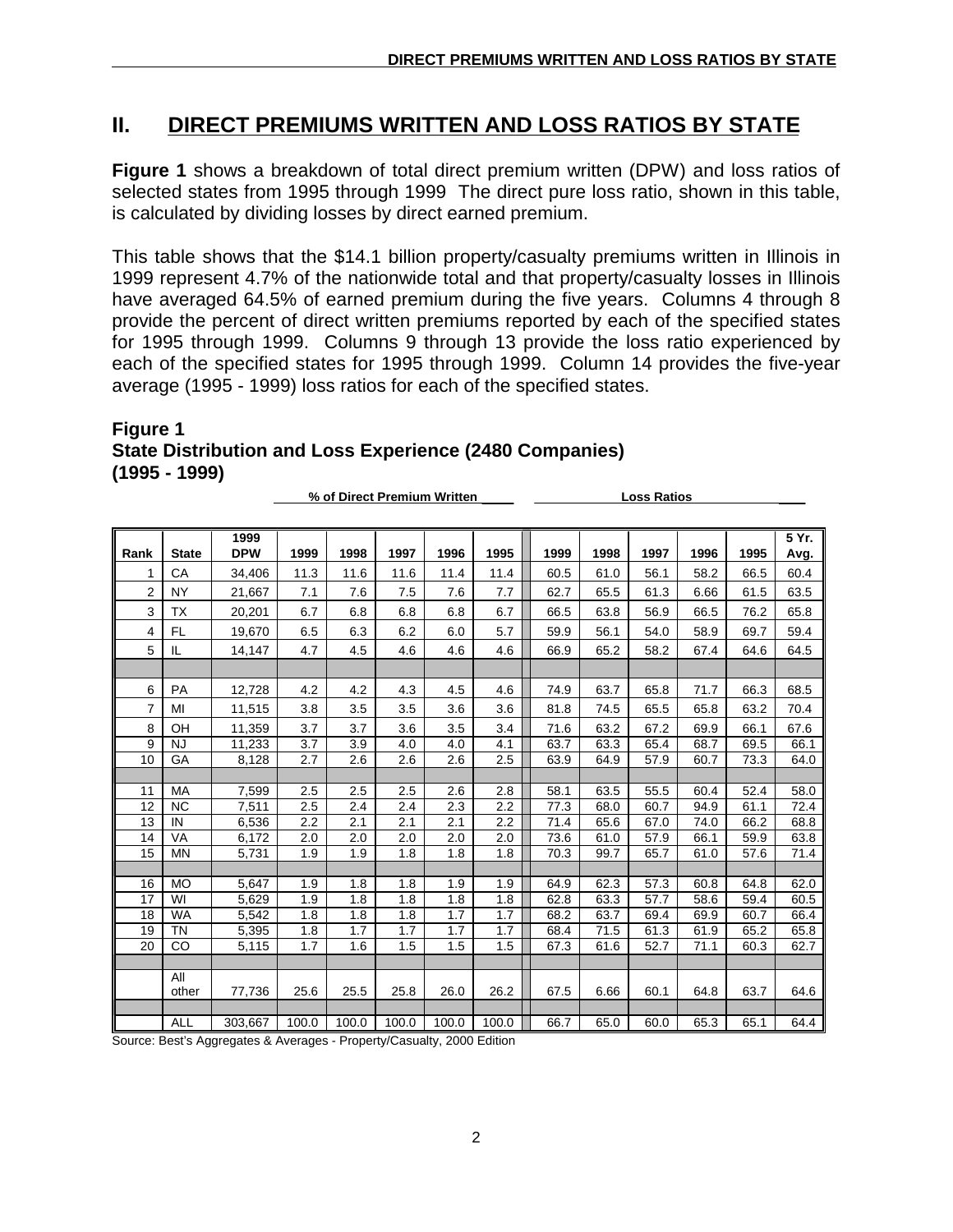**Figure 2** shows a map of direct premiums written and loss ratios by regions of the United States. In the continental United States, the Northeast Central Region exhibited the highest 1999 loss ratio (72.4) while the Southeast Central Region had the highest five-year average loss ratio (71.0). Note that the Northeast Central region, which includes Illinois, reported 16.2% of the total US written premium making it the second largest writer of the ten regions. This region showed a five-year average loss ratio of 67.7.

#### **Figure 2 Distribution of Direct Premiums Written and Loss Ratios by Regions (1995 - 1999)**



Source: Best's Aggregates & Averages-PropertyCasualty

**Figure 3** illustrates the distribution of property/casualty premium written by line of business during 1999 in Illinois. As the chart shows, personal-lines insurance (homeowners and private passenger automobile) makes up the largest portion of the property/casualty market (42.5%). Private passenger automobile (33.3%), including both the liability and physical damage component, is the single largest line of insurance. Cost Containment data are reported to the Department pursuant to Cost Containment Data and Reporting Requirements (Part 4203) for private passenger automobile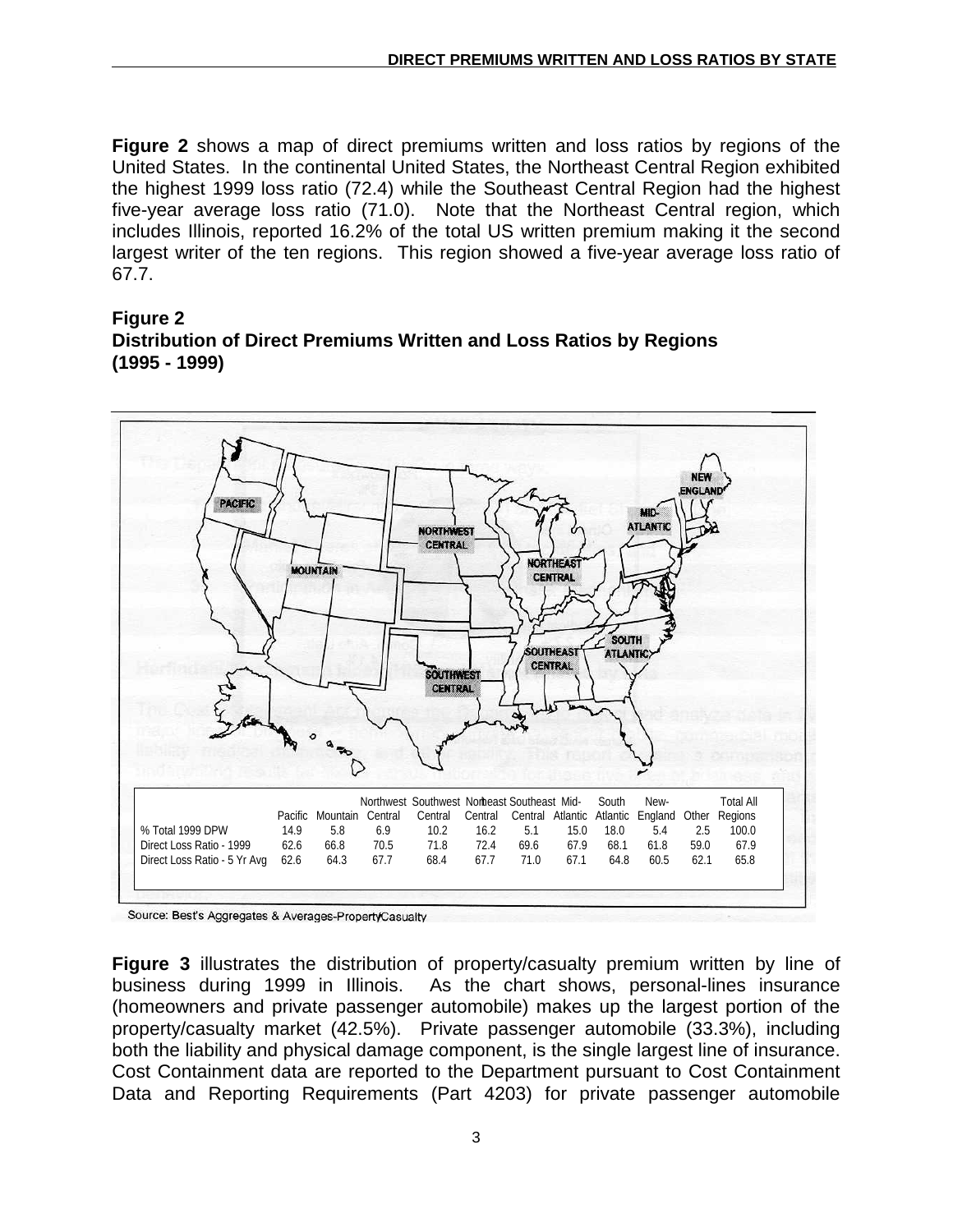(liability and physical damage separately), homeowners (including residential fire), commercial automobile liability, and specified insurance classes from the medical malpractice and other liability lines.

#### **Figure 3 Percent by Line of All Property/Casualty Premiums Written in Illinois (1999)**



Source: NAIC State Data Network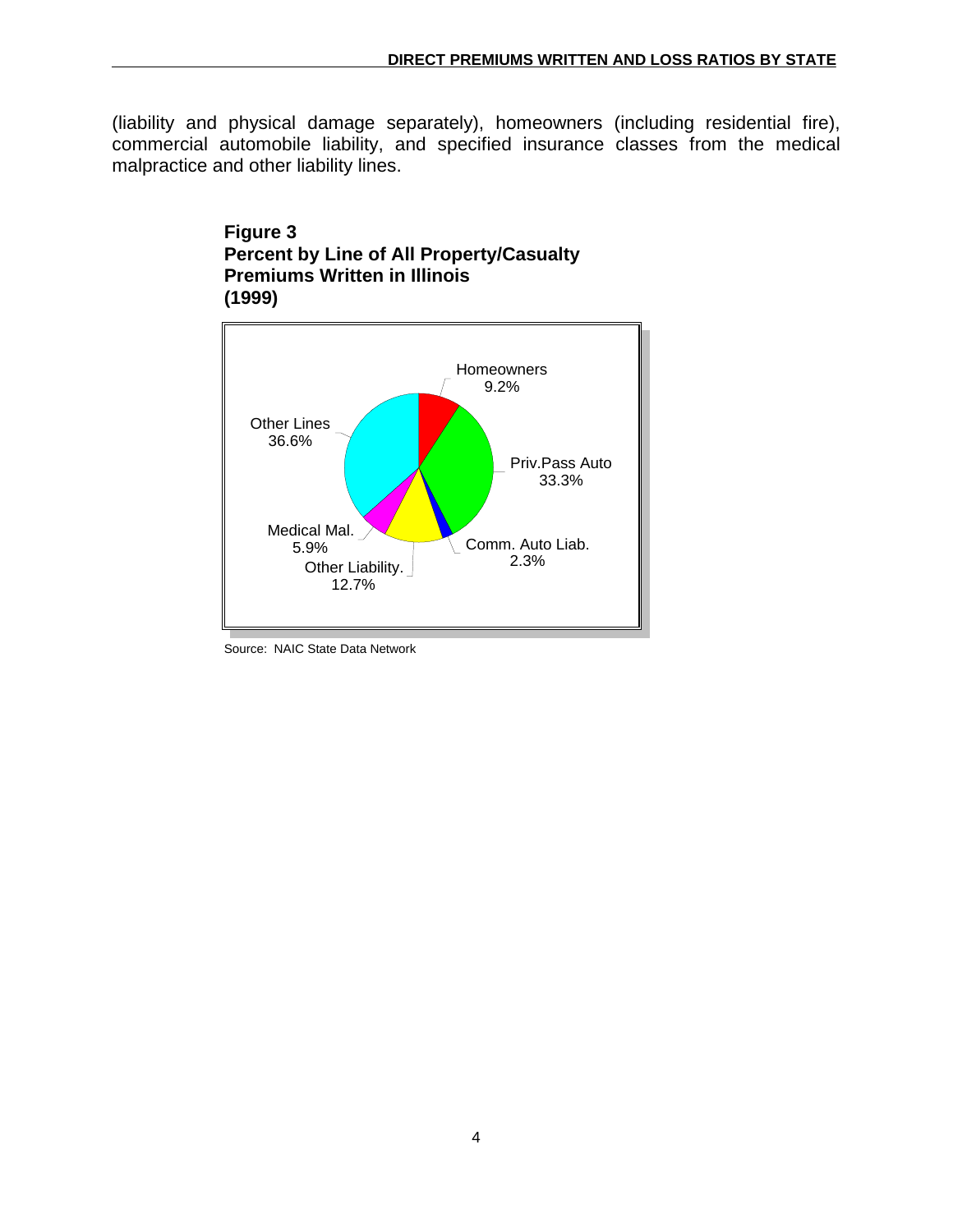### <span id="page-6-0"></span>**III. ANALYSIS OF THE MARKETPLACE**

From both a consumer's and a regulator's standpoint, insurance regulation should provide an environment where:

- coverage is available,
- coverage is offered at a reasonable price, and
- coverage is available from reliable insurers.

The Cost Containment Act requires the Department to analyze the marketplace each year and to recommend changes that may be needed to correct market problems.

The Department measures the overall competition of the Illinois marketplace by looking at three elements: availability, profitability, and reliability.

#### **AVAILABILITY**

The Department measures availability in three ways:

- 1. Herfindahl/Hirschman Index (HHI) and Market Shares by Line;
- 2. Market Shares of Residual Market Mechanisms; and
- 3. Participation in Alternative Risk Transfer Mechanisms.

#### **Herfindahl/Hirschmann Index (HHI) and Market Shares by Line**

The Cost Containment Act requires the Department to collect and analyze data in five major lines of business -- homeowners, private passenger automobile, commercial automobile liability, medical malpractice, and other liability. This report contains a comparison of underwriting results for Illinois versus nationwide for these five lines of business and an analysis of market concentration and market share in the State of Illinois. Market concentration is determined using an economic measure known as the Herfindahl/Hirschmann Index (HHI). The HHI is the summation of the squares of each company's market share. Generally, an HHI of 1800 or above is an indication that the market may be too highly concentrated and may be approaching anti-competitive behavior.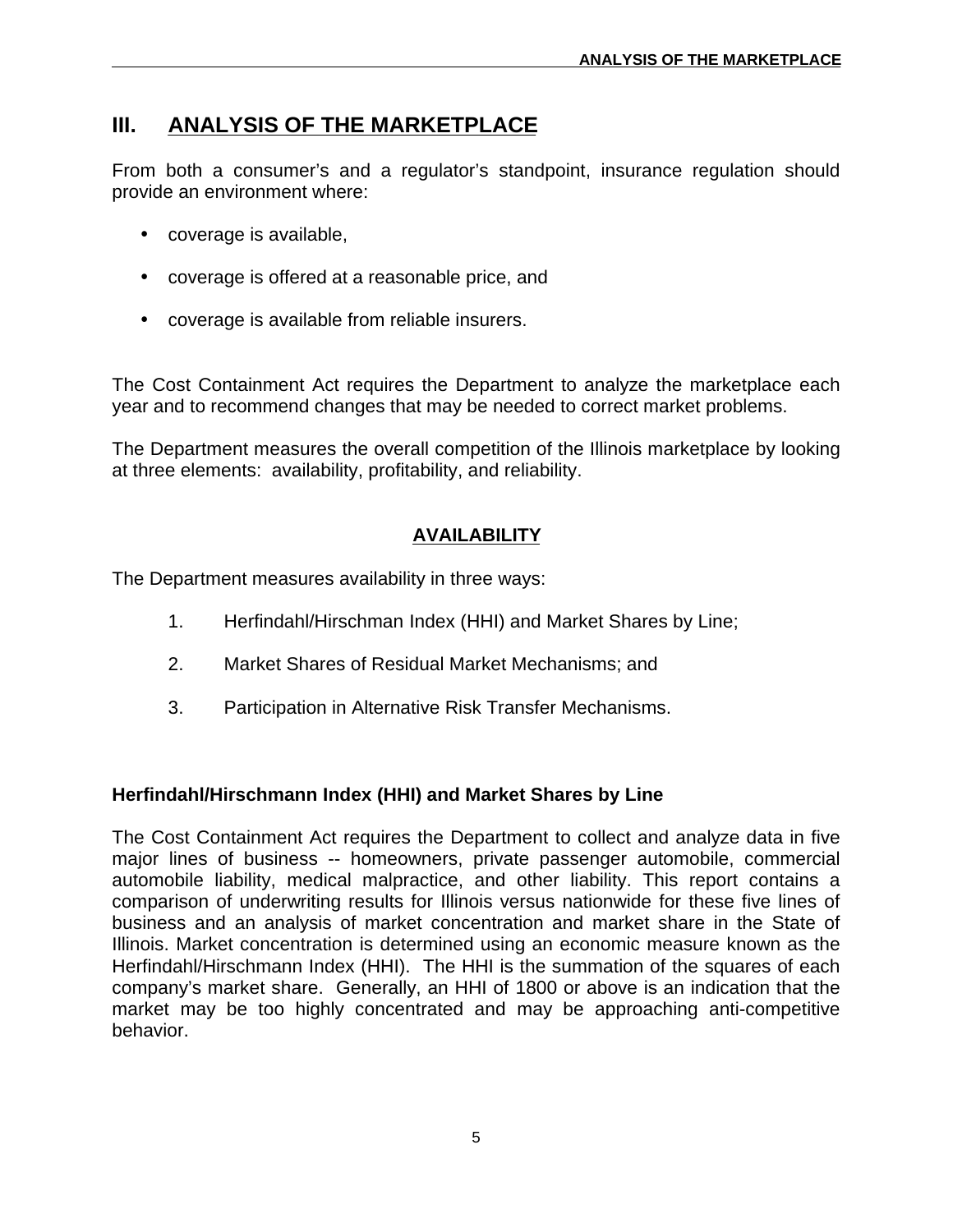*Homeowners HHI*

**Figure 4** provides a graph of the HHI for Illinois homeowners insurance from 1995 through 1999.

Although the market for homeowners coverage has become slightly more concentrated during the past five years (a higher HHI implies that fewer companies are controlling a greater proportion of the market), the index is still well below the threshold of 1800.



 **Figure 4 Illinois Market Concentration - Homeowners (1995 - 1999)**

The top ten Illinois homeowners writers (including residential fire) and their market shares for 1999 are:

| <b>State Farm Fire and Casualty Co</b>           | 31.2% |
|--------------------------------------------------|-------|
| <b>Allstate Insurance Company</b>                | 13.0% |
| Illinois Farmers Insurance Co                    | 6.5%  |
| <b>Country Mutual Insurance Co</b>               | 6.4%  |
| American Family Mutual Insurance Co              | 5.3%  |
| Economy Preferred Insurance Co                   | 3.3%  |
| Safeco Insurance Co of IL                        | 2.2%  |
| Economy Fire & Casualty Co                       | 1.7%  |
| Travelers Property & Casualty Insurance Co of IL | 1.2%  |
| National Ben Franklin Insurance Co of IL         | 1.1%  |
| Total                                            | 71.9% |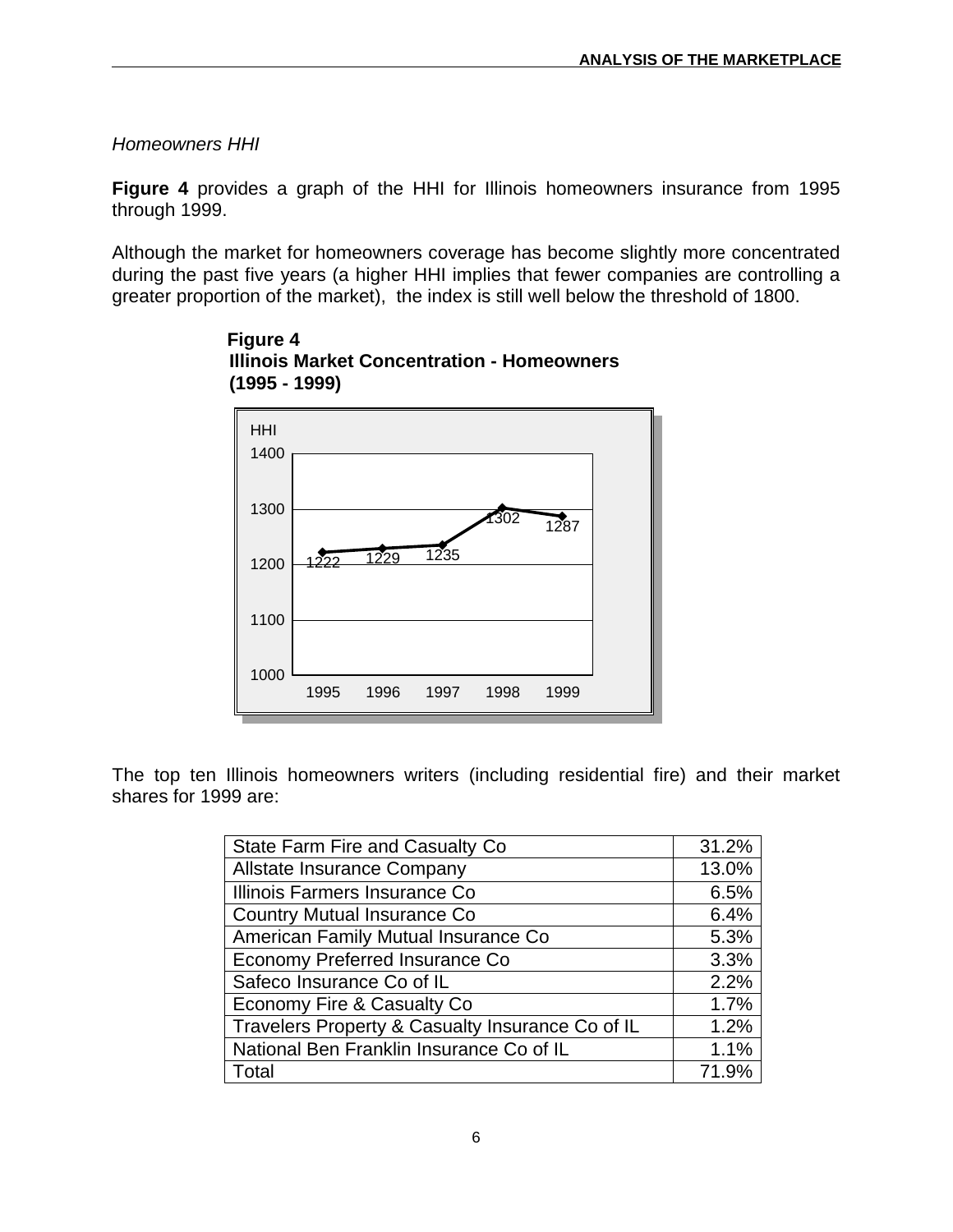Homeowners data are collected pursuant to Cost Containment Data and Reporting Requirements (Part 4203). For this report, cost containment data are summarized for the entire State of Illinois, the City of Chicago, and downstate Illinois. State Farm Fire & Casualty Company and Allstate Insurance Company continue to rank one and two, respectively, in all three areas. Most insurers who write in downstate Illinois also have a presence in the City of Chicago. There were 190 insurers reporting homeowners business for the entire state and 161 companies reporting premium in the City of Chicago. This business represents homeowners' multi-peril coverage written in HO-1, HO-2, HO-3, and HO-5 policies.

On a statewide basis State Farm Fire & Casualty Company ranked first in condominium and renters insurance followed by Allstate Insurance Company.

State Farm General Insurance Company wrote the largest amount of Mobile home coverage followed by Mendakota Insurance Company, Allstate Insurance Company, Country Mutual Insurance Company and Pekin Insurance Company respectively.

The top ten writers\* in the homeowners (statewide including Chicago) market are:

State Farm Fire & Casualty Company Allstate Insurance Company Illinois Farmers Insurance Company Country Mutual Insurance Company American Family Mutual Insurance Company Economy Preferred Insurance Company Safeco Insurance Company of Illinois Economy Fire & Casualty Company West American Insurance Company Vigilant Insurance Company

\*The top ten writers will not match the top ten writers on page 6 because this list excludes residential fire.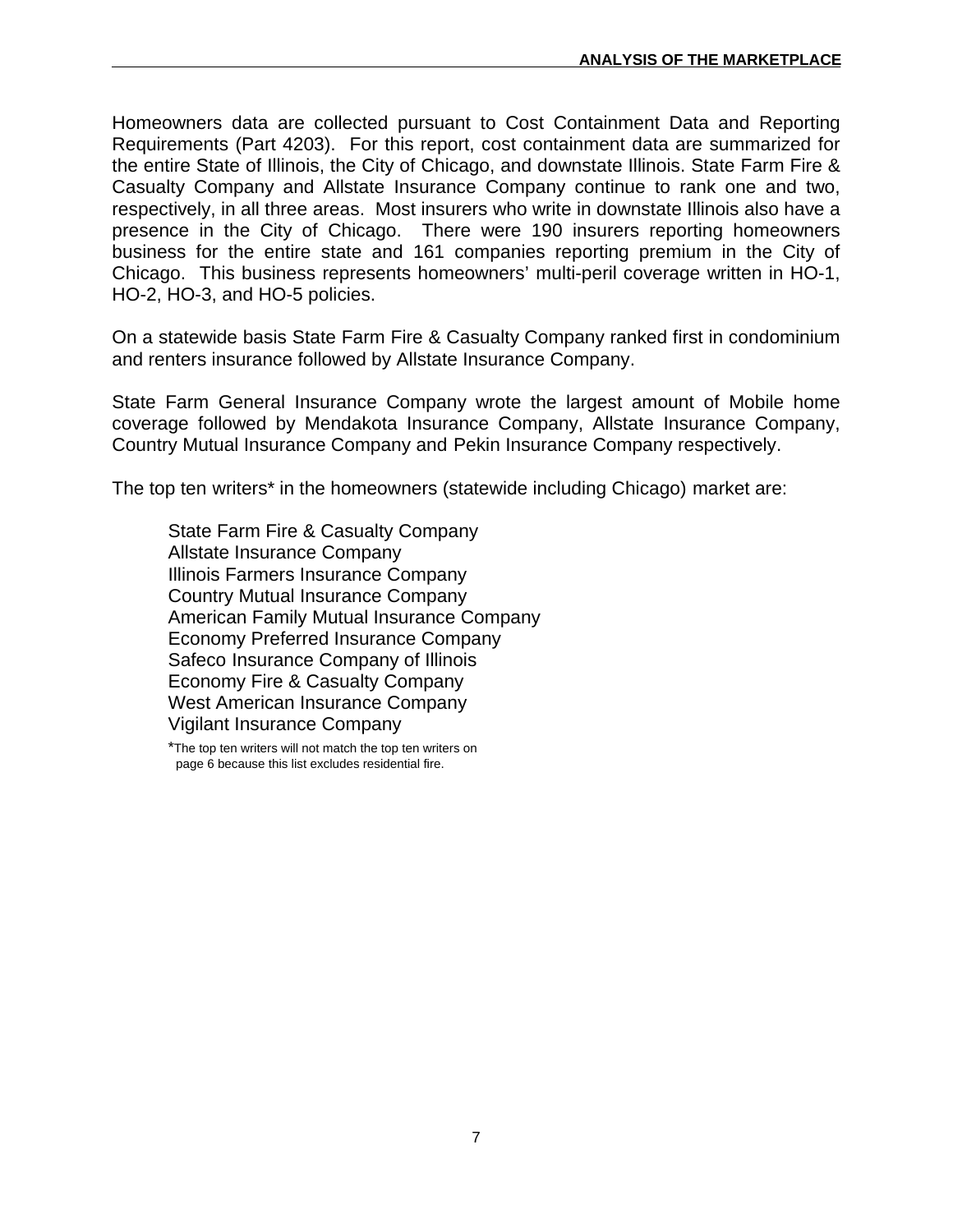The top ten writers\* in the homeowners (downstate only) market are:

State Farm Fire & Casualty Company Allstate Insurance Company Illinois Farmers Insurance Company Country Mutual Insurance Company American Family Mutual Insurance Company Economy Preferred Insurance Company Safeco Insurance Company of Illinois West American Insurance Company Economy Fire & Casualty Company Cincinnati Insurance Company

\*The top ten writers will not match the top ten writers on page 6 because this list excludes residential fire.

The top ten writers\* in the homeowners (Chicago only) market are:

State Farm Fire & Casualty Company Allstate Insurance Company Illinois Farmers Insurance Company American Family Mutual Insurance Company Safeco Insurance Company of Illinois Economy Fire & Casualty Company Vigilant Insurance Company Economy Preferred Insurance Company Travelers Property Casualty Insurance Company of Illinois American States Preferred Insurance Company

\*The top ten writers will not match the top ten writers on page 6 because this list excludes residential fire.

#### *Private Passenger Automobile HHI*

**Figure 5** provides a graph of the HHI for Illinois private passenger automobile insurance (including liability and physical damage) from 1995 through 1999. It suggests that market concentration for private passenger coverage has declined slightly during the past five years.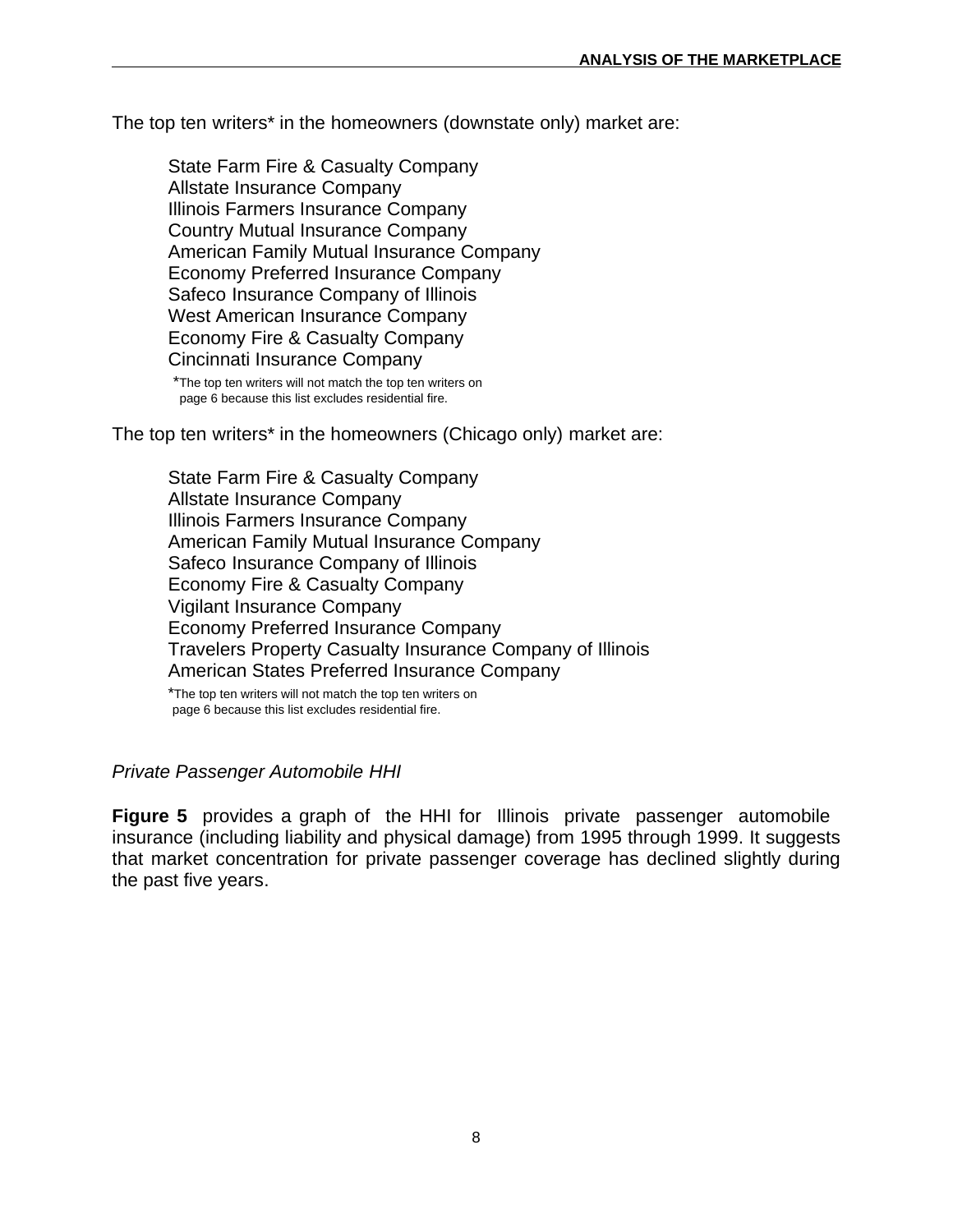



The top ten Illinois private passenger automobile writers, liability and physical damage coverage combined, and their market shares for 1999 are:

| State Farm Mutual Auto Insurance Co | 30.0% |
|-------------------------------------|-------|
| Allstate Insurance Co               | 10.9% |
| <b>Country Mutual Insurance Co</b>  | 6.3%  |
| Illinois Farmers Insurance Co       | 5.3%  |
| American Family Mutual Insurance Co | 4.3%  |
| American Ambassador Casualty Co     | 1.7%  |
| Economy Preferred Insurance Co      | 1.7%  |
| <b>Allstate Indemnity Co</b>        | 1.5%  |
| Mid-Century Insurance Co            | 1.3%  |
| Valor Insurance Co                  | 1.3%  |
| Total                               | 64.3% |

Cost Containment data are collected for the private passenger automobile line of insurance. For this report, the liability component will be presented for the entire State of Illinois, the City of Chicago, and downstate Illinois. State Farm Mutual Insurance Company and Allstate Insurance Company rank one and two, respectively, in each of the areas. In contrast to the homeowners line, the City of Chicago automobile market includes several automobile insurers that write exclusively in Chicago.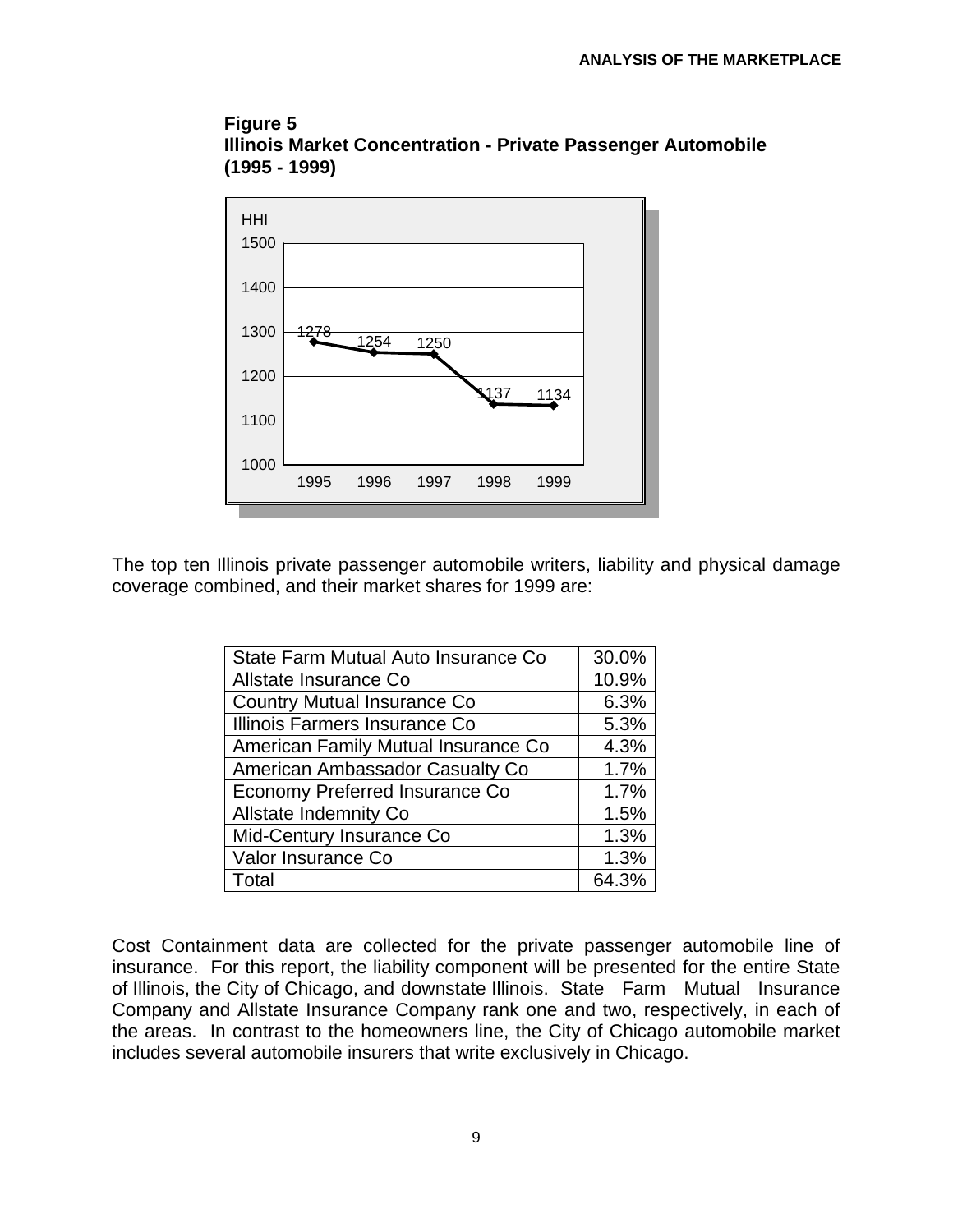There were 245 insurers which filed private passenger automobile liability insurance data via the Cost Containment Data and Reporting Requirements (Part 4203). Of these, 218 insurers reported written premium in the City of Chicago.

The top ten writers in the private passenger automobile liability (statewide including Chicago) market are:

State Farm Mutual Automobile Insurance Company Allstate Insurance Company Country Mutual Insurance Company Illinois Farmers Insurance Company American Family Mutual Insurance Company Economy Preferred Insurance Company Economy Fire & Casualty Company Safeway Insurance Company State Farm Fire & Casualty Company Mid Century Insurance Company

The top ten writers in the private passenger automobile liability (downstate Illinois) market are:

State Farm Mutual Automobile Insurance Company Allstate Insurance Company Country Mutual Insurance Company Illinois Farmers Insurance Company American Family Mutual Insurance Company Economy Fire & Casualty Company Economy Preferred Insurance Company Mid Century Insurance Company State Farm Fire & Casualty Company Gallant Insurance Company

The top ten writers in the private passenger automobile liability (Chicago only) market are:

State Farm Mutual Automobile Insurance Company Allstate Insurance Company Universal Casualty Insurance Safeway Insurance Company Valor Insurance Company American Family Mutual Insurance Company Illinois Farmers Insurance Company American Service Insurance Company GEICO General Insurance Company Founders Insurance Company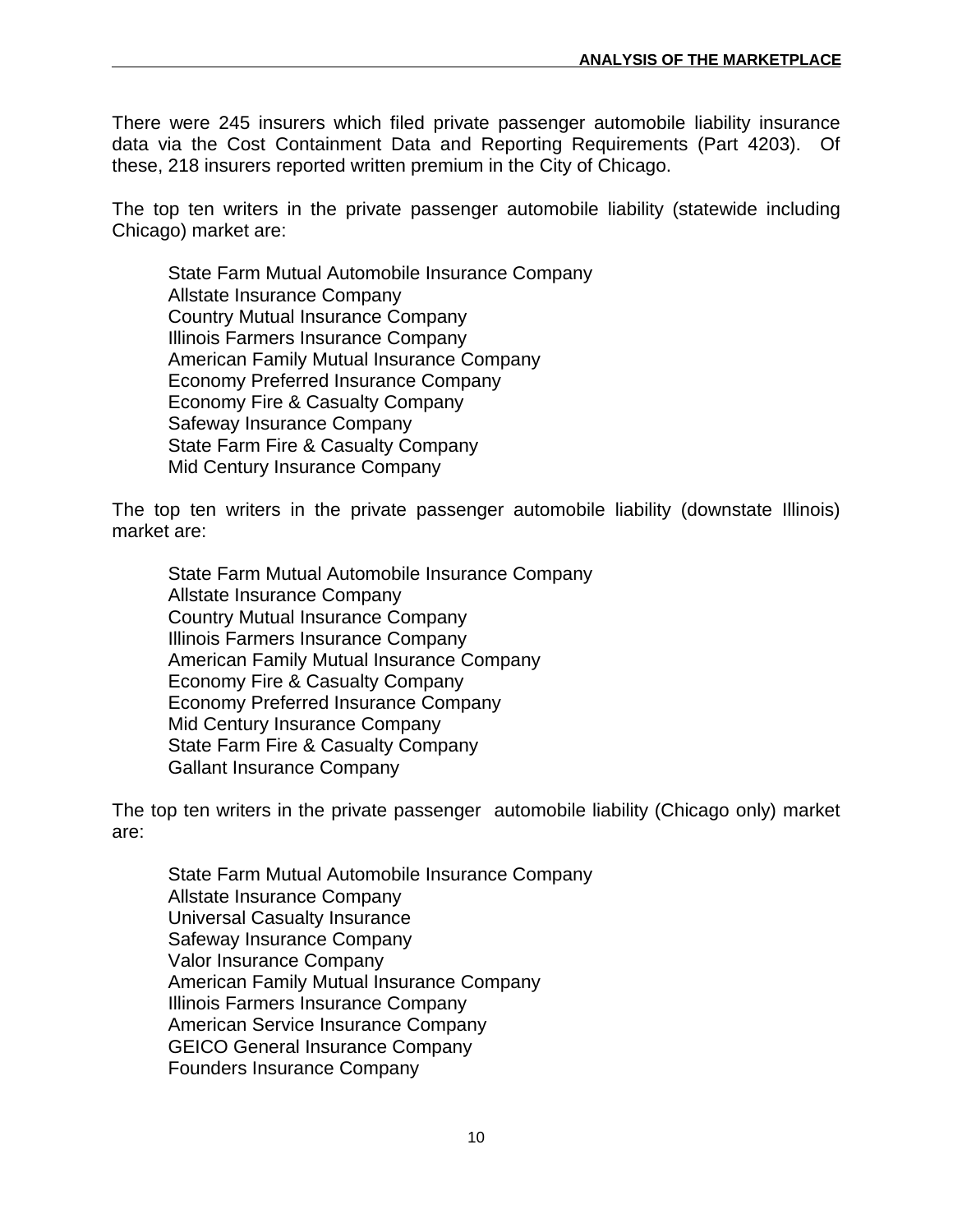*Commercial Automobile Liability HHI*

**Figure 6** provides a graph of the HHI for Illinois commercial automobile liability from 1995 through 1999. The HHI suggests that the market concentration in Illinois for commercial automobile liability insurance is very low (very competitive).

**Figure 6 Illinois Market Concentration - Commercial Automobile Liability (1995 - 1999)**



The top ten Illinois commercial automobile liability writers and their market shares for 1999 are:

| American Country Insurance Co            | 5.7%  |
|------------------------------------------|-------|
| State Farm Mutual Automobile Ins Co      | 3.5%  |
| <b>Great West Casualty Co</b>            | 3.4%  |
| Liberty Mutual Fire Insurance Co         | 2.4%  |
| Cincinnati Insurance Co                  | 2.2%  |
| Northland Insurance Co.                  | 2.1%  |
| National Union Fire Ins Co of Pittsburgh | 2.1%  |
| Pekin Insurance Co                       | 1.7%  |
| Transguard Ins Co of America Ins         | 1.7%  |
| St Paul Fire & Marine Insurance Co       | 1.6%  |
| Total                                    | 26.4% |

Pursuant to Cost Containment Data and Reporting Requirements (Part 4203), data are collected for specified classes of commercial automobile liability insurance through the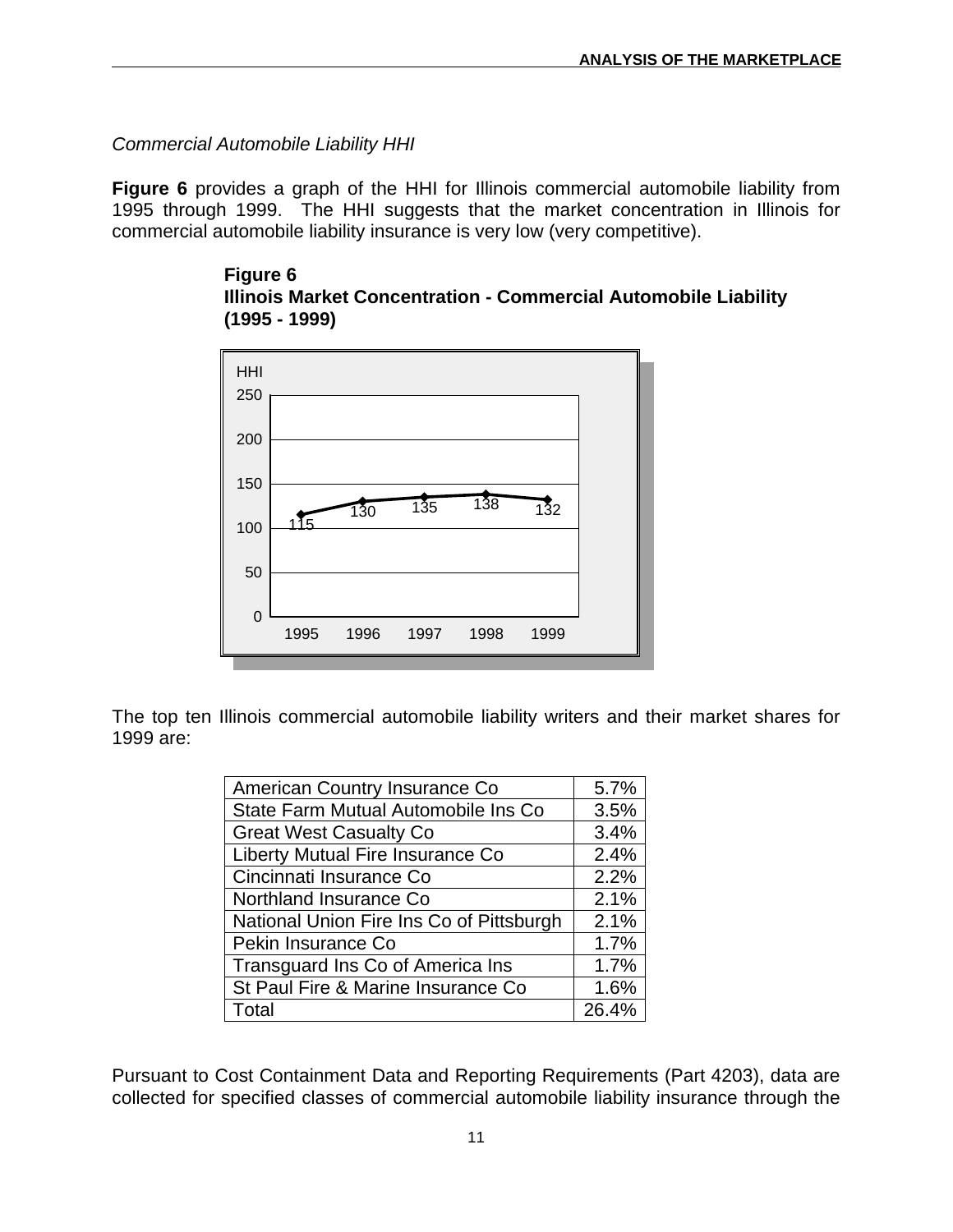Cost Containment filings. Two classes are of particular interest: taxis and public livery and other excluding taxis and public livery*.*

American Country Insurance Company exhibits a large share of the *t*axis and public livery class of commercial automobile liability insurance. Fifty-four other companies compete for the remaining market share in this class. The Department carefully monitors this market due to American Country Insurance Company's significant market share in this class. American Country Insurance Company insures the two largest taxi cab firms in Chicago and the State. This is a unique and specialized market and the insurance marketplace can be volatile. Because this is such a specialized market, the concentration of business is not alarming. The top five admitted writers in this market are:

American Country Insurance Company Lancer Insurance Company Delta Casualty Company Reliance National Indemnity Company Gulf Insurance Company

The other classes of commercial automobile liability insurance collected represent the fleet and non-fleet combined trucks, tractors, and trailers classes in this line. These classes remain very competitive in Illinois. Three hundred and fifty-nine companies reported positive written premium, with 35 companies writing in excess of \$1 million in premium. The surplus line market wrote 51 policies and \$.3 million for this coverage. This is a significant decrease in premiums from the previous year although the policy count increased by 18.

The top writers in this market are:

State Farm Mutual Automobile Insurance Company Country Mutual Insurance Company Northland Insurance Company Auto Owners Insurance Company Great West Casualty Company Pekin Insurance Company Cincinnati Insurance Company CGU Insurance Company of Illinois American Family Mutual Insurance Company Safeway Insurance Company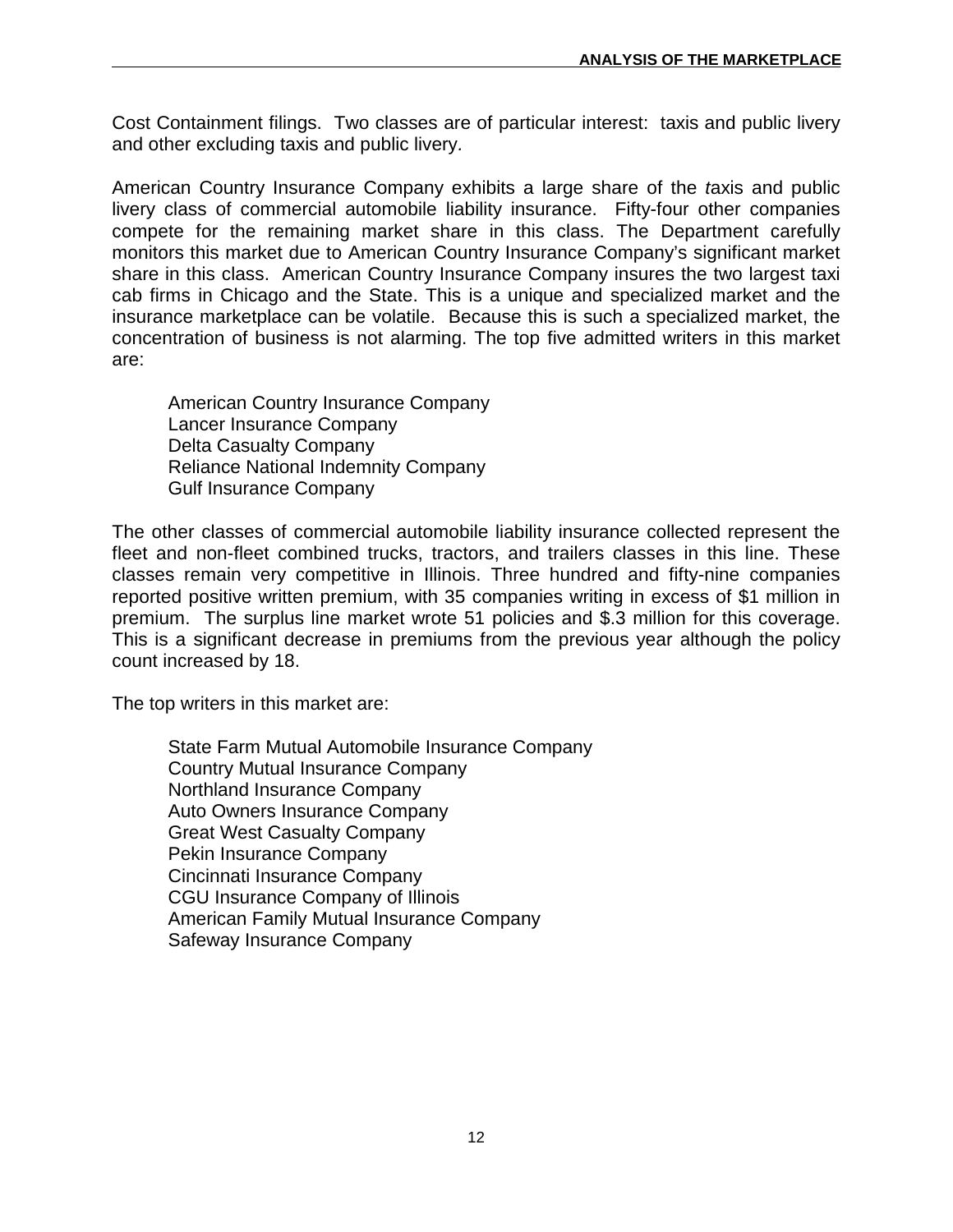*Medical Malpractice HHI*

**Figure 7** provides a graph for the HHI for Illinois medical malpractice coverage from 1995 through 1999. As is the case for most other states, the largest writer in Illinois of medical malpractice coverage is a physician-affiliated exchange. In Illinois, that provider is the Illinois State Medical Interinsurance Exchange, which wrote 50.3% of the medical malpractice coverage in 1999. The second largest medical malpractice insurer, by direct written premium, was American Continental Insurance Company, which wrote only 6.5% of the business. Although the market is highly concentrated, with an HHI well above the 1800 level, the index has dropped significantly since 1996, as the chart shows.





The top ten Illinois medical malpractice writers and their market shares for 1999 are:

| Illinois State Medical Interinsurance Exchange | 50.3% |
|------------------------------------------------|-------|
| American Continental Insurance Co              | 6.5%  |
| Pronational Insurance Co                       | 6.3%  |
| St Paul Fire & Marine Insurance Co             | 4.6%  |
| <b>RML Insurance Co</b>                        | 4.4%  |
| Doctors Company an Interinsurance Exchange     | 2.5%  |
| <b>Frontier Insurance Co</b>                   | 2.2%  |
| <b>Continental Casualty Co</b>                 | 2.1%  |
| Phico Insurance Co                             | 1.9%  |
| Firemans Fund Insurance Co                     | 1.8%  |
| Total                                          | 82.6% |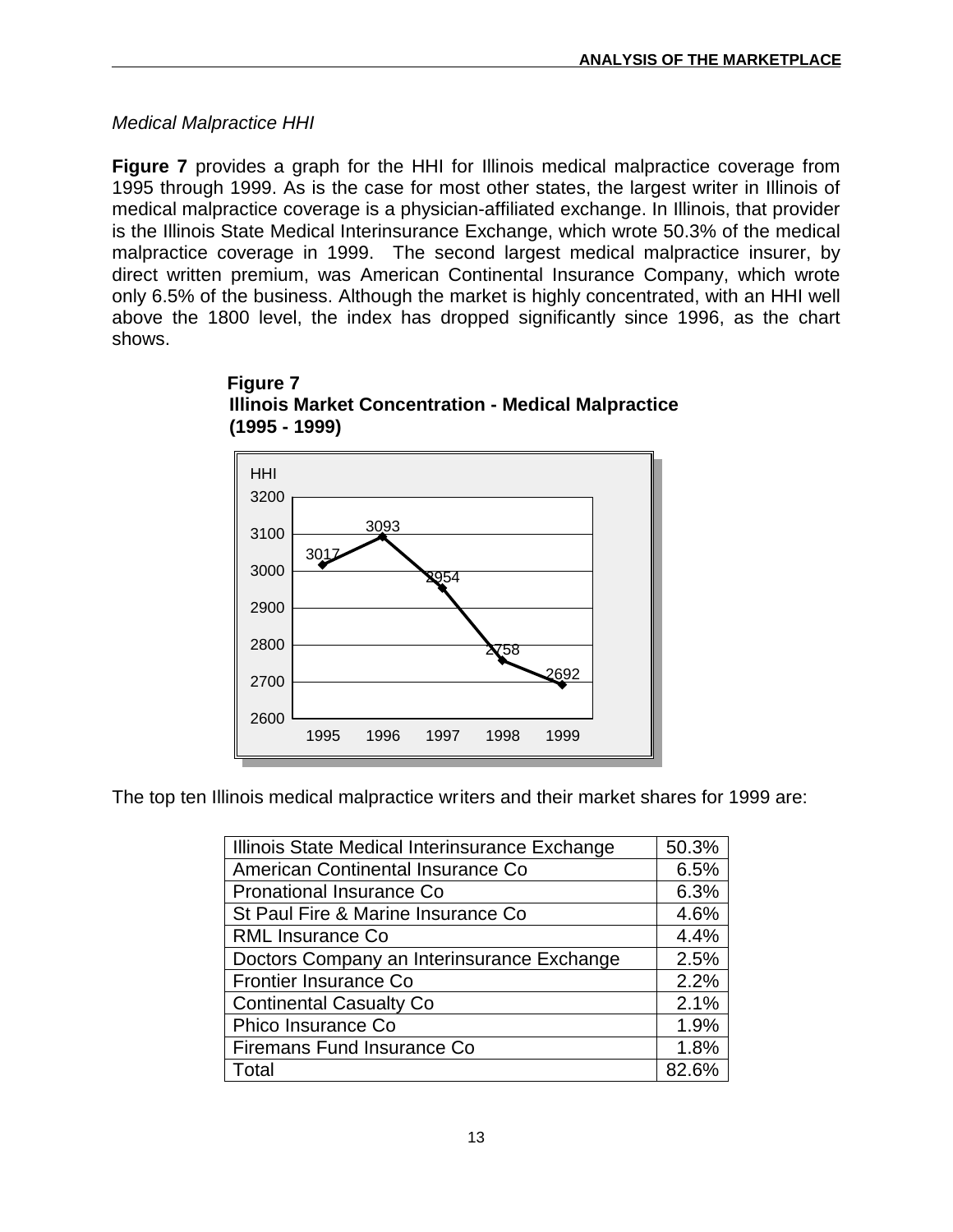There were 33 admitted carriers who reported the medical malpractice classes that the Department collects. As aforementioned, this line was dominated by one carrier, the Illinois State Medical Interinsurance Exchange. The surplus lines market accounted for \$4.6 million in premium, which ranks it 7th among the top writers. This report breaks down medical malpractice liability into four different class groups. The first two groups, medical non-surgery and physicians, surgeons and dentists - either not specifically listed or written within programs not using one of the exposure bases that the Department specifically collects, represent the majority of medical malpractice business reported. Two other reported coverages include dentists and oral surgery and medical-surgery. These markets have remained stable throughout the past decade and indicate that there are no significant problems at this time. They are, however, one of the few insurance coverages that the Department reviews under an applicable rating law.

The top ten writers in the medical non-surgery market are:

Illinois State Medical Interinsurance Exchange Pronational Casualty Company Phico Insurance Company Doctors' Company Frontier Insurance Company Asspecialty Insurance Corporation St. Paul Medical Liability Insurance Company American Continental Insurance Company Continental Casualty Company Transportation Insurance Company

The top ten writers in the physicians, surgeons, and dentists - either not specifically listed or written within programs not using one of the exposure bases that the Department specifically collects market are:

Illinois State Medical Interinsurance Exchange Pronational Casualty Company Frontier Insurance Company Doctors' Company Transportation Insurance Company Paco Assurance Company, Inc. Cincinnati Insurance Company Continental Casualty Company Illinois National Insurance Company St. Paul Medical Liability Insurance Company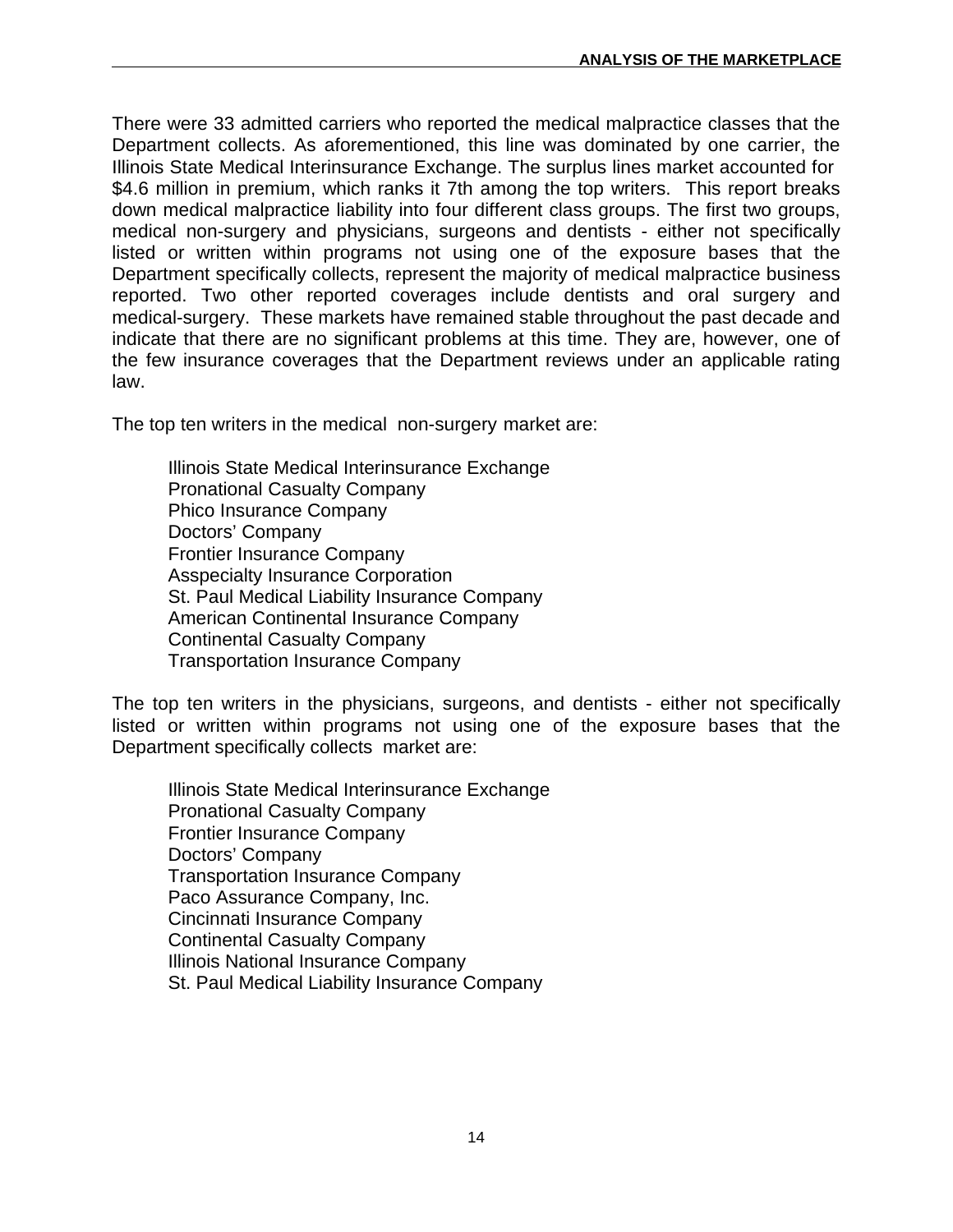The top five writers in the dentists and oral surgery market are:

Continental Casualty Company Medical Protective Company Firemans Fund Insurance Company Aaoms National Insurance Company, RRG St. Paul Insurance Company of Illinois

The top five writers in the medical-surgery classes market are:

 Illinois State Medical Interinsurance Exchange Doctor's Company Pronational Casualty Company Asspecialty Insurance Corporation Frontier Insurance Company

#### *Other Liability HHI*

**Figure 8** provides a graph of the HHI for Illinois other liability insurance from 1995 through 1999. The figure indicates that the market for other liability insurance in Illinois has become more concentrated but continues to be very competitive.



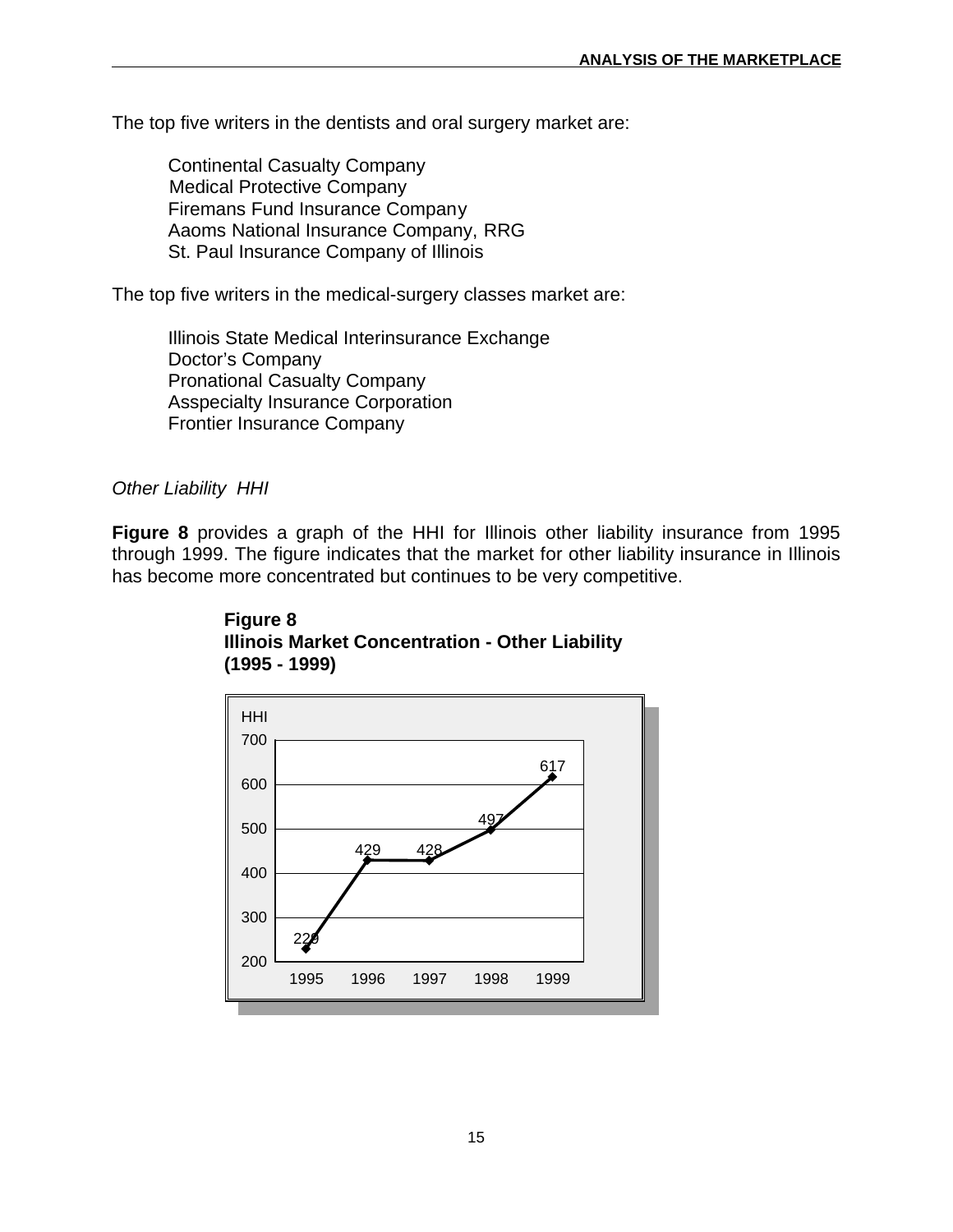| Illinois National Insurance Co                 | 20.8% |
|------------------------------------------------|-------|
| National Union Fire Insurance Co of Pittsburgh | 8.0%  |
| Zurich American Insurance Co of Illinois       | 5.6%  |
| Federal Insurance Co                           | 4.3%  |
| American Zurich Insurance Co                   | 3.4%  |
| Liberty Insurance Co of America                | 3.0%  |
| <b>Continental Casualty Co</b>                 | 3.0%  |
| Underwriters at Lloyds London                  | 2.8%  |
| American Manufacturers Mutual Insurance Co     | 2.1%  |
| <b>Lumbermens Mutual Casualty Co</b>           | 2.1%  |
| Total                                          | 55.1% |

The top ten Illinois other liability writers and their market shares for 1999 are:

In addition to the top ten writers for the entire other liability line, this section also contains information for four specific classes that were mentioned in the Cost Containment Act: liquor liability, lawyers' professional liability, day-care liability, and home day-care liability.

From 1998 to 1999, there were changes in the magnitude of the market shares of the top companies in the liquor liability market as well as their ranking. We listed five companies which wrote in excess of \$1 million in premium in 1998. In 1999 we are listing seven. The Department has detected no drastic price increases or availability issues. In 2000 the surplus lines market wrote only 21 policies of liquor liability insurance, an increase of three policies from 1999. The liquor liability market in Illinois is strong, viable and competitive.

Illinois Casualty Company Underwriters at Lloyds London First Financial Insurance Company Continental Casualty Company Constitutional Casualty Company Springfield Fire and Casualty Company Founders Insurance Company

Underwriters at Lloyd's London was the top writer of lawyers' professional liability writing in excess of \$12.9 million in direct written premium, followed by Continental Casualty Company which wrote in excess of \$12.7 million. American National Fire Insurance Company wrote approximately \$4.8 million. The middle three companies each wrote in excess of \$1 million in premium. The remaining three companies each wrote more than \$500,000 in premium. In 1999 the surplus lines market wrote only 60 policies and \$1.9 million in premium, the same premium as in 1998. The lawyers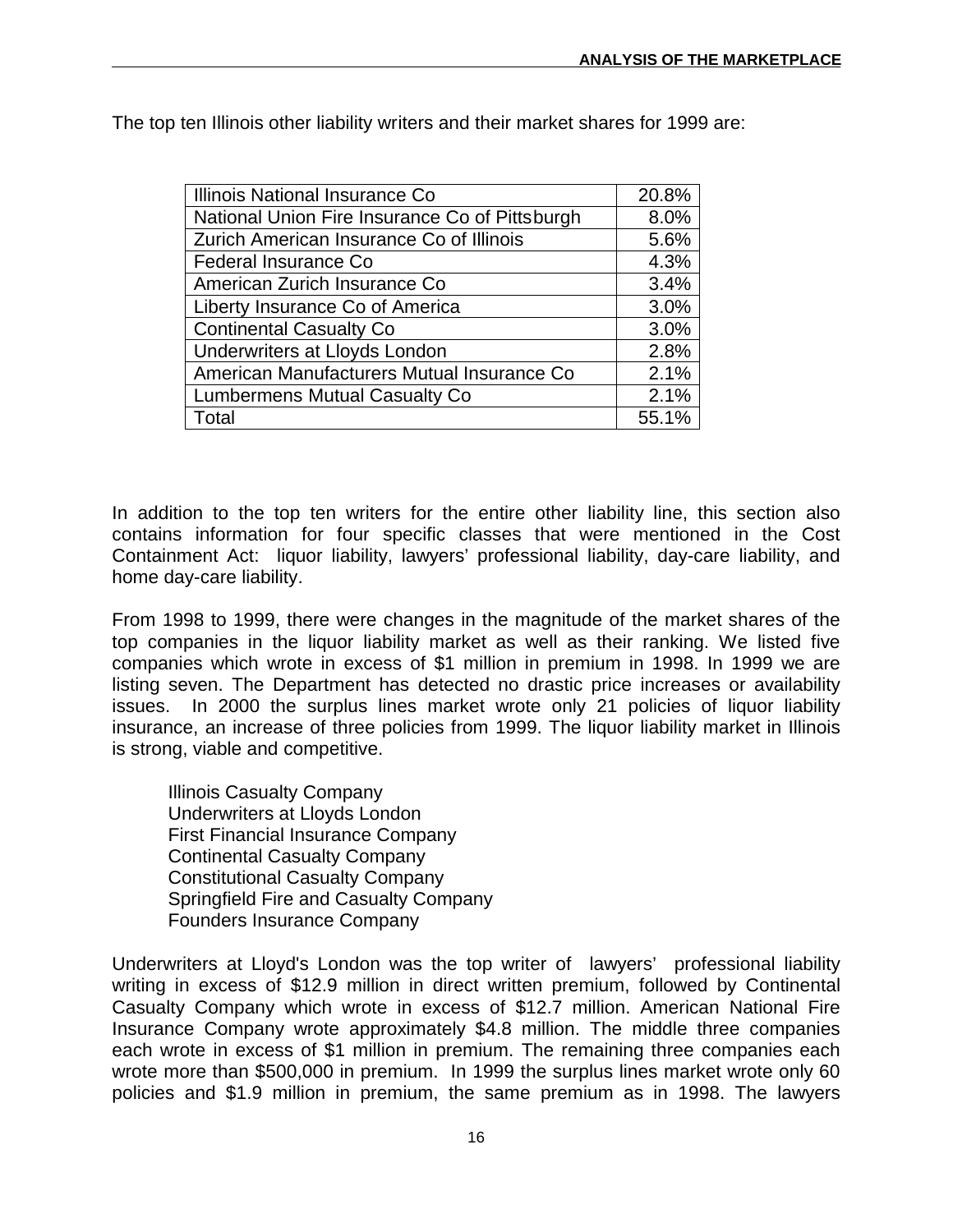professional liability market is dominated by a few companies, and is one of the markets watched closely by the Department.

Underwriters at Lloyd's London Continental Casualty Company American National Fire Insurance Company Coreigis Insurance Company National Union Fire Insurance Co of Pittsburg National Casualty Company Executive Risk Indemnity Inc Chicago Insurance Company Evanston Insurance Company

This report does not include coverage written by the Illinois State Bar Association. The Association wrote business as a risk retention group through October 2000. At that time, they became a domestic mutual company. As such, they were required to report data under the Cost Containment Act. It appears that this company will rank third once their data are collected.

In 1999, seventy-two admitted insurers reported day-care liability data for Illinois. The surplus lines market, however, wrote the majority of coverage with 381 policies and almost \$440,000 in premium. The top four admitted writers are:

Frontier Insurance Company NonProfits Insurance Association Inter-Insurance Exchange Church Mutual Insurance Company Merkel Insurance Company

In 1999, 25 admitted insurers of *home day-care liability* reported data for Illinois. This is again down slightly from the previous period. The ranking of the top five carriers changed noticeably this year. State Farm Fire and Casualty Company remained number one, but the rank of the remaining four companies changed from the April 15, 2000 report.

State Farm Fire and Casualty Company Allstate Insurance Company Country Mutual Insurance Company Economy Preferred Insurance Company Metropolitan Property & Casualty Insurance Company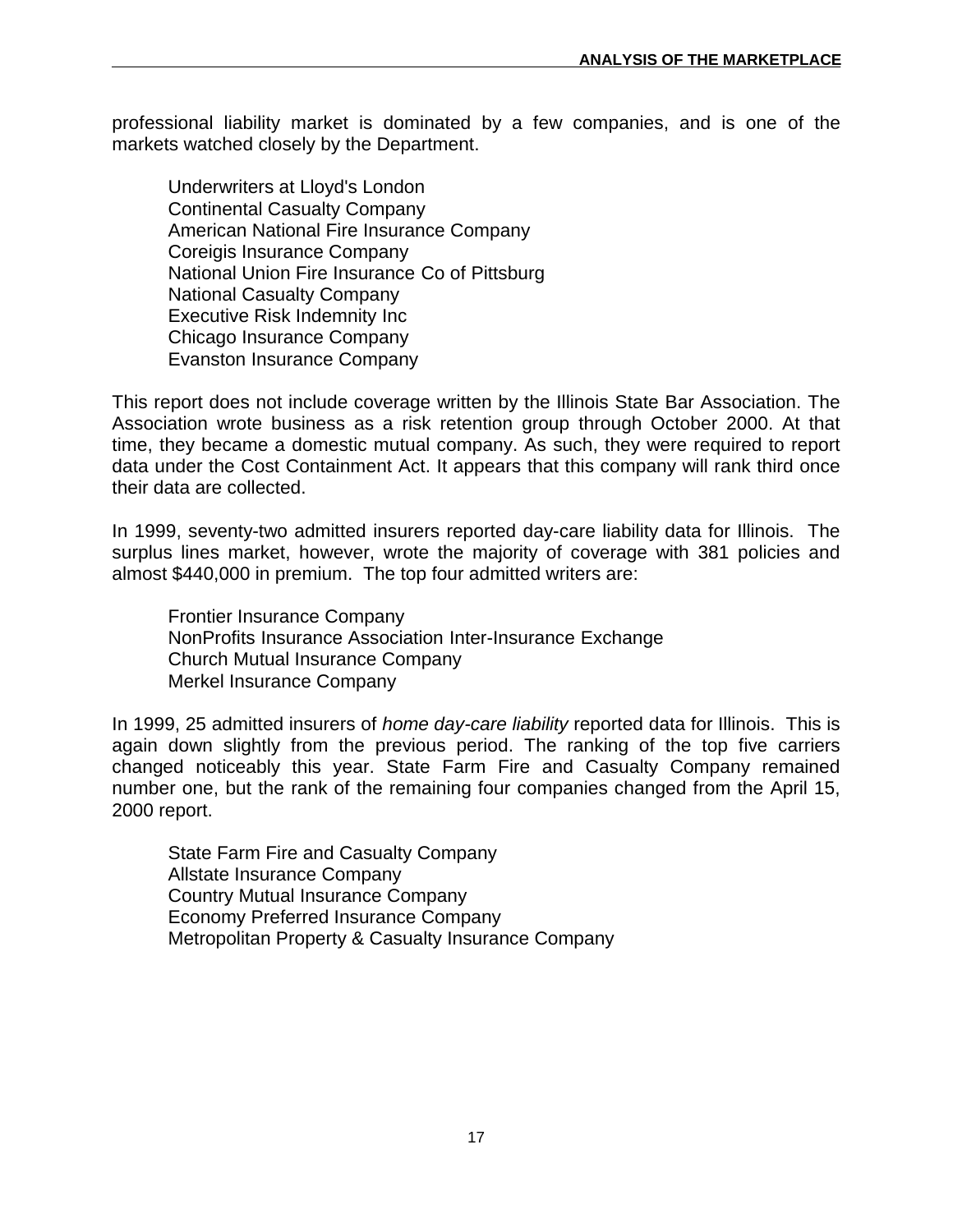#### <span id="page-19-0"></span>**Market Shares of Residual Market Mechanisms**

States establish residual market mechanisms to provide coverage for consumers who are unable to buy coverage in the voluntary market. If a marketplace does not function well, there will be an inordinate number of consumers in residual market programs. This is because insurers will tighten their underwriting standards, charge prices that are higher than what consumers can get in the residual market program, or stop writing business altogether in states where market problems persist.

Illinois residual market mechanisms provide essential insurance coverage for the hard-to-place risk, at rate levels approved by the Department. Illinois has residual market mechanisms for three lines of insurance: property, automobile, and workers' compensation.

#### *Property - The Illinois FAIR Plan Association (FAIR Plan)*

Fire and homeowners insurance are placed directly through the FAIR Plan. Both dwelling and commercial insurance are available. Insurance companies share in the FAIR Plan's profits or losses in proportion to their voluntary market shares.

**Figure 9**, on page 19, shows the FAIR Plan's dwelling and homeowners written premiums as a percent of total Illinois dwelling and homeowners written premiums for 1995 through 1999.

As the chart shows, homeowners insurance is widely available in the voluntary marketplace. A very small percentage of Illinois consumers (ranging from .49 to .39 percent from 1995 through 1999) bought their insurance through the FAIR Plan. In addition, unlike in many other states, Illinois consumers are not at a coverage disadvantage when they buy insurance from the FAIR Plan.

In many states, property residual market programs only offer dwelling fire or basic homeowners policies. Illinois has one of the most, if not the most, progressive FAIR Plans in the nation. Through the Plan, Illinois consumers can buy virtually the same coverages that are available in the voluntary marketplace, including guaranteed replacement cost, sewer back-up, earthquake, and building ordinance and law endorsements. The prices are also very competitive compared to the voluntary market.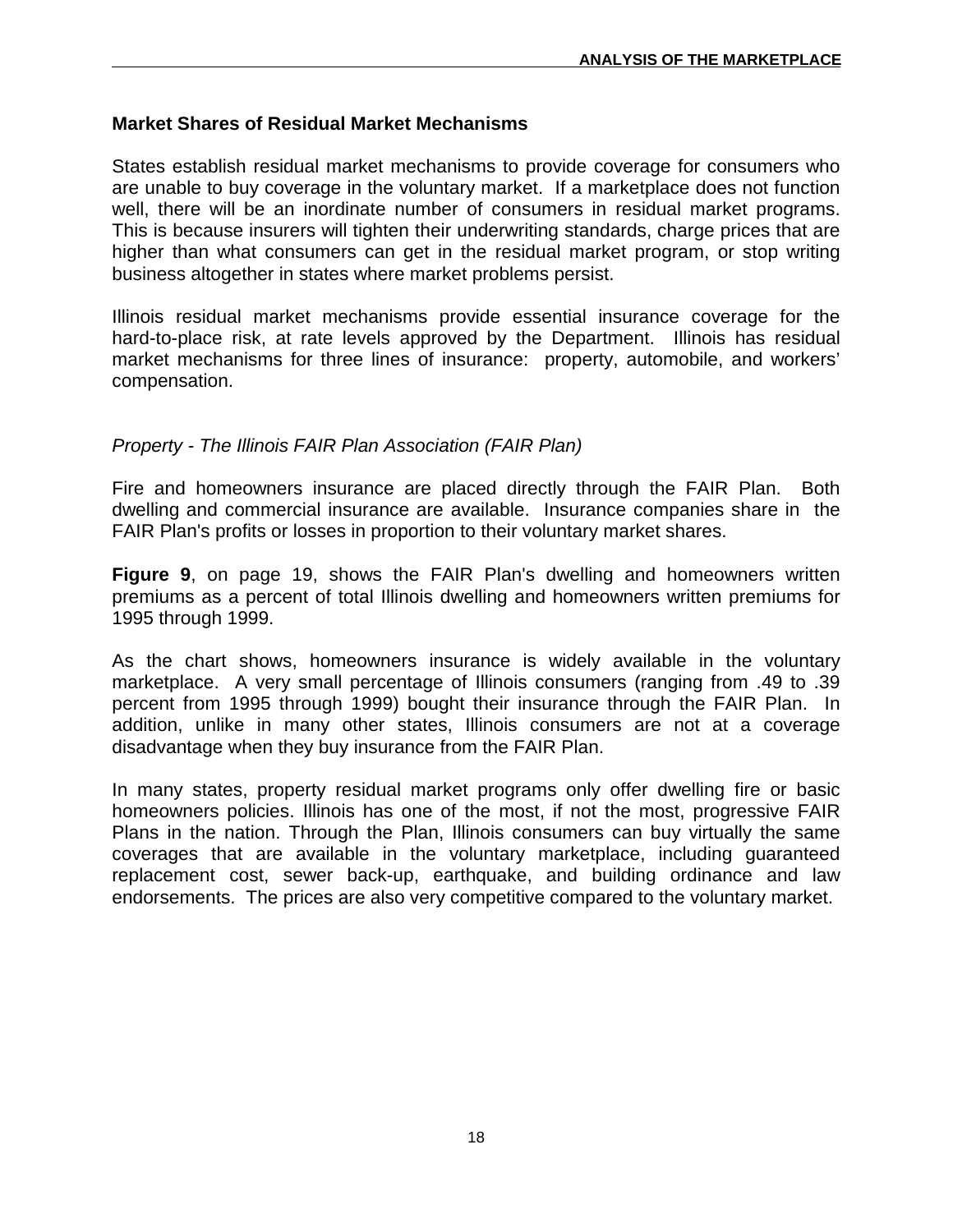| Figure 9                                       |  |
|------------------------------------------------|--|
| <b>Written Premiums for Illinois FAIR Plan</b> |  |
| $(1995 - 1999)$                                |  |

|      | Amount of               | As % of Total           |
|------|-------------------------|-------------------------|
|      | <b>Written Premiums</b> | <b>Written Premiums</b> |
| 1995 | \$5,219,000             | 0.49                    |
| 1996 | \$5,336,000             | 0.48                    |
| 1997 | \$5,408,000             | 0.47                    |
| 1998 | \$5,108,000             | 0.43                    |
| 999  | \$4,945,000             | 0.39                    |

Source: Illinois FAIR Plan

#### *Automobile - The Illinois Automobile Insurance Plan (Auto Plan)*

Private passenger automobile risks are assigned to companies on a rotational basis in proportion to their voluntary market shares. Assignments stay with the company and are not shared with other writers. Commercial automobile risks are placed through servicing companies. Losses are then divided among the voluntary writers of commercial automobile insurance in proportion to their shares of the voluntary business.

**Figure 10** compares the 1995 through 1999 market shares for the Illinois Automobile Insurance Plan compared to nationwide data. The percent of written car-years is derived by dividing the number of written car-years insured through the residual market by the total number of written car-years insured through the voluntary market. Note that Illinois has had a much smaller percentage of automobiles in the residual market than the nationwide composite throughout the years.

In addition, the number of insured written car-years in the Illinois Automobile Insurance Plan has dropped from 5,683 in 1995 to 1,977 in 1999. This downward trend reinforces the fact that automobile insurance in Illinois is extremely competitive in the voluntary market.

> **Figure 10 Percent of Automobiles in Illinois Assigned Risk Plan and the United States Composite Automobile Residual Market (1995 - 1999)**

| 1995 | 1996 |           |      | 1999         |
|------|------|-----------|------|--------------|
| 0.09 | 0.06 | 04        | 0.03 | 0.03         |
| 3.60 | 2.93 | 2.46<br>ົ | 2.10 | 2.15         |
|      |      |           |      | 1997<br>1998 |

Source: AIPSO Facts 2000 (based on liability car-years)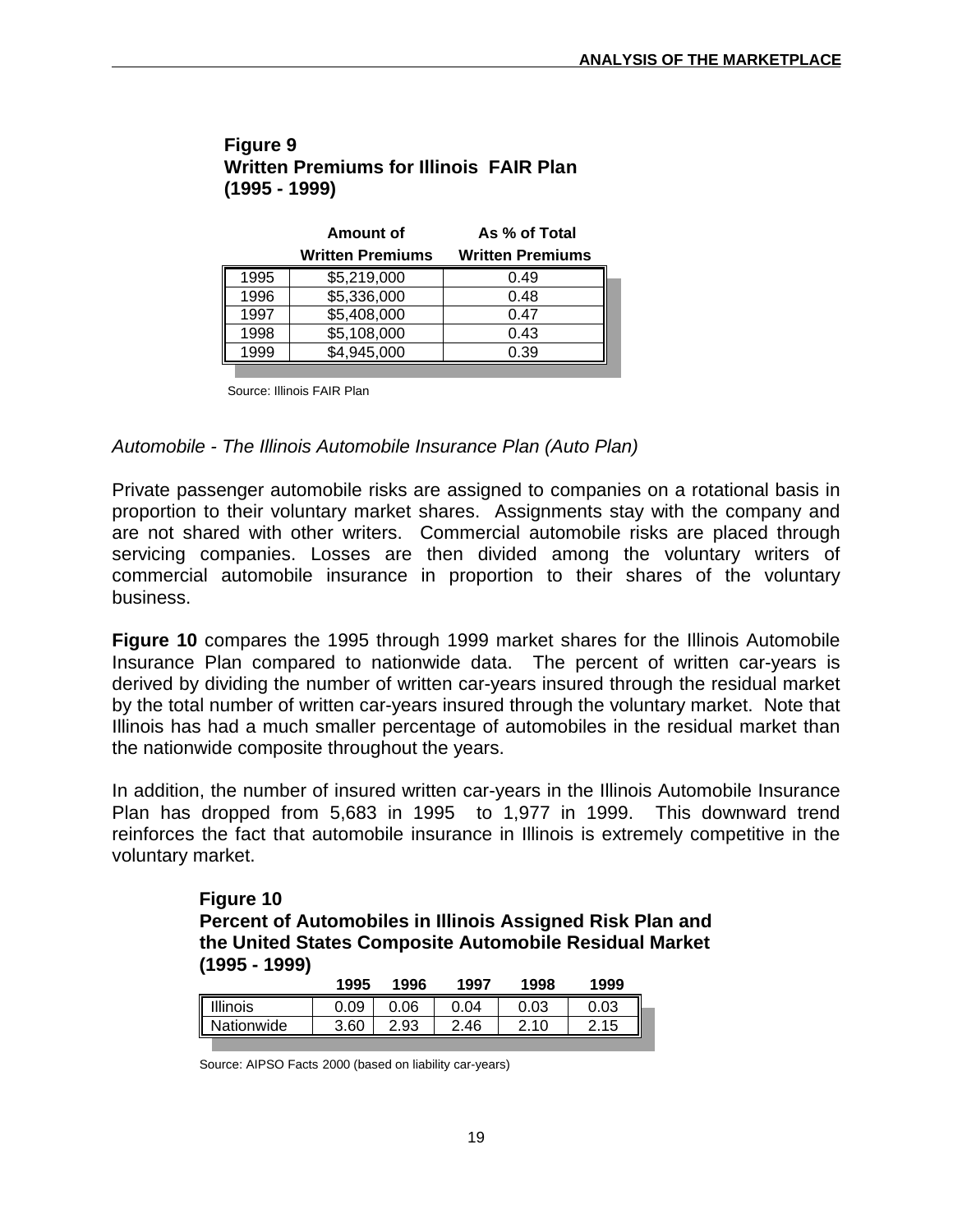*Workers' Compensation - The Illinois Workers' Compensation Assigned Risk Pool*

Several insurers act as servicing carriers for the Illinois Workers' Compensation Assigned Risk Pool. Losses are divided among the voluntary writers of workers' compensation in proportion to their shares of the voluntary business. **Figures 11.a, 11.b** and **11.c** show data for the Assigned Risk Pool.

**Figure 11.a** shows the percent of Illinois workers' compensation premiums written through the Workers' Compensation Pool from 1995 through 1999. The chart shows a clear downward trend in the amount of business being written in the residual market. In 1999, only 2.5% of the \$1.60 billion of Illinois direct premiums written for workers' compensation was written through the Workers' Compensation Pool.

#### **Figure 11.a Percent of Illinois Workers' Compensation Written Through Pool (1995 - 1999)**

|                      | 1995 | 1996 | 1997 | 1998 | 1999 |
|----------------------|------|------|------|------|------|
| Percent of Total 7.8 |      | 5.2  | 4.3  | 2.8  |      |

Source: National Council on Compensation Insurance (NCCI)

Each insurer participating in the Plan that removes an employer insured through the Plan is eligible for a take-out credit application against the premium used to calculate the insurer's Plan participation base. **Figure 11.b** shows the 1999 Illinois Take-Out Credit Results for Workers Compensation written through the pool.

| Figure 11.b |                                              |
|-------------|----------------------------------------------|
|             | <b>1999 Illinois Take-Out Credit Results</b> |

| Total Number of Policies   Approved Credit |             |
|--------------------------------------------|-------------|
| <b>411</b>                                 | \$3.914.635 |

Source: National Council on Compensation Insurance (NCCI)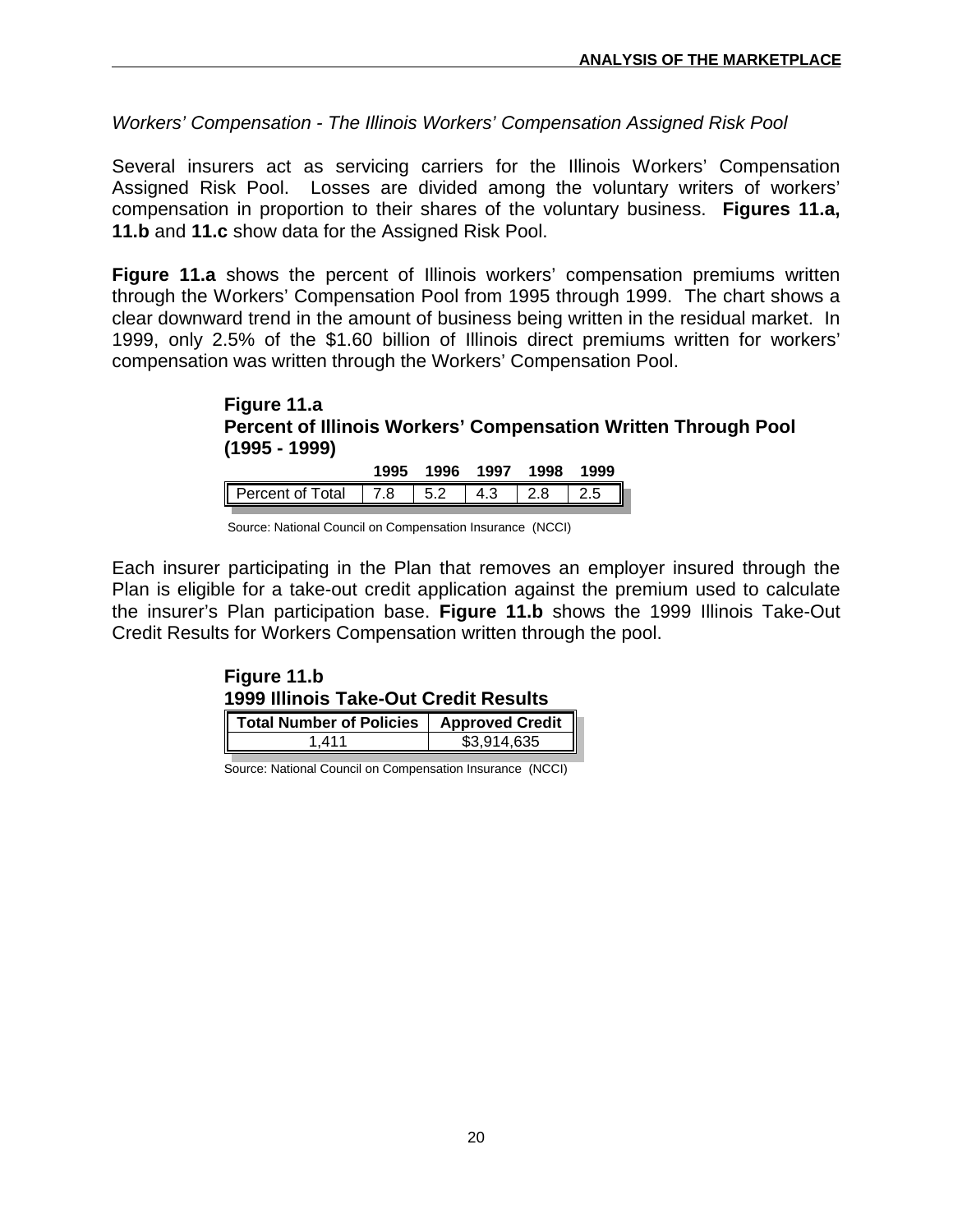<span id="page-22-0"></span>**Figure 11.c** shows the total premium in Illinois for the top ten class codes in the residual market for calendar year 1999 based on written premium.

| <b>Figure 11.C</b>                                    |  |
|-------------------------------------------------------|--|
| Illinois Residual Market Top Ten Classification Codes |  |
| <b>Calendar Year 1999</b>                             |  |

| Rank | Code | <b>Description</b>                       | <b>Total State</b> | $%$ of  |
|------|------|------------------------------------------|--------------------|---------|
|      |      |                                          | <b>Premium</b>     | Premium |
|      | 5645 | Carpentry-One or Two Family Dwellings    | \$2,491,214        | 6.6%    |
| 2    | 4484 | <b>Plastics Manufacturing</b>            | \$2,125,361        | 5.7%    |
| 3    | 7228 | <b>Short Haul Trucking</b>               | \$1,272,809        | 3.4%    |
| 4    | 5551 | Roofing                                  | \$1,109,483        | 3.0%    |
| 5    | 9014 | <b>Buildings Operated by Contractors</b> | \$961,703          | 2.9%    |
| 6    | 8810 | Clerical                                 | \$946,310          | 2.7%    |
|      | 5474 | Painting                                 | \$881,125          | 2.5%    |
| 8    | 9015 | <b>Buildings Operated by Owners</b>      | \$757,457          | 2.3%    |
| 9    | 8861 | Charitable or Welfare Organizations      | \$726,663          | 2.0%    |
| 10   | 4410 | <b>Rubber Goods Manufacturing</b>        | \$663,827          | 1.9%    |

Source: National Council on Compensation Insurance (NCCI)

**Figure 11.c**

#### **Participation in Alternative Risk Transfer Mechanisms**

Traditionally, the level of participation in alternative markets is an indicator of how well the admitted market is doing at providing coverage at prices consumers perceive to be reasonable. Therefore, if we are to assess the insurance marketplace in terms of availability, we must look at the level of activity in these alternative markets.

One problem with the non-admitted market is that there are few means by which it can be monitored. How many risks are being placed there? How much premium is being written? Because of the Department's limited authority over many of the alternative mechanisms, these and many other questions simply cannot be answered and a complete picture of this aspect of the insurance marketplace is unattainable. This problem has become more prevalent as the size of the transfer of risk alternative markets continues to grow.

*Surplus lines* refers to insurance written by a non-admitted (unlicensed) insurer through a licensed surplus lines producer. The licensed producer must exercise due diligence in protecting the insured since the Department has no jurisdiction over unlicensed companies and the Illinois Insurance Guaranty Fund provides no protection for the consumer. Thus, it is the producer and not the Department who must determine the company's financial stability and standards of management prior to submitting the risk.

**Figure 12** shows the number of policies written in Illinois from 1995 to 1999 by surplus lines providers for homeowners, private passenger auto liability and physical damage, commercial auto liability, medical malpractice and general liability coverage.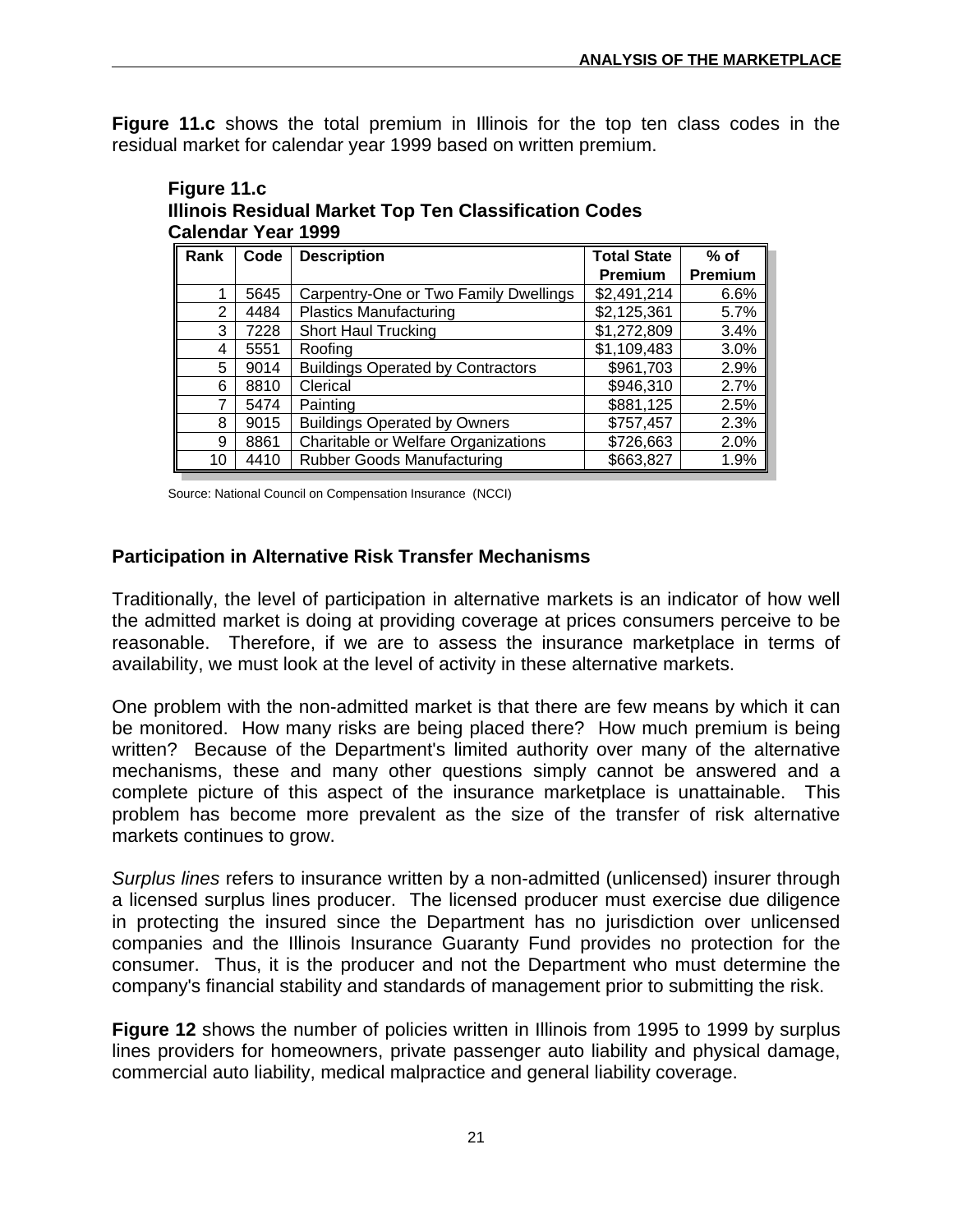| <b>Line of Business</b>          | 1995<br><b>Illinois</b><br><b>Policy</b><br>Count | 1996<br><b>Illinois</b><br><b>Policy</b><br>Count | 1997<br><b>Illinois</b><br><b>Policy</b><br>Count | 1998<br><b>Illinois</b><br><b>Policy</b><br>Count | 1999<br><b>Illinois</b><br><b>Policy</b><br>Count |
|----------------------------------|---------------------------------------------------|---------------------------------------------------|---------------------------------------------------|---------------------------------------------------|---------------------------------------------------|
| Homeowners                       | 2,079                                             | 1,377                                             | 626                                               | 669                                               | 987                                               |
| <b>PPA Liability</b>             | 822                                               | 908                                               | 1,016                                             | 933                                               | 718                                               |
| PPA Physical Damage              | 6,742                                             | 8,769                                             | 9,590                                             | 10,162                                            | 7,797                                             |
| <b>Commercial Auto Liability</b> | 96                                                | 51                                                | 47                                                | 52                                                | 33 <sub>l</sub>                                   |
| <b>Medical Malpractice</b>       | 834                                               | 776                                               | 703                                               | 548                                               | 494                                               |
| <b>Other Liability</b>           | 13,188                                            | 12,769                                            | 13,223                                            | 11,526                                            | 11,108                                            |

#### **Figure 12 Surplus Lines - Number of policies written in Illinois (1995 - 1999)**

Source: Surplus Lines Association of Illinois

*INEX (previously the Illinois Insurance Exchange)* provides a market for direct insurance and reinsurance. It is comprised of syndicates which underwrite and insure risks, and brokers who are authorized to place business with those syndicates. Fashioned after Lloyd's of London, INEX serves as a facility, recordkeeper and regulator for the operations of its members. INEX submits an annual financial statement to the Department reflecting both its combined financial position and the financial position of each individual syndicate.

*Insurance Pools* are groups that join for the purpose of sharing certain risks on an agreed-upon basis. Participants may consolidate their risk exposures without being subject to the same regulatory requirements as admitted insurers. Pools organized under the following Acts are allowed in Illinois:

*The Workers' Compensation Act* allows entities that are members of a trade association, or that have similar risk characteristics, to form a risk-sharing pool. Each pool must submit annual financial statements, CPA audit reports, and actuarial opinions to the Department.

*The Religious and Charitable Risk Pooling Trust Act* permits entities having an IRS 501c(3) exemption (a non-profit entity), or hospitals owned and operated by a unit of local government, to form a trust to pool their risks. These trust funds can only operate with prior approval of the Director of Insurance. The trusts must make annual CPA audit reports to the Department and are subject to examination by the Director.

*The Intergovernmental Cooperation Act* enables units of local government to enter into a pooling arrangement with other similar entities for the purpose of risk-sharing. These pooling arrangements are not regulated by the Department;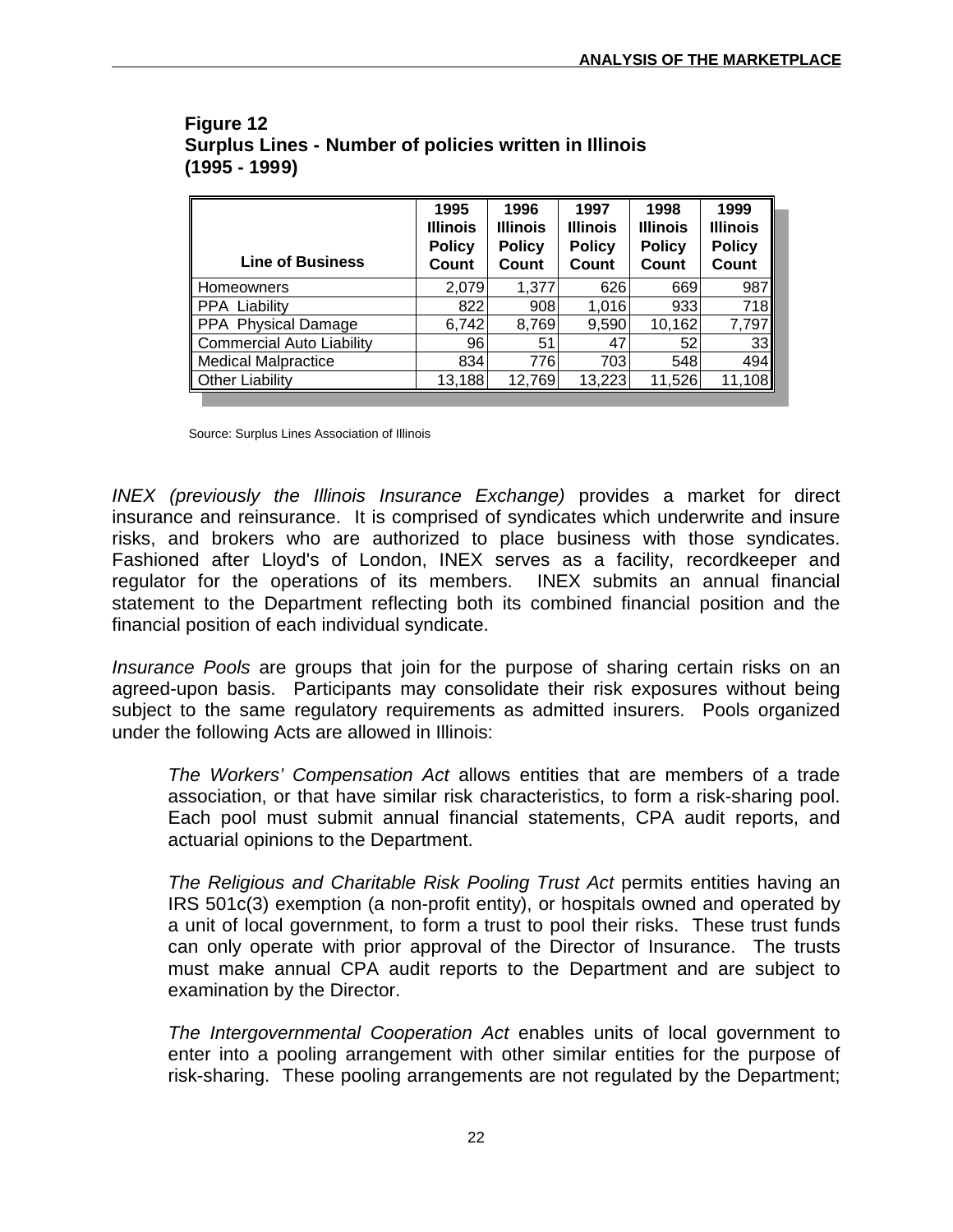<span id="page-24-0"></span>however, they must register with the Department and file annual audited financial statements.

*Risk Retention and Purchasing Groups* are allowed under the Federal Liability Risk Retention Act of 1986. This Act eliminated barriers to group self-insurance programs by allowing them to buy group liability insurance.

*Captive Insurance Companies* may be formed by a company to insure its own risks and exposures, by an association to insure its member organizations, or by industrial insured groups. Illinois captives are regulated by the Department, are required to file certain financial information with the Department, and are subject to examination by the Director.

*Self-insurance* occurs when individuals or businesses retain their own risks. Entities that self-insure are under no obligation to report premiums, losses, or expenses to any statistical or regulatory body.

#### **PROFITABILITY**

In monitoring competition in general, and price performance in particular, the Department does not examine individual insurer prices for appropriateness. To do so is virtually impossible. Instead, it monitors the effectiveness of competition, examining the pattern of profits throughout the market.

In examining profitability, the Director must balance the seemingly divergent concerns of consumers and insurers. To protect consumers, rates must not be excessive. There is a fine line between rates that are excessive and rates that are inadequate, especially since insurance policies must be priced long before the results of the pricing decisions are known.

The Department must also be concerned about the long-term viability of the insurance marketplace, including the financial viability of the companies that insure consumers.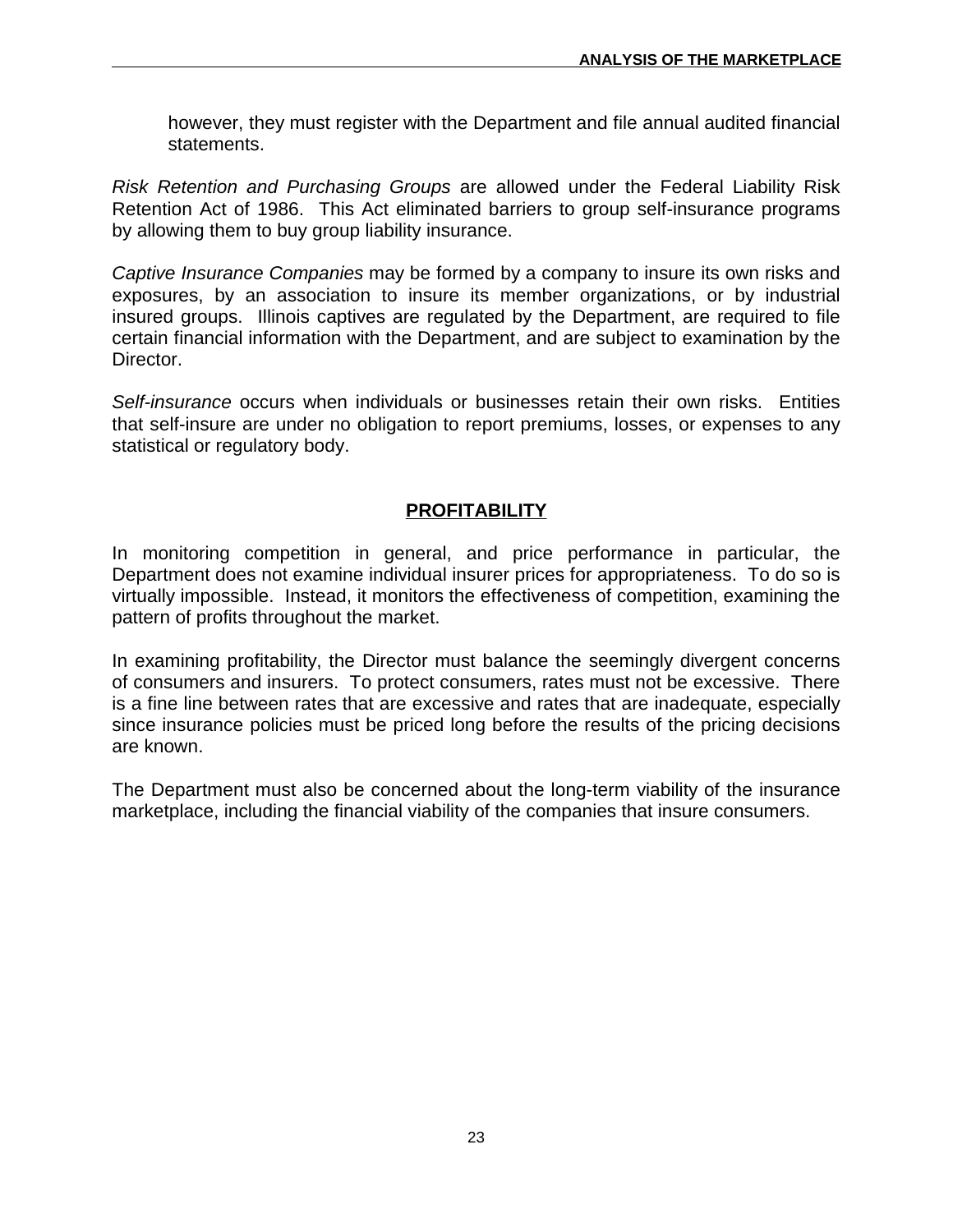#### <span id="page-25-0"></span>**Illinois-Specific Underwriting Results Compared to Countrywide Results**

For each of the coverages listed below, this section contains:

- $\bullet$  Combined underwriting results for business written in Illinois and business written countrywide and
- $\ddot{\bullet}$  A five-year trend for Illinois losses as a percent of premiums earned, compared to the five-year trend for countrywide losses.

#### *Homeowners*

**Figure 14** shows a comparison of the underwriting results of homeowners insurance written in Illinois with that written nationwide during 1999. As figure 14 shows, the Illinois loss percentage was slightly higher than that experienced nationwide, but loss expenses and taxes were below the nationwide results.

| Homeowners (\$000 omitted)      | Illinois*   | Countrywide** |
|---------------------------------|-------------|---------------|
| Direct written premiums         | \$1,256,159 | \$32,492,812  |
| Direct earned premiums          | \$1,237,737 | \$31,677,274  |
| Expenses (% earned premium)     |             |               |
| Incurred loss                   | 65.2%       | 63.7%         |
| Def. & cost cont. exp. incurred | 1.5%        | 2.0%          |
| Comm./brokerage                 | 14.4%       | 14.5%         |
| Taxes, licenses & fees          | 1.6%        | 2.4%          |

# **Figure 14 Homeowner's Underwriting Results**

\* Source: NAIC State Data Network, 1999 Illinois State Page Exhibit, Aggregate Totals of 248 Property/Casualty Companies.

\*\*Source: Best's Aggregates & Averages 2000, Insurance Expense Exhibit Part III, Aggregate Totals of 2434 Property/Casualty Companies.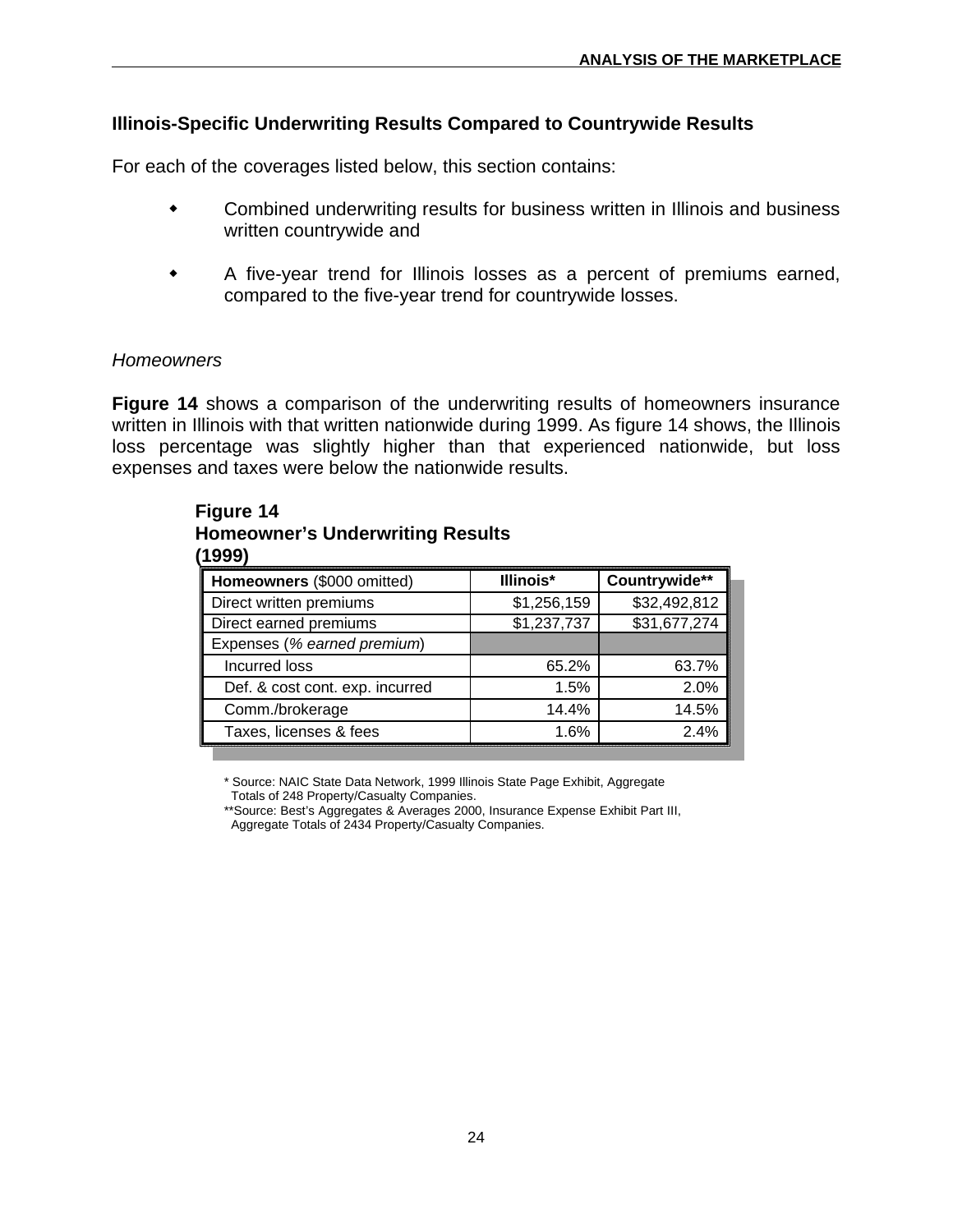**Figure 15** compares the five-year trend for loss percentages in Illinois and countrywide in the homeowners line of business. As the chart shows, homeowner losses in Illinois as a percent of earned premium were significantly higher than nationwide losses during 1996 and 1997 but mirrored the nationwide homeowner losses in 1998 and 1999.





#### *Private Passenger Automobile*

**Figure 16**, on the following page, compares the underwriting results of private passenger automobile insurance written in Illinois with that written countrywide during 1999. As with the homeowners line, the aggregate underwriting results in Illinois in the private passenger auto line of business were comparable with the results nationwide.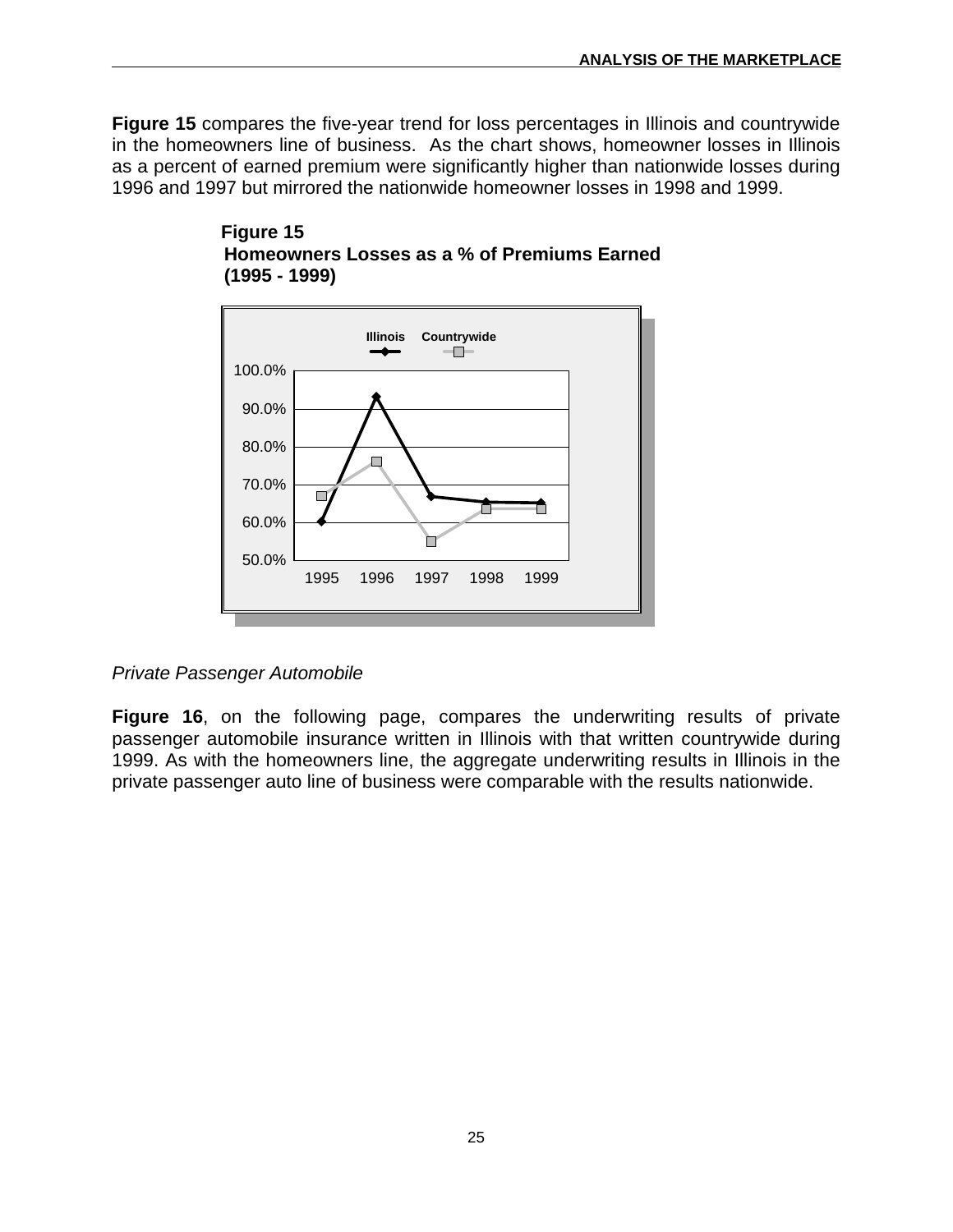| Private Passenger Automobile Underwriting Results (<br>19991 |               |  |  |  |  |
|--------------------------------------------------------------|---------------|--|--|--|--|
| Illinois*                                                    | Countrywide** |  |  |  |  |
| \$4,560,067                                                  | \$120,153,728 |  |  |  |  |
| \$4,518,970                                                  | \$118,968,532 |  |  |  |  |
|                                                              |               |  |  |  |  |
| 65.7%                                                        | 65.8%         |  |  |  |  |
| 2.5%                                                         | 3.0%          |  |  |  |  |
| 10.5%                                                        | 9.4%          |  |  |  |  |
| $1.7\%$                                                      | 2.2%          |  |  |  |  |
|                                                              |               |  |  |  |  |

 **Figure 16 Private Passenger Automobile Underwriting Results (1999)**

\* Source: NAIC State Data Network, 1999 Illinois State Page Exhibit, Aggregate Totals of 293 Property/Casualty Companies.

 \*\*Source: Best's Aggregates & Averages 2000, Insurance Expense Exhibit Part III, Aggregate Totals of 2434 Property/Casualty Companies.

**Figure 17** shows the five-year trend for loss percentages in the private passenger automobile line for Illinois and countrywide. As the chart shows, the Illinois private passenger automobile loss percentages have been comparable to the countrywide loss percentages during the past five years.



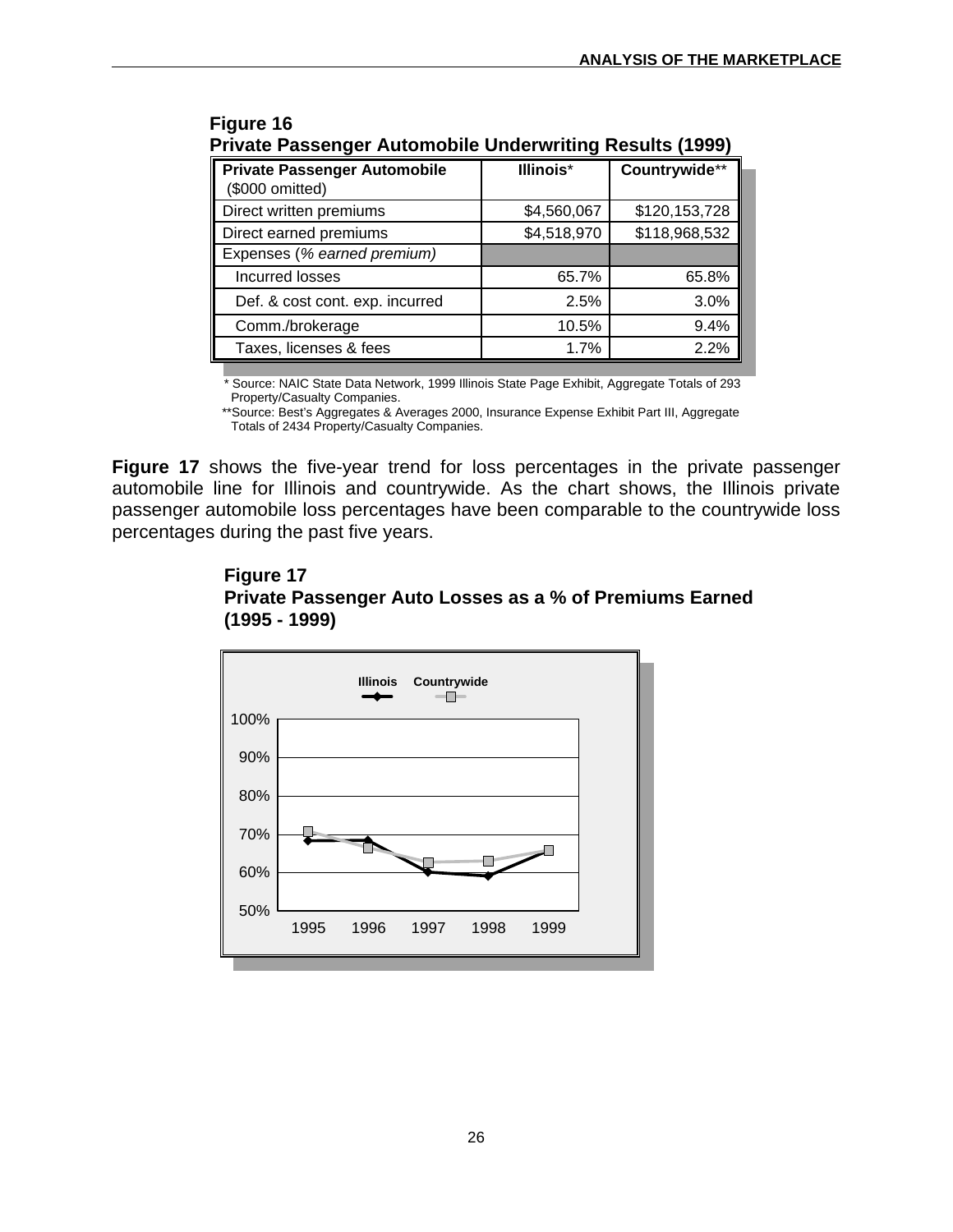*Commercial Automobile Liability*

**Figure 18** shows that the loss and loss expense percentages in Illinois in the commercial automobile liability line during 1999 were slightly higher than those countrywide.

| <b>Commercial Automobile Liability</b> |           |               |  |  |
|----------------------------------------|-----------|---------------|--|--|
| (\$ 000 omitted)                       | Illinois* | Countrywide** |  |  |
| Direct written premiums                | \$557,008 | \$13,971,426  |  |  |
| Direct earned premiums                 | \$553,962 | \$13,922,979  |  |  |
| Expenses (% earned premiums)           |           |               |  |  |
| Incurred losses                        | 80.1%     | 77.1%         |  |  |
| Def. & cost cont. exp. incurred        | 7.9%      | 6.9%          |  |  |
| Comm./brokerage                        | 13.3%     | 14.2%         |  |  |
| Taxes, licenses & fees                 | 1.5%      | 2.5%          |  |  |

 **Figure 18 Commercial Automobile Liability Underwriting Results (1999)**

\* Source: NAIC State Data Network, 1999 Illinois State Page Exhibit,

Aggregate Totals of 347 Property/Casualty Companies.

\*\*Source: Best's Aggregates & Averages 2000, Insurance Expense

Exhibit Part III, Aggregate Totals of 2434 Property/Casualty Companies.

**Figure 19** compares the five-year trend for loss percentage for Illinois and countrywide commercial automobile liability. The trend over the past five years in loss percentages in Illinois have been similar to those countrywide.

#### **Figure 19 Commercial Auto Liability Losses as a % of Premiums Earned (1995 - 1999)**

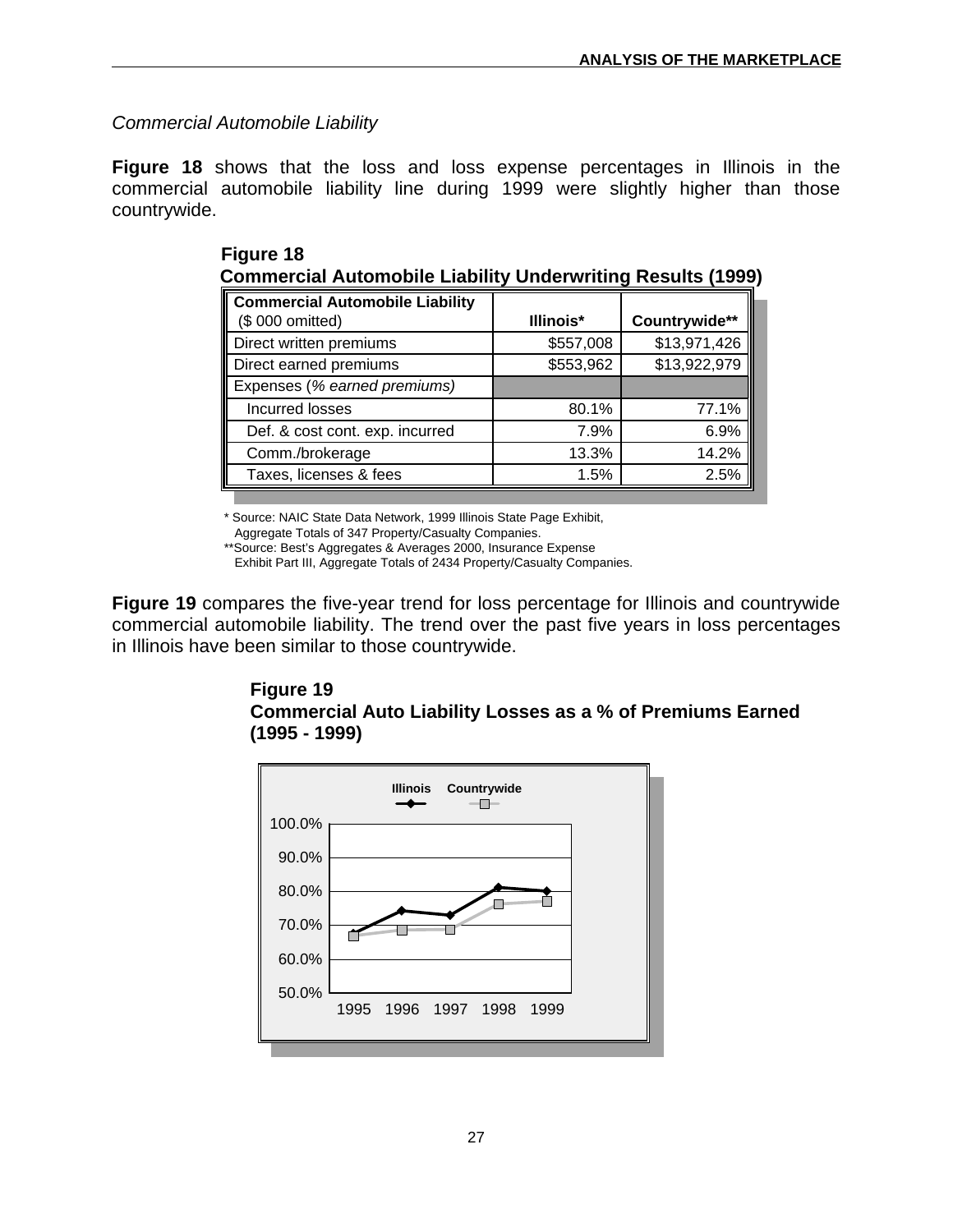#### *Medical Malpractice*

**Figure 20** shows the loss percentages and expenses percentages for the medical malpractice market for Illinois and countrywide for 1999. The loss percentage and loss adjustment expenses percentage in Illinois for this line were significantly lower than the aggregate countrywide figures.

| Medical Malpractice Underwriting Results (1999) |           |               |  |  |
|-------------------------------------------------|-----------|---------------|--|--|
| <b>Medical Malpractice</b><br>(\$000 omitted)   | Illinois* | Countrywide** |  |  |
| Direct written premiums                         | \$319,479 | \$6,003,177   |  |  |
| Direct earned premiums                          | \$324,573 | \$5,987,900   |  |  |
| Expenses (% earned premiums)                    |           |               |  |  |
| Incurred losses                                 | 64.6%     | 74.8%         |  |  |
| Def. & cost cont. exp. incurred                 | 15.9%     | 27.2%         |  |  |
| Comm./brokerage                                 | 6.3%      | 6.0%          |  |  |
| Taxes, licenses & fees                          | 0.9%      | 2.2%          |  |  |

| Figure 20 |                                                        |  |
|-----------|--------------------------------------------------------|--|
|           | <b>Medical Malpractice Underwriting Results (1999)</b> |  |

Source: NAIC State Data Network, 1999 Illinois State Page Exhibit, Aggregate Totals of 71 Property/Casualty Companies.

\*\*Source: Best's Aggregates & Averages 2000, Insurance Expense Exhibit Part III, Aggregate Totals of 2434 Property/Casualty Companies.

**Figure 21** compares the five-year loss percentages trend for Illinois and countrywide medical malpractice insurance. Underwriting losses dropped well below the nationwide loss percentage in 1999, after being significantly higher in 1998.



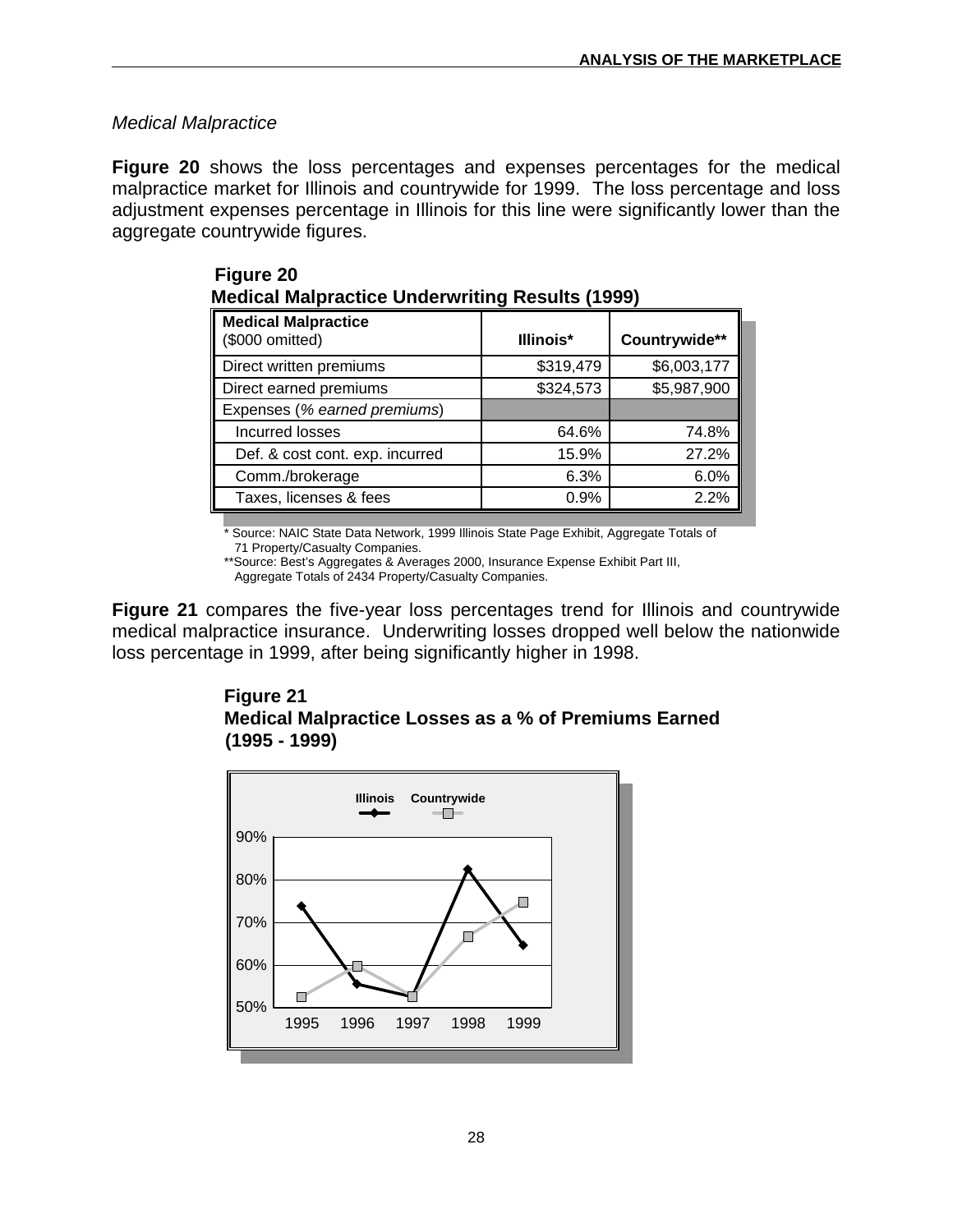#### *Other Liability*

**Figure 22** compares the underwriting results between Illinois and countrywide for the other liability line of business. The Illinois loss percentage was slightly higher than the countrywide percentage in 1999, however, other expenses, such as defense and comission/brokerage, were significantly lower.

| Other Liability (\$000 omitted) |             |               |  |  |  |  |
|---------------------------------|-------------|---------------|--|--|--|--|
|                                 | Illinois*   | Countrywide** |  |  |  |  |
| Direct written premiums         | \$1,744,223 | \$24,258,630  |  |  |  |  |
| Direct earned premiums          | \$1,633,328 | \$22,999,959  |  |  |  |  |
| Expenses (% earned premium)     |             |               |  |  |  |  |
| Incurred losses                 | 72.4%       | 69.6%         |  |  |  |  |
| Def. & cost cont. exp. incurred | 9.3%        | 17.0%         |  |  |  |  |
| Comm./brokerage                 | 8.6%        | 14.1%         |  |  |  |  |
| Taxes, licenses & fees          | 1.5%        | 2.1%          |  |  |  |  |
|                                 |             |               |  |  |  |  |

| Figure 22                                          |  |  |
|----------------------------------------------------|--|--|
| <b>Other Liability Underwriting Results (1999)</b> |  |  |

Source: NAIC State Data Network, 1999 Illinois State Page Exhibit, Aggregate Totals of 444 Property/Casualty Companies.

\*\*Source: Best's Aggregates & Averages 2000, Insurance Expense Exhibit Part III,

Aggregate Totals of 2434 Property/Casualty Companies.

**Figure 23** compares the five-year trend for loss percentages for Illinois and countrywide other liability insurance. Compared to nationwide losses, Illinois losses, as a percent of earned premium, have been more volatile over the past five years.

#### **Figure 23 Other Liability Losses as a % of Premiums Earned (1995 - 1999)**

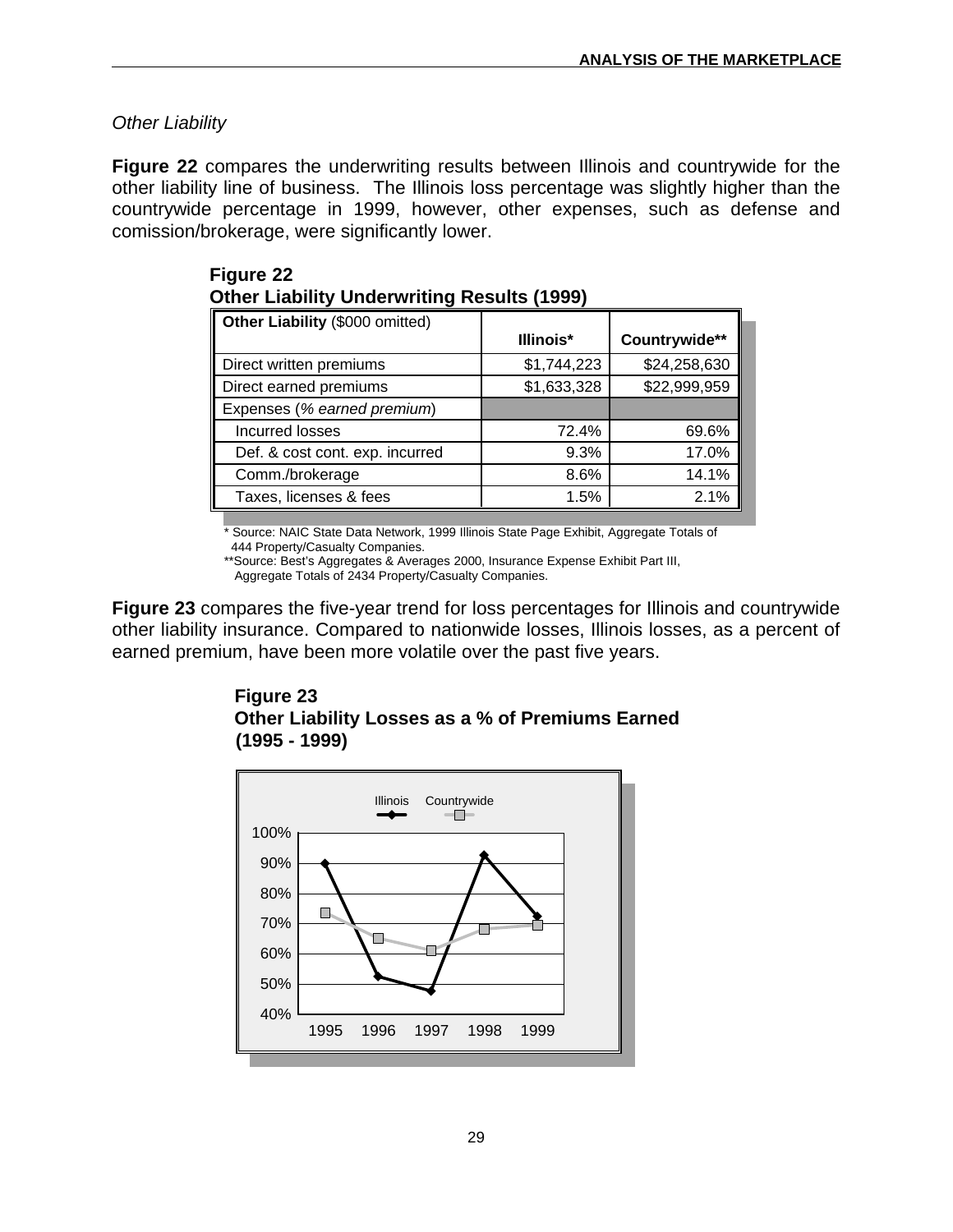#### **RELIABILITY**

<span id="page-31-0"></span>In determining whether the overall marketplace is viable, the Department must consider:

- 1. Profitability and
- 2. Financial Solvency Regulation

Businesses that provide a financial service must be financially sound. An insurance contract has little value to the insured if there is no guarantee that the insurance company will have the money to pay claims when needed.

As discussed earlier, the Department must balance the seemingly divergent concerns of consumers and insurers. While we must ensure that consumers are able to buy insurance at a reasonable price, we must also ensure the overall viability of the marketplace.

One measure of a company's financial performance is its profitability. Does it generate enough profit to survive? Any business must be profitable to succeed. Over the long run, it must take in more money than it pays out. In a given month or year, its costs may exceed its income, requiring it to pay some of those costs with previously accumulated funds. If the pattern continues, however, the accumulated funds will eventually run out and the business will collapse. Thus an insurance company must manage its income and expenses to assure the profitability on which its survival depends.

A company that can offer insurance coverage at competitive prices and reap adequate profits as an ongoing concern is considered to be financially viable. When the majority of insurers in the market are competitive and profitable, the market is considered to be financially strong.

#### **Profitability**

#### *Change in Policyholders' Surplus*

One measure of overall profitability is the *Change in Policyholders' Surplus* from one year to the next. Policyholders' Surplus is made up of: 1) underwriting gains or losses; 2) investment gains or losses; and 3) net contributed capital and other surplus changes.

**Figure 24**, on the following page, shows the percent change in policyholders surplus for the Illinois-licensed property/casualty industry over the past five years. As the chart shows, policyholders surplus gained a mere 0.9 percent from 1998 to 1999, following recent years of strong surplus growth. The P/C industry nationwide experienced the same anemic 0.9 percent growth in surplus, the smallest gain since 1984 when surplus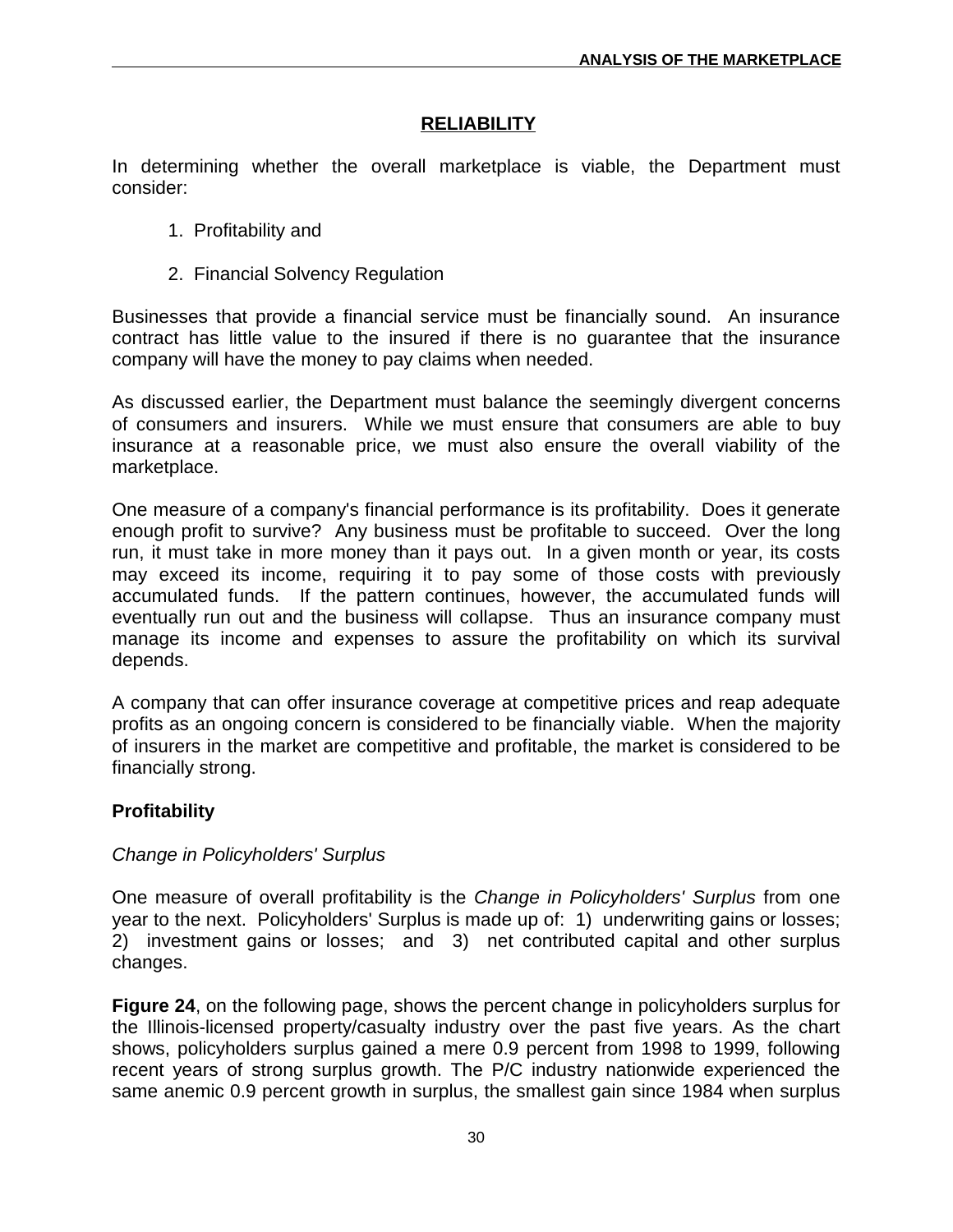declined by 2.7 percent. The effects of weak premium growth, a surge in underwriting losses and a decline in investment income combined to take their toll.



 **Figure 24 Percent Change in Policyholders' Surplus (1995 - 1999)**

According to a report by the Insurance Information Institute (I.I.I.), premium growth during the 1990's averaged just 3.2 percent per year compared to 8.7 percent per year in the 1980's and 12.1 percent during the 1970's. The I.I.I attributes this weak growth in part to chronic under pricing in the commercial lines. The report also states that the typical personal auto premium fell 2.9 percent in 1998, the first decline in 25 years, and fell an additional 4 to 5 percent in 1999. The private passenger auto line of business accounted for 33.3 percent of total written premium in Illinois during 1999 (see figure 3, pg 4).

Nationwide, underwriting losses in 1999 were higher than in any of the previous four years. Catastrophe losses were less in 1999 than in 1998, but factoring in inflation, were higher in only five of the fifty years from 1949 to 1993.

Illinois-licensed insurers experienced a decline in net investment gains (the sum of net investment income earned and realized capital gains) of \$3.9 billion from the 1998 figure. Although investment income earned increased by \$519 million, realized capital gains declined \$4.4 billion. According to the I.I.I. report, nationwide, the industry's net investment income has declined two years in a row. These declines are a reflection of a downward trend in interest rates from 1994 to 1998. Since 1949 the industry's investment income has declined in just two other years – 1992 and 1993.

Source: NAIC State Data Network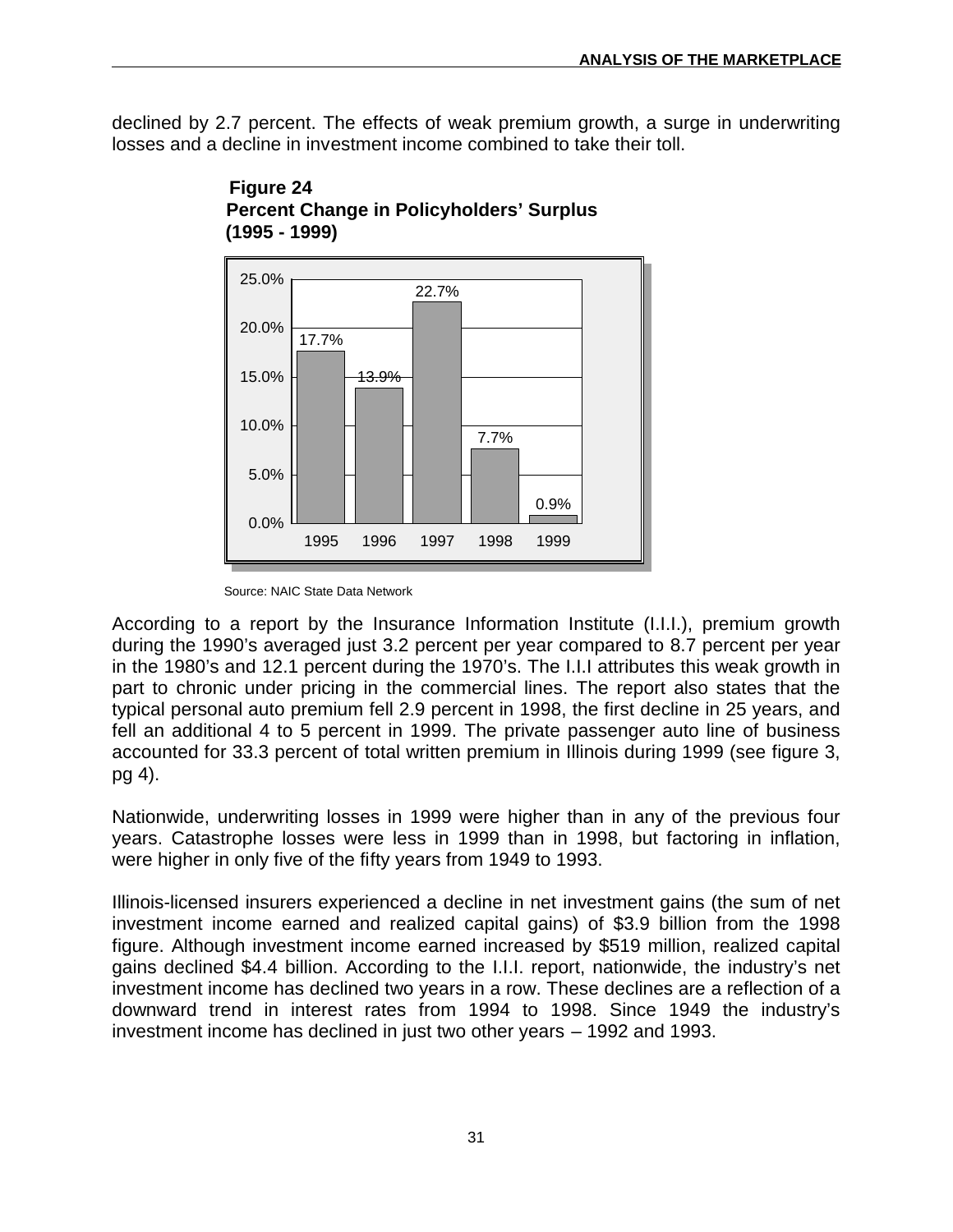#### *Underwriting Gains/Losses*

**Figure 25** shows the aggregate *Underwriting Gain/Loss* for Illinois-licensed insurers from 1995 to 1999. As the table shows, net underwriting losses decreased from 1995 to 1997, and then dramatically increased in 1998 and 1999. While premium grew 1.3 percent from 1997 to 1998 and 1.6 percent from 1998 to 1999, losses, loss expenses and other underwriting expenses increased 5.5 percent from 1997 to 1998 and 4.4 percent from 1998 to 1999.

|                                         | 1995       | 1996       | 1997       | 1998       | 1999       |
|-----------------------------------------|------------|------------|------------|------------|------------|
| Premiums earned                         | \$214,558  | \$222,460  | \$228,209  | \$231,208  | \$234,928  |
| Losses incurred                         | 141,864    | 145,286    | 137,686    | 146,238    | 153,860    |
| Loss expenses incurred                  | 28,364     | 28,833     | 28,492     | 30,485     | 31,454     |
| Other underwriting expenses<br>incurred | 58,177     | 60,805     | 63,676     | 65,678     | 67,654     |
| Dividends to policyholders              | 2,499      | 1,947      | 3,443      | 3,412      | 1,835      |
| Net underwriting gain/(loss)            | (\$16,346) | (\$14,411) | ( \$5,088) | (\$14,605) | (\$19,875) |

# **Figure 25 Aggregate Net Underwriting Gain/(Loss)** (in millions)

Source: NAIC State Data Network

#### *Net Investment Income Ratio*

One component of surplus is income derived from investments. The *Net Investment Income Ratio* measures income from invested assets relative to earned premiums. It is calculated by dividing net investment income (income from invested assets less investment expenses and depreciation on real estate) by earned premium.

**Figure 26**, on the following page, shows the *Net Investment Income Ratio* for Illinois licensed property/casualty industry combined during the five year period. This ratio has risen from 17.3 in 1995 to 22.6 in 1998 before regressing slightly to 20.6 in 1999.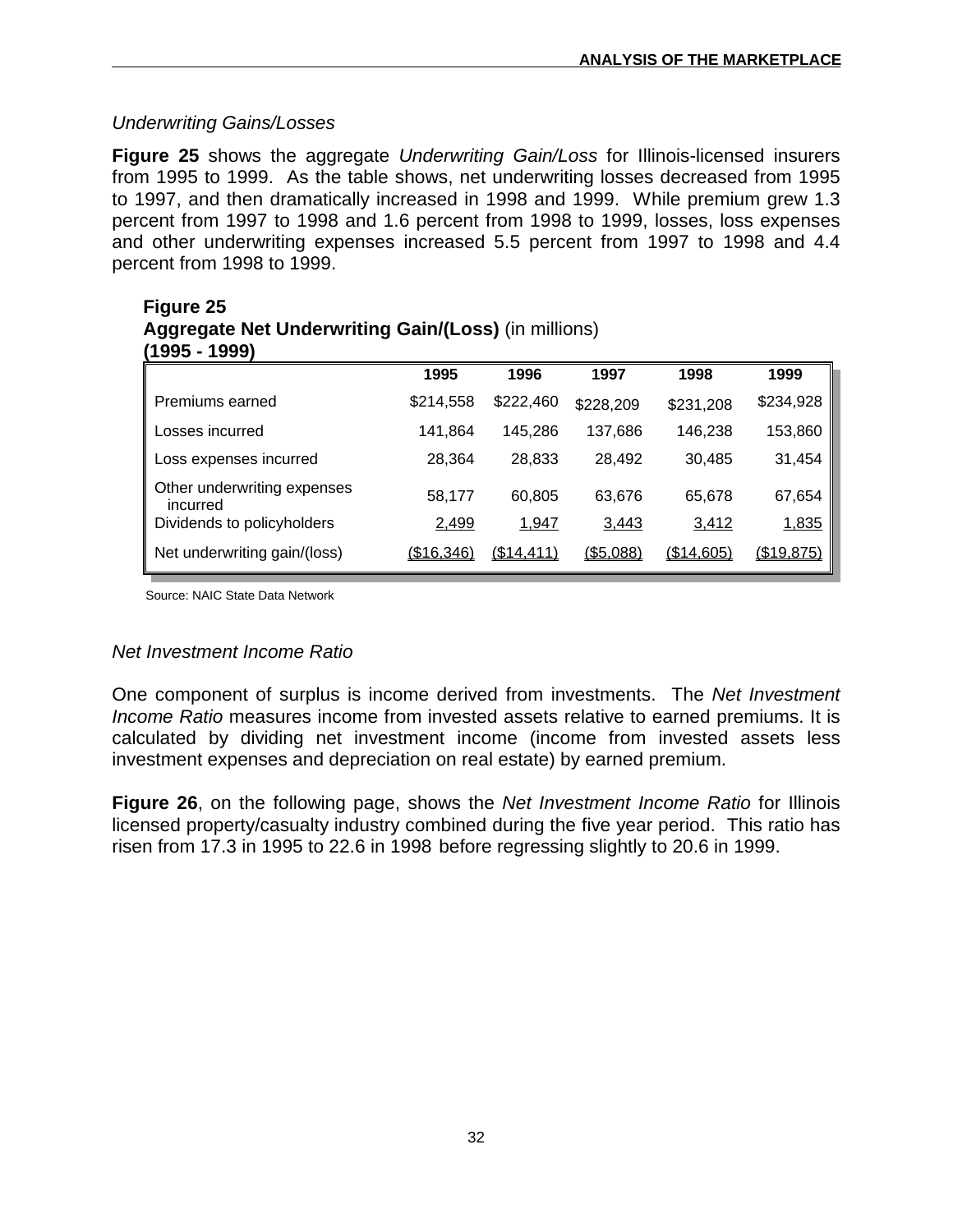#### **Figure 26 Net Investment Income Ratio (1995 - 1999)**



Source: NAIC State Data Network

#### *Return on Policyholders' Surplus*

Another measure of overall profitability is the *Return on Policyholders' Surplus*. It is the sum of net income after dividends and taxes and unrealized capital gains divided by the average of the current year and prior year's policyholders' surplus.

**Figure 27**, on the following page, shows the aggregate *Return on Policyholders' Surplus* from 1995 through 1999 for the Illinois-licensed property/casualty industry combined. The drop from 1997's return is a reflection of weaker premium growth coupled with increased losses and loss expenses and smaller gains in investment income.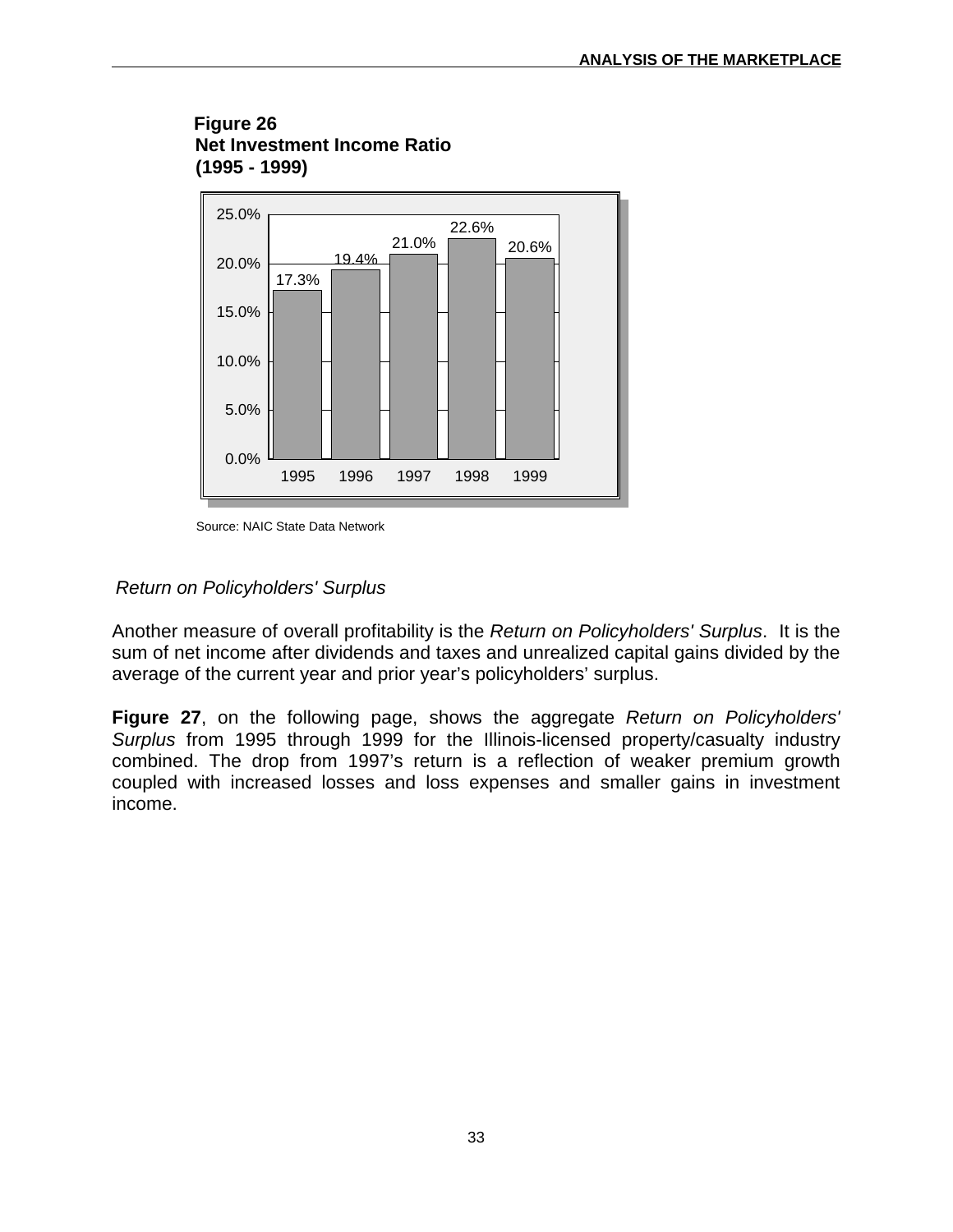<span id="page-35-0"></span>



Source: NAIC State Data Network

#### **Financial Solvency Regulation**

Although the Department cannot guarantee that Illinois-licensed insurers are profitable, we do continually monitor the financial solvency and strength of Illinois-licensed insurers in several ways including:

- $\ddot{\bullet}$  maintaining a staff of trained accountants and specialists who identify companies developing financial difficulties so that the Department can step in to minimize potential losses to Illinois policyholders.
- $\ddot{\bullet}$  working closely with insurance companies with identified financial difficulties to minimize potential risk to policyholders while attempting to resolve manageable problems or determining the need for rehabilitation or liquidation.
- $\ddot{\bullet}$  employing field examiners for on-site evaluation of insurance company financial records.
- $\ddot{\bullet}$  reviewing operations and compliance issues through scheduled, targeted, and special exams of known or suspected problems.
- $\ddot{\bullet}$  maintaining a staff of actuaries who monitor the adequacy of loss reserves, cash flow testing, and proper valuation of assets.
- $\ddot{\bullet}$  licensing and registering the many types of insurers, surplus lines producers, and risk sharing pools authorized by the Illinois Insurance Code and related Acts.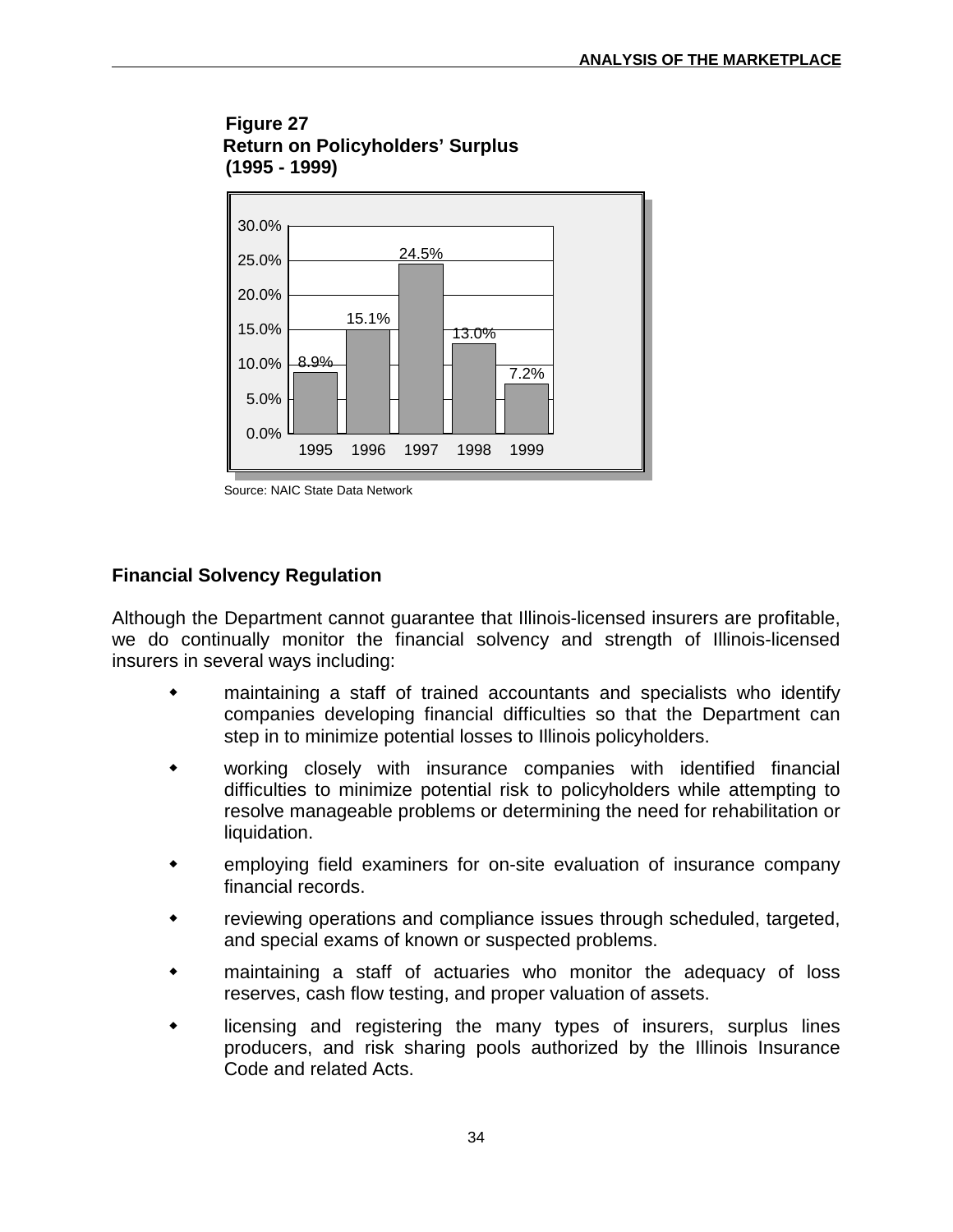$\bullet$  investigating unauthorized organizations or individuals thought to be conducting illegal insurance operations and taking regulatory action to remove them from the market to protect consumers from fraudulent activities.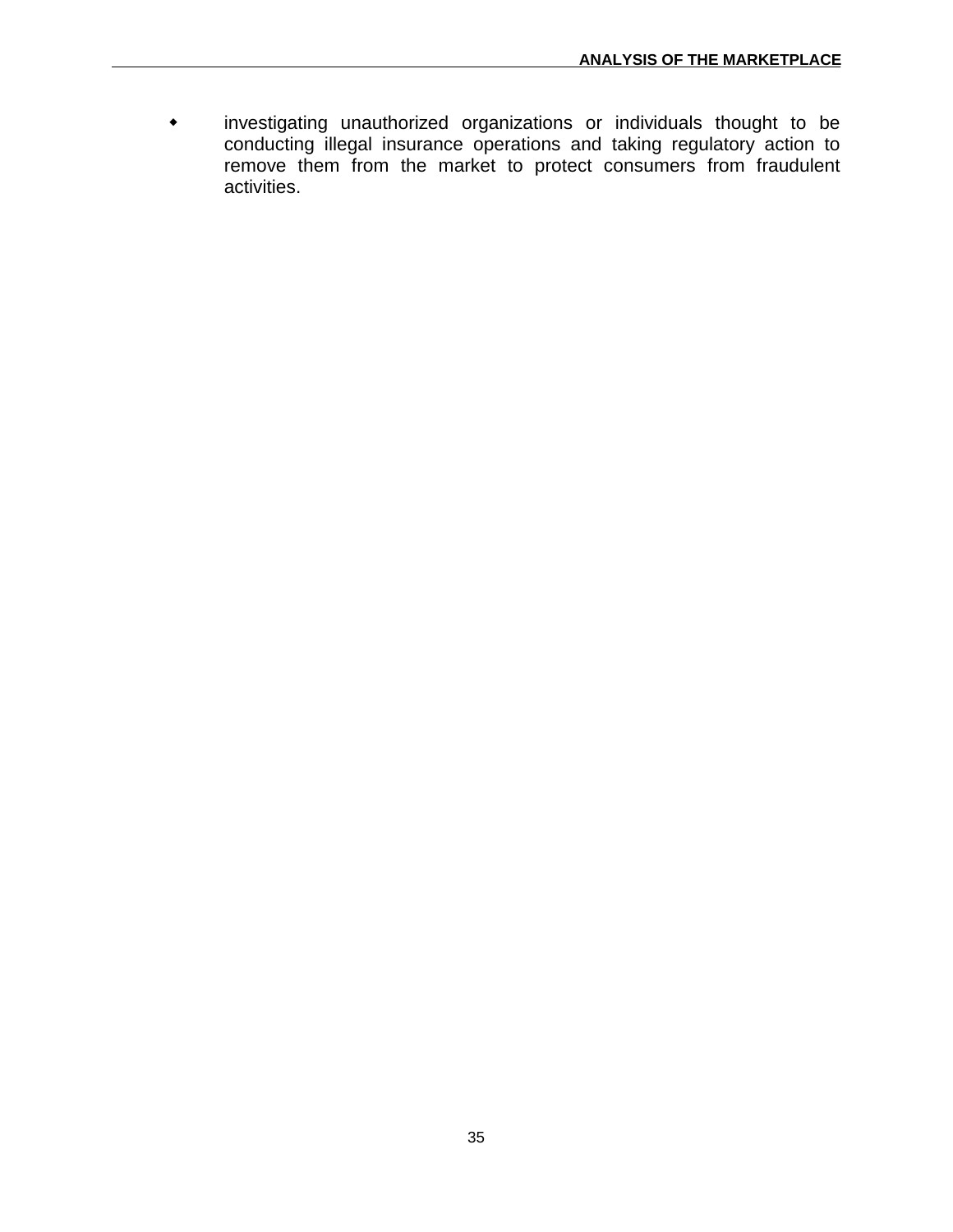# <span id="page-37-0"></span>**IV. COST CONTAINMENT ISSUES**

#### **Catastrophic Events - 1999**

The Property Claim Services (PCS) unit of Insurance Services Office (ISO) considers events that cause more than \$25 million in insured losses and affect a significant number of policyholders to be a catastrophic event. Insured losses span a wide range of catastrophes including weather-related events, to man-made disasters such as riots and satellite failures. Outside the United States, natural disaster losses are less likely to be insured.

In 1999, the top five most costly losses from international catastrophes totaled \$14.04 billion (insured losses in U.S. dollars). These included:

- 1. Winter storm Lothar causing damage of \$4.50 billion (insured losses in U.S. dollars.) in France, Switzerland, Germany, Belgium, United Kingdom, and Ireland.
- 2. Typhoon Bart causing damage of \$2.98 billion (insured losses in U.S. dollars) in Japan.
- 3. Hurricane Floyd causing damage of \$2.36 billion (insured losses in U.S. dollars) in the East Coast of the United States, the Bahamas, and other Caribbean Islands.
- 4. Winter storm Martin causing damage of \$2.20 billion (insured losses in U.S. Dollars) in France, Spain, and Switzerland.
- 5. Earthquake Izmit causing \$2.00 billion (insured losses in U.S. Dollars) in Turkey.

In comparison, the top five U.S. Catastrophes in 1999 exhibited insured losses totaling \$5.51 billion. They included: September's Hurricane Floyd producing \$1.96 billion in insured losses; a series of four January storms that hit New York, Pennsylvania, New Jersey and the South, leaving \$1.80 billion in insured losses in their wake; a series of tornadoes and storms that barreled through Oklahoma and 17 other states in May, causing \$1.49 billion in insured property damage; Hurricane Lenny, in November causing \$165 million of insured property damage; and Hurricane Irene in October causing \$100 million in insured property losses.

In Illinois, tornadoes and other wind and weather related events caused a majority of the catastrophic losses. If we consider only those events with a \$10,000 or greater property damage loss, there were 119 events in 1999 which accounted for \$31.8 million in property damage, 2 deaths, 24 injuries, and \$54 million in crop damage. Tornadoes occurring in the Illinois cities of Warsaw, Tower Hill, and Ashland were the most destructive causing \$15 million, \$2 million, and \$1.8 million in property damage losses respectively. Storms in Bath, Concord, Huntsville, Beardstown, Petersburg and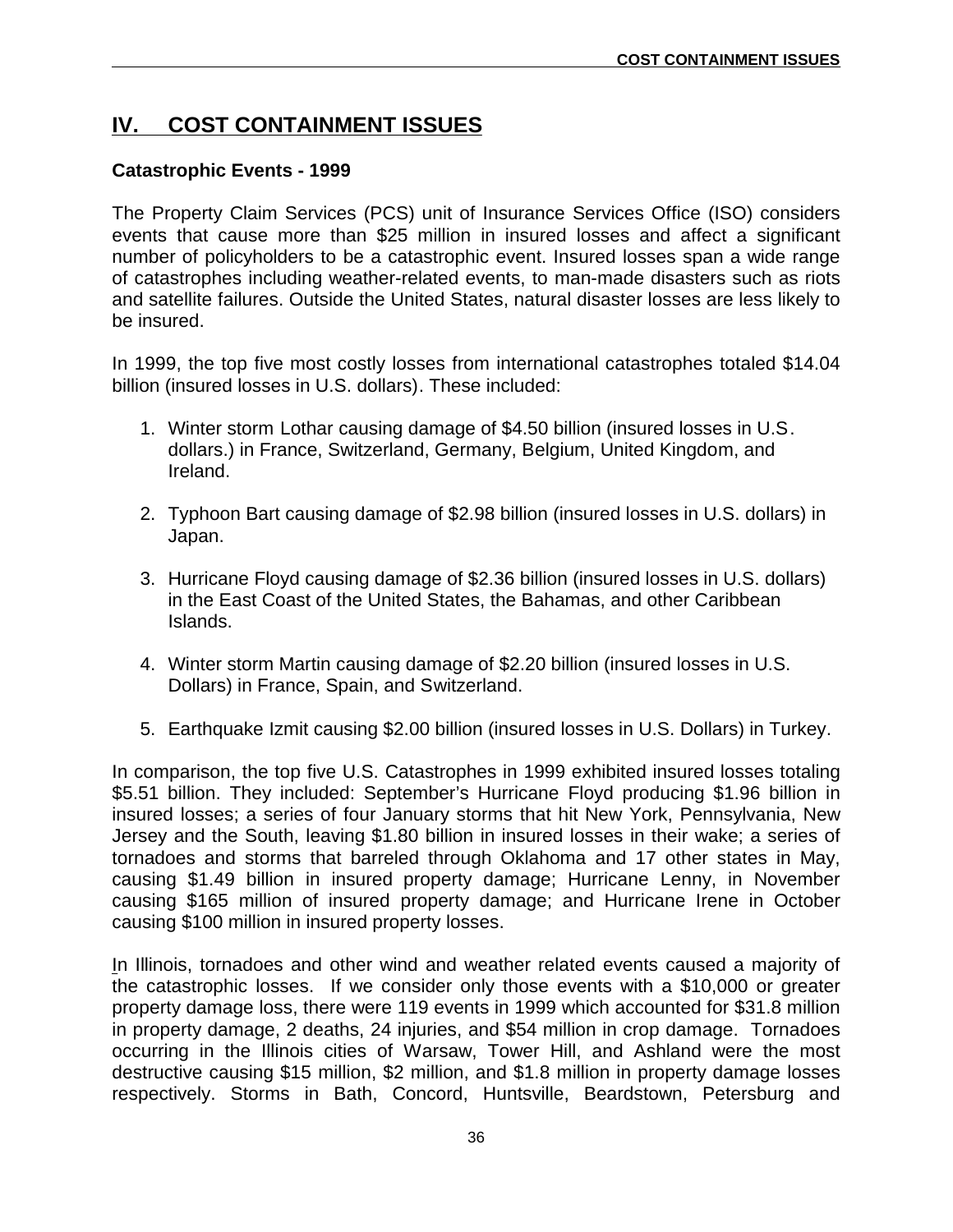Riggston on August 12th, and in Rushville on August 18th accounted for all of the \$54 million in crop losses in 1999.

**Figure 28** compares insured losses from U.S. catastrophes from 1990 to 1999 in 1999 dollars. The insured losses of \$8.3 billion for 1999 were pale in comparison with the 1992 and 1994 losses of \$27.3 and \$19.1 billion dollars respectively. Note that the Property Claim Services unit considered \$5 million as the standard for catastrophic losses through 1996. In 1997, the standard for a catastrophic event was raised to \$25 million.

| Year | Losses      |
|------|-------------|
| 1990 | \$3,601.00  |
| 1991 | \$5,777.00  |
| 1992 | \$27,276.00 |
| 1993 | \$6,578.00  |
| 1994 | \$19,122.00 |
| 1995 | \$9,084.00  |
| 1996 | \$7,831.00  |
| 1997 | \$2,699.00  |
| 1998 | \$10,292.00 |
| 1999 | \$8,321.00  |
|      |             |

 **Figure 28 Comparison of Insured Losses for U. S. Catastrophes (1990 - 1999)** \$ millions

Source: The Insurance Information Institute Fact Book 2001

**Figure 29** provides a breakdown of the types of events contributing to catastrophic losses from 1979 through 1999. It is notable that hurricanes and tornados account for two of every three dollars of insured losses expended on catastrophic losses in the United States.

There has been much discussion regarding who should pay for catastrophes. Many insurers have become convinced that the industry simply lacks the capacity to insure against disasters and want government to play a larger role. Of course, neither insurance regulators nor the industry can prevent natural catastrophes. However, as regulators, the Department must monitor the financial solvency of insurers and must monitor the effects of large catastrophes on the overall viability of the Illinois marketplace.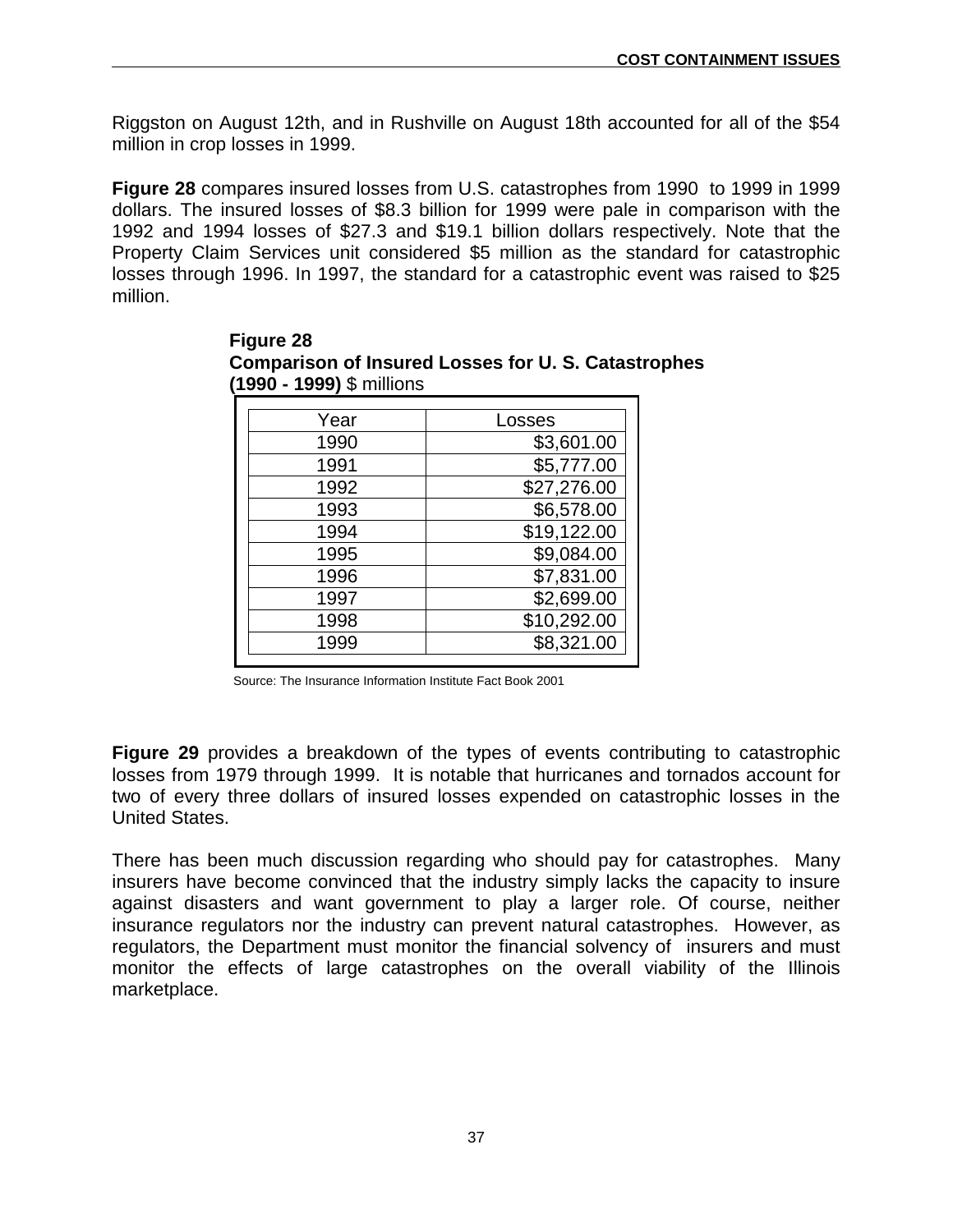



Source: The Insurance Information Institute Fact Book 2001

Progress has been made in this area. In an effort to increase capacity for the financing of catastrophe risks and to spread these risks across broader markets, regulators and insurers have developed methods for securing insurance risks, thus creating opportunities for investors in the capital markets to participate in the financing of catastrophe exposures. The Illinois legislature passed legislation to allow insurers to offer debt securities directly to the capital markets through protected cell arrangements that allow investors to finance specified insurance risks. Efforts are continuing to enhance capacity through the development of on-shore special purpose reinsurance vehicles and through efforts to pass federal legislation authorizing insurers to fund catastrophe reserves.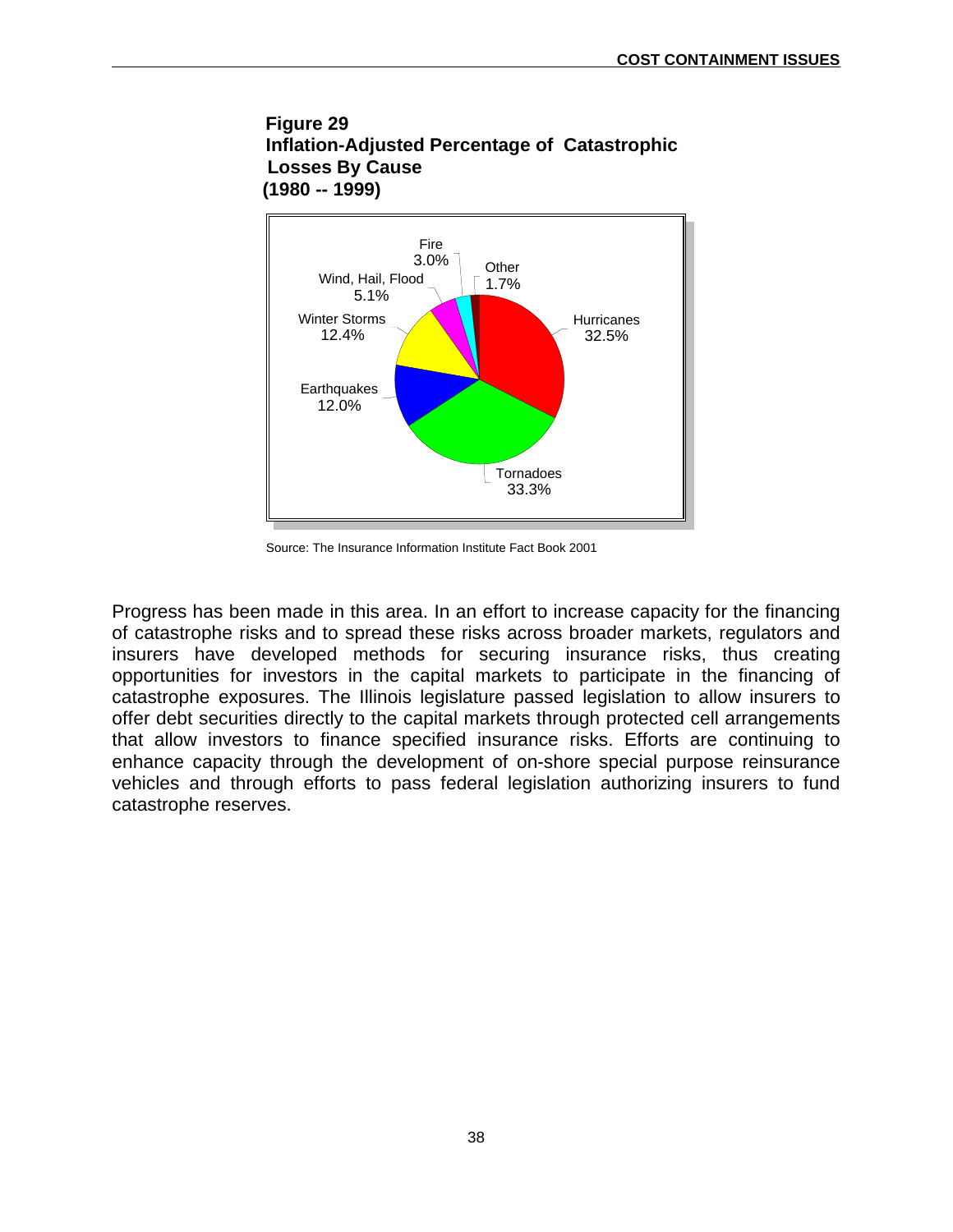# <span id="page-40-0"></span>**V. CONCLUSION AND RECOMMENDATION**

Overall, the Illinois property/casualty industry can be described as generally stable and viable during 1999. Results for business written in Illinois were not quite as good in 1999 as they were in the previous year. The 1999 change in surplus remained positive but its magnitude was less than the 1998 change. For the most part, Illinois insurers and consumers shared a success story. Insurers were generally profitable, although less so than in 1998, while most Illinois customers experienced little difficulty in obtaining coverages that they desired. Similar to the country-wide marketplace, the Illinois market continued to be generally soft, particularly in the personal lines, marked by keen competition. The degree of competition was validated by the results of accepted economic measures of competition such as concentration ratios and the Herfindahl-Hirschman Index (HHI) reported herein. Two insurers control a large percentage of the personal lines business and the competition is keen for the remaining share. Note, however, that the HHI for the homeowners (1302) and automobile lines (1137) is generally higher than the commercial line but not approaching the threshold of 1800 that suggests being too concentrated. In addition, by pure economic standards, the Illinois market is a good example of working competition. Any potential for anti-competitive behavior is generally offset by the ease of entry and exit into and out of the marketplace and the large number of other insurers competing for the remaining market share. Also, the lack of increased market share exhibited by the alternative mechanisms, as reported by the Fair Plan, Automobile Insurance Plan Insurance Office (AIPSO), Surplus Lines Association, Workers' Compensation Assigned Risk Program, and others suggest that the Illinois admitted market does its job extremely well providing insurance to almost everyone that requests it.

The commercial lines are less capital intensive and less concentrated than the personal lines. Measures of concentration suggest that, generally, all commercial lines (excepting medical malpractice) are extremely competitive, with the top writers in many markets controlling a significant portion of that market. The medical malpractice line is the only line of insurance that exceeds the threshold of being too concentrated. The Illinois State Medical Interinsurance Exchange writes 51 percent of the business in this line contributing 2611 points to the total HHI of 2758. The Department's research has found that 1) it is not uncommon for an exchange to dominate this market in a given state and 2) the Illinois State Medical Interinsurance Exchange does a very good job of providing much needed coverage to the medical community. Nevertheless, the Department will continue to monitor this line.

History suggests that the majority of Illinois insurers are knowledgeable, focused, and adaptable - all traits that benefit the consumers. Smart insurers should always know their market and be on the alert for signals suggesting market turnarounds. Flexibility, adaptability, technology, and knowledge may be the key words for insurers in the new millennium. Insurers that add value responsibly, use information properly, and exercise good management skills will succeed in any type of market. Insurers taking advantage of technological changes and using innovative approaches in marketing their products will have a definite advantage.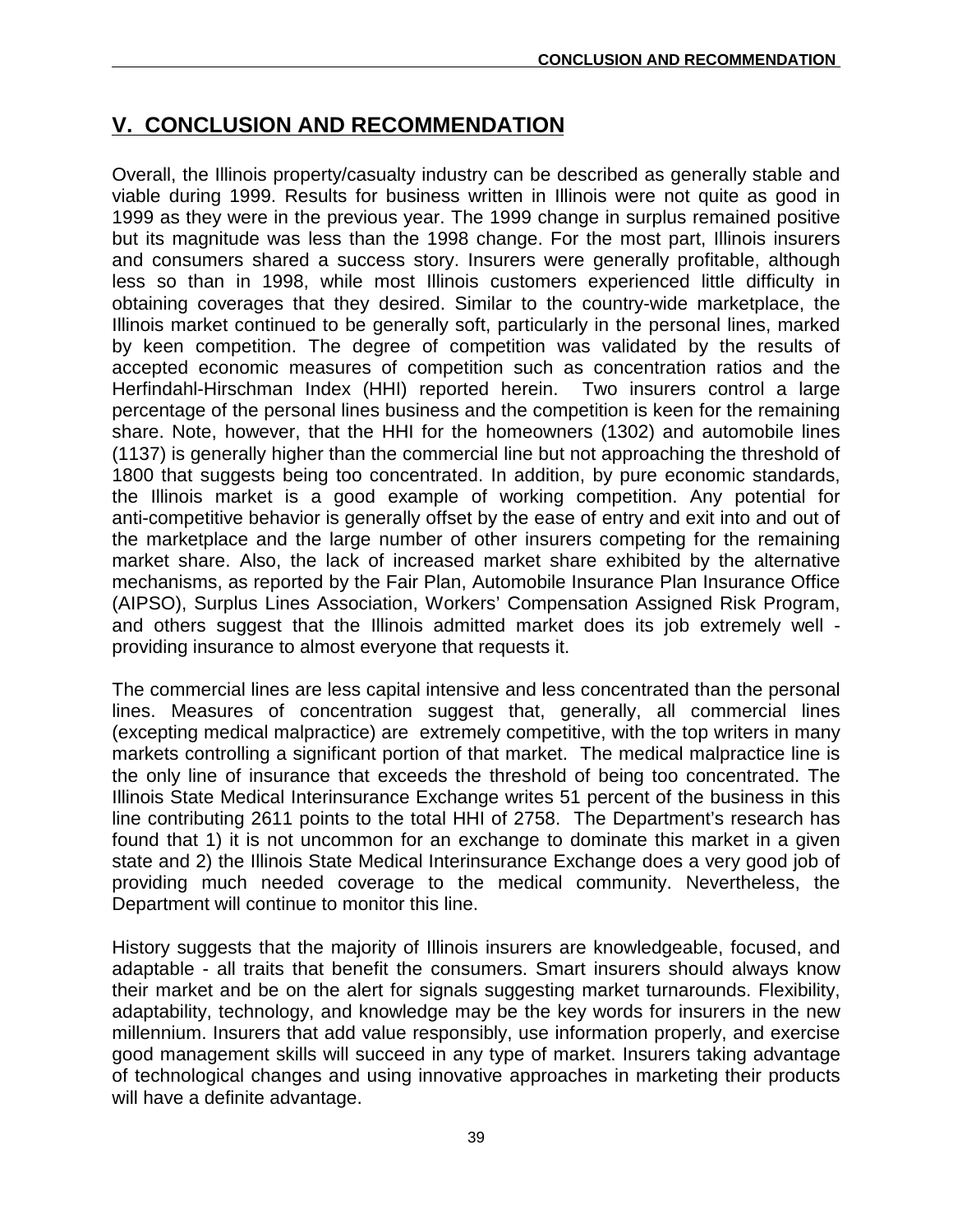#### **The Hardening Future Market**

As predicted, over the past year consumers have experienced a change or "hardening" of market pricing. Loss ratios have increased and investment income has declined. In spite of these negatives capital has always been available and capacity is high. During the past year, profit reports for publicly owned insurance companies have continued to decline, some being much worse than anticipated.

Price increases are being felt in the commercial lines insurance markets and in worker's compensation coverage. The industry is reporting that renewal premiums are rising compared to the last reporting periods. Some insurance buyers with poor loss histories are already beginning to find insurance coverage difficult to obtain in their preferred markets.

In the current literature and through discussions with producers and insurers within the State and particularly in the Chicago and metropolitan area, it is evident that prices are still increasing. These price increases are still being characterized as a market correction. The market is not near panic, and does not appear to be overreacting. Nevertheless, prices are increasing and Illinois insureds should expect further premium increases in the coming years. It still appears that pricing and premium increases are based upon sound underwriting principals and consumers with good loss histories are receiving only moderate increases.

The Workers Compensation insurance market has been affected by not only price increases but by several insolvency's and withdrawals in the Illinois marketplace. These have occurred in both the admitted market and the self insured pools, some being rather major players: ie; the Superior National Group, Fremont companies, Reliance companies, IL Earth Care Workers Comp. Assn., Inc., etc. Until the business written by these entities is absorbed by the remaining market we could see continued volatility and price adjustments in this area.

So long as this correction is controlled and based on sound underwriting standards, Illinois should continue to experience a viable and competitive market place with adequate availability for consumers.

The Department recommends no changes to the current regulatory environment. Departmental analysis indicates that the current "open competition" insurance environment in Illinois is working well. Detractors of "open competition" not only fail to offer proof (or valid statistical data) supporting their alternative hypotheses, but they also fail to address the two major disadvantages of rate approval environments: they require a larger regulatory staff; and they experience inherent delays which can result in rate inadequacies.

An open competition regulatory environment should not imply that the Illinois Department of Insurance is not proactive in its regulatory practices. The Department will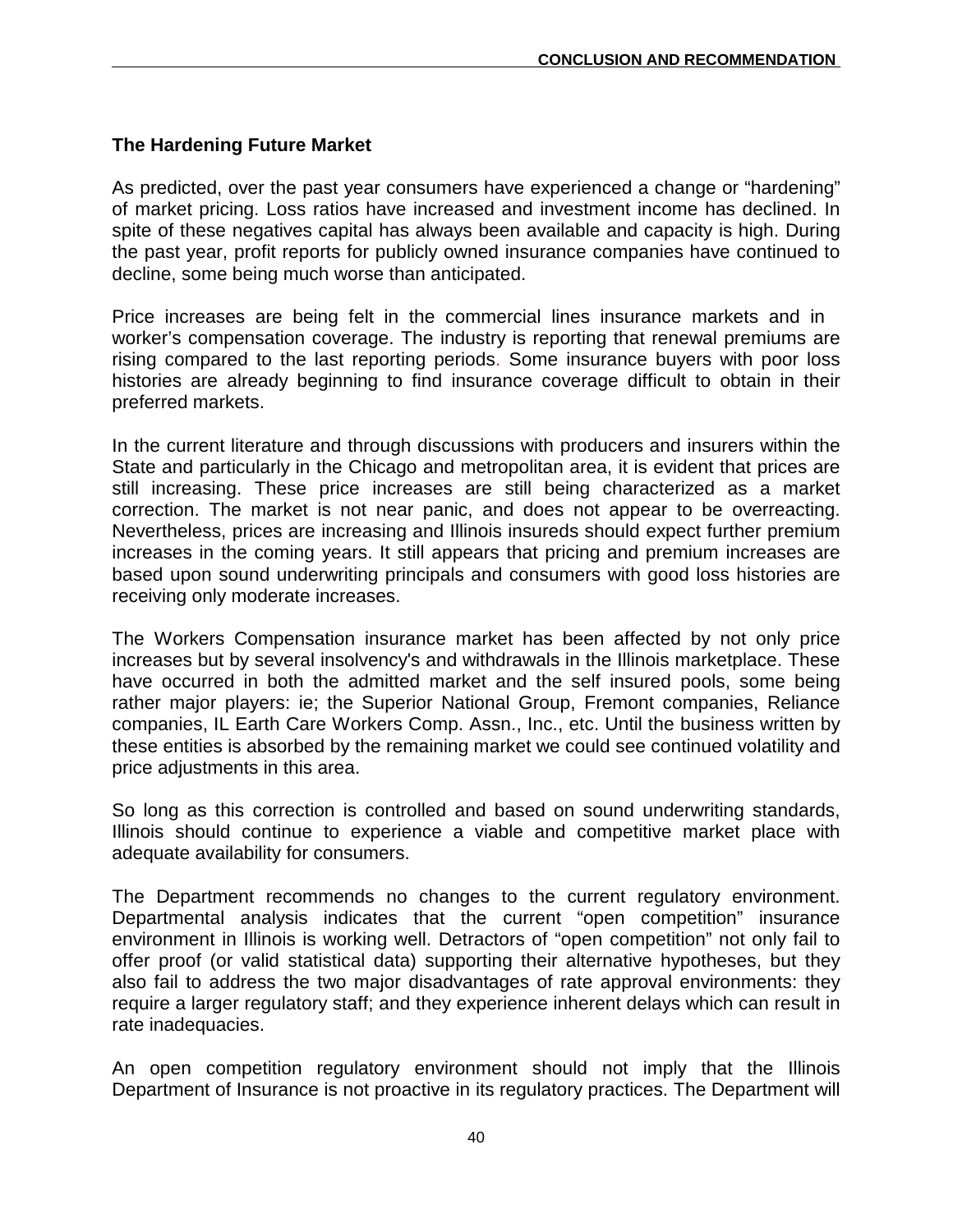continue to identify problems and formulate regulatory solutions. Even though the financial results are not as good as they have been in the past, Illinois insurers continue to provide Illinois citizens with insurance that is relatively affordable and accessible.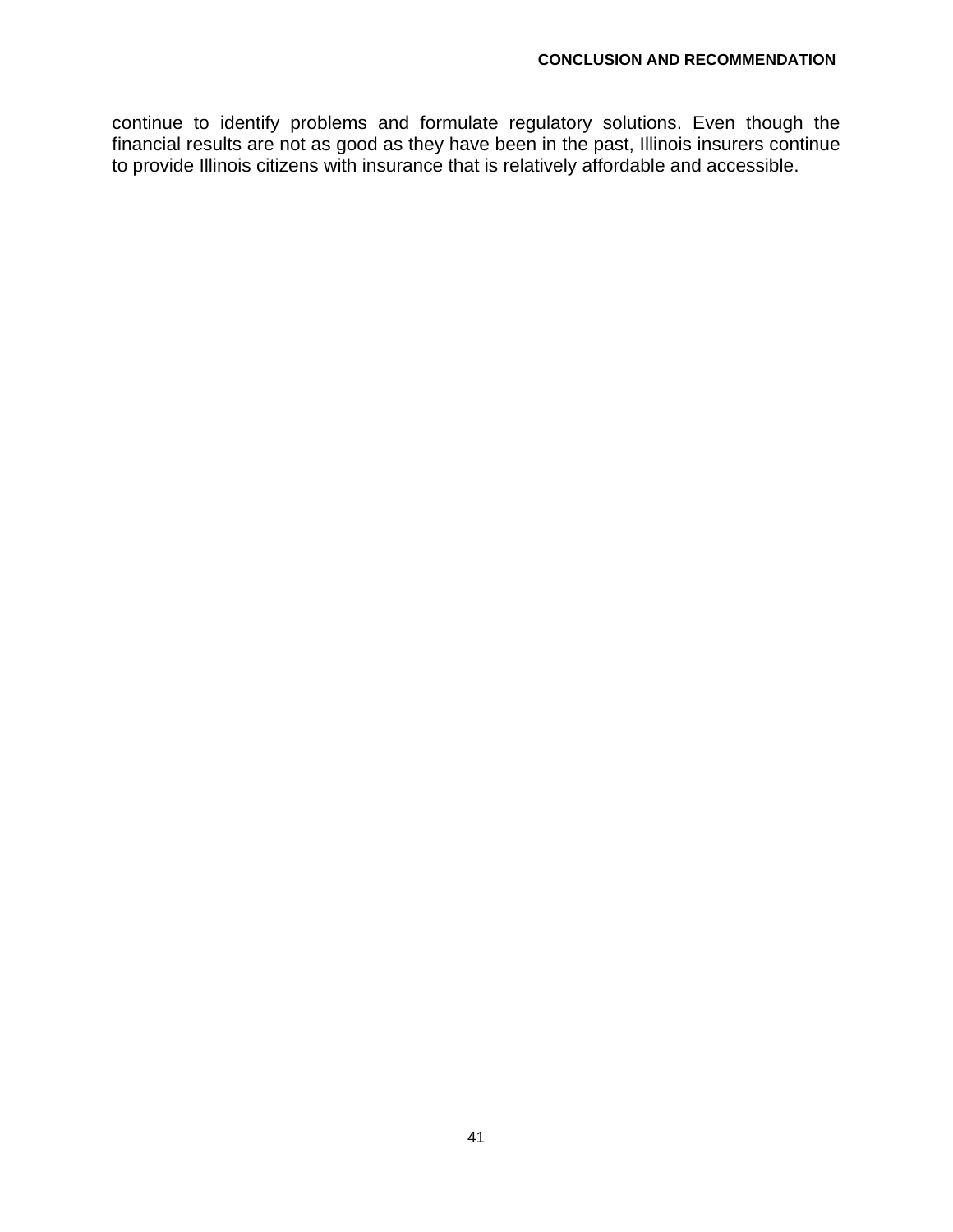### <span id="page-43-0"></span>**BIBLIOGRAPHY**

*2000 Property/Casualty Fact Book*. *AIPSO Facts 2000*. A.M. Best Data. *Annual Reports to the Illinois General Assembly on Insurance Cost Containment (1989 - 2000). Best's Aggregates and Averages 1996, 1997, 1998, 1999, 2000*. *BestWeek, Property/Casualty News* Illinois Cost Containment Data. Illinois Surplus Lines Association Data. *Insurance Information Institute Year End Financial Results and Commentary on 1999 Financial Results*. *NAII Greenbook 2000.* National Association of Insurance Commissioners (State Data Network). National Council on Compensation Insurance (NCCI) Data. *National Underwriter Property/Casualty Edition Online News Archives*

*Yahoo! Finance*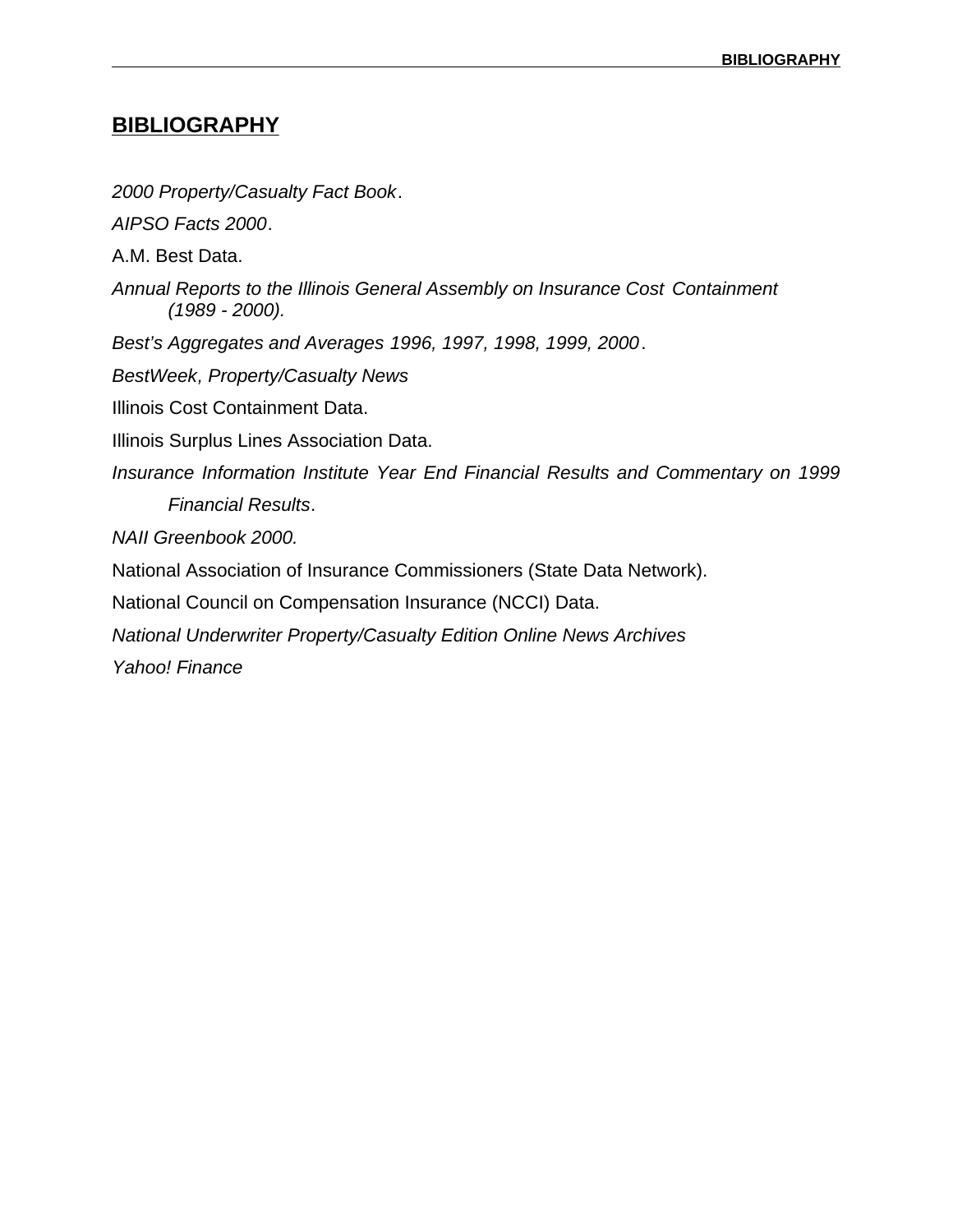# <span id="page-44-0"></span>**APPENDIX A** - Consolidated Assets of Illinois-licensed Property/Casualty Insurers

|      | <b>ASSETS</b>                                                                   | <b>Net</b><br><b>Admitted Assets</b><br>1999 | <b>Net</b><br><b>Admitted Assets</b><br>1998 |
|------|---------------------------------------------------------------------------------|----------------------------------------------|----------------------------------------------|
| 1.   |                                                                                 | 420,763,465,848                              | 427,492,750,357                              |
| 2.   | Stocks:                                                                         |                                              |                                              |
|      |                                                                                 | 8,585,069,303                                | 10,013,213,934                               |
|      |                                                                                 | 239, 344, 748, 773                           | 225,758,251,507                              |
| 3.   | Mortgage loans on real estate                                                   |                                              |                                              |
|      |                                                                                 | 1,567,166,890                                | 1,688,270,440                                |
|      |                                                                                 | 59,936,712                                   | 36,415,378                                   |
| 4.   | Real estate                                                                     |                                              |                                              |
|      | 4.1 Properties occupied by the company                                          | 7,145,144,550                                | 6,665,274,151                                |
|      |                                                                                 | 927,168,744                                  | 862,122,639                                  |
| 5.   |                                                                                 | 23,526,135,360                               | 35,362,865,383                               |
| 6.   |                                                                                 | 26,331,310,635                               | 16,526,728,986                               |
| 7.   |                                                                                 | 1,561,188,403                                | 981,738,642                                  |
| 8.   |                                                                                 | 908,966,357                                  | 975,913,790                                  |
| 9.   | Subtotals, cash and invested assets (Lines 1 to 8)                              | 730,720,301,574                              | 726,363,545,189                              |
| 10.  | Agents' balances or uncollected premiums (net as to commissions and dividends): |                                              |                                              |
|      | 10.1 Premiums and agents' balances in course of collection                      | 16,538,166,480                               | 16,635,323,345                               |
|      | 10.2 Premiums, agents' balances and installments booked but deferred and not    |                                              |                                              |
|      |                                                                                 | 33,725,223,583                               | 32,445,673,200                               |
|      |                                                                                 | 4,021,434,038                                | 4,228,387,629                                |
| 11.  | Funds held by or deposited with reinsured companies                             | 5,309,950,785                                | 3,916,411,992                                |
| 12.  |                                                                                 | 448,363,907                                  | 506,135,957                                  |
| 13.  | Reinsurance recoverable on loss and loss adj. exp. payments                     | 12,442,321,144                               | 9,680,244,858                                |
| 14.  | Federal income tax recoverable and interest thereon                             | 1,928,124,004                                | 1,612,828,263                                |
| 14A. |                                                                                 | 157,995,729                                  | 131,963,334                                  |
| 15.  |                                                                                 | 2,286,652,480                                | 2,335,928,628                                |
| 16.  | Interest, dividends and real estate income due and accrued                      | 6,958,280,573                                | 7,086,380,375                                |
| 17.  | Receivable from parent, subsidiaries and affiliates                             | 7,185,984,718                                | 7,088,545,088                                |
| 18.  | Equities and deposits in pools and associations                                 | 1,796,961,547                                | 1,982,312,883                                |
| 19.  | Amounts receivable relating to uninsured accident and health plans              | 47,103,589                                   | 24,208,701                                   |
| 20.  |                                                                                 | 671,311                                      | 1,769,110                                    |
| 21.  | Aggregate write-ins for other than invested assets                              | 9,020,424,010                                | 7,863,574,226                                |
| 22.  | TOTALS (Lines 9 through 21)                                                     | 832,587,959,458                              | 821,903,232,775                              |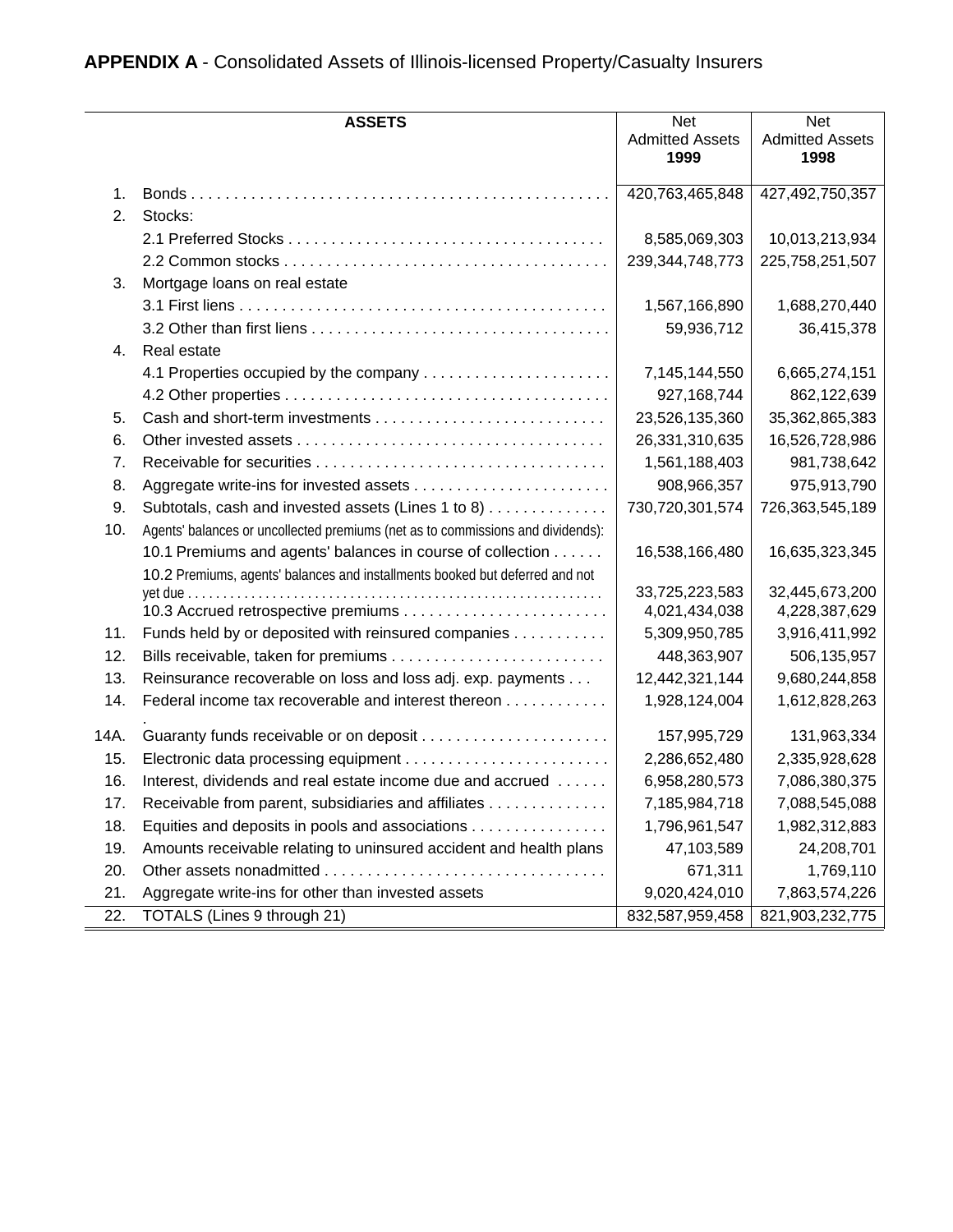#### <span id="page-45-0"></span>**APPENDIX B** - Combined Liabilities, Surplus and Other Funds of Illinois-licensed Property/Casualty Insurers

|      | <b>LIABILITIES, SURPLUS AND OTHER FUNDS</b>                             | $\mathbf{1}$      | $\overline{2}$  |
|------|-------------------------------------------------------------------------|-------------------|-----------------|
|      |                                                                         | 1999              | 1998            |
|      |                                                                         |                   |                 |
| 1.   |                                                                         | 256,175,820,328   | 258,772,823,740 |
| 1A.  | Reinsurance payable on paid loss and loss adj. exp.                     | 3,918,106,587     | 3,121,269,212   |
| 2.   |                                                                         | 54, 562, 781, 875 | 54,295,204,574  |
| 3.   | Contingent commissions and other similar charges                        | 2,195,946,429     | 2,193,047,147   |
| 4.   | Other expenses (excluding taxes, licenses and fees)                     | 8,986,299,245     | 8,202,760,352   |
| 5.   | Taxes, licenses and fees (excluding federal and foreign income taxes)   | 2,389,797,387     | 2,315,675,781   |
| 6.   | Federal and foreign income taxes (excluding deferred taxes)             | 2,437,089,531     | 1,986,189,865   |
| 7.   |                                                                         | 2,432,929,793     | 1,566,037,984   |
| 8.   |                                                                         | 52,517,532        | 53,808,420      |
| 9.   |                                                                         | 100,673,149,410   | 97,938,262,162  |
| 10.  | Dividends declared and unpaid:                                          |                   |                 |
|      |                                                                         | 221,696,362       | 387,394,927     |
|      |                                                                         | 737,587,863       | 994,258,997     |
| 11.  | Funds held by company under reinsurance treaties                        | 9,828,701,753     | 8,527,989,676   |
| 12.  | Amounts withheld or retained by company for account of others           | 4,105,396,672     | 4,441,140,433   |
| 13.  |                                                                         | 1,386,017,679     | 1,568,911,310   |
| 14.  |                                                                         | 4,394,558,222     | 3,632,543,358   |
| 15.  | Excess of statutory reserves over statement reserves                    | 701,351,589       | 932,862,540     |
| 16.  | Net adjustments in assets and liabilities due to foreign exchange rates | 605,237,184       | 719,074,556     |
| 17.  |                                                                         | 3,848,669,817     | 3,854,240,402   |
| 18.  |                                                                         | 5,449,878,533     | 6,651,214,300   |
| 19.  |                                                                         | 1,911,687,235     | 1,828,696,063   |
| 20.  | Liability for amounts held under uninsured accident and health plans    | 2,597,880         | 4,638,646       |
| 21.  |                                                                         | 0                 | 0               |
|      |                                                                         |                   |                 |
| 22.  |                                                                         | 34,265,751,058    | 29,607,273,087  |
| 23.  |                                                                         | 501,283,569,958   | 493,595,296,598 |
| 24.  |                                                                         | 34,727,391,503    | 30,685,865,713  |
| 25A. |                                                                         | 3,846,664,766     | 3,813,553,309   |
| 25B. |                                                                         | 1,680,585,966     | 1,379,270,455   |
| 25C. | Aggregate write-ins for other than special surplus funds                | 128,073,848       | 117,019,567     |
| 26A. |                                                                         | 4,504,581,964     | 4,651,415,011   |
| 26B. |                                                                         | 88,451,852,114    | 83,721,616,329  |
| 26C. |                                                                         | 198,975,172,580   | 204,376,875,218 |
| 26D. | Less treasury stock, at cost:                                           |                   |                 |
|      |                                                                         | 1,003,494,500     | 418,671,913     |
|      |                                                                         | 6,438,771         | 26,816,848      |
| 27   | Surplus as regards policyholders (Lines 24 to 26C, less 26D)            | 331,304,389,475   | 328,300,126,842 |
| 28   | TOTALS (Page 2, Line 22, Col. 4)                                        | 832,587,959,446   | 821,895,423,444 |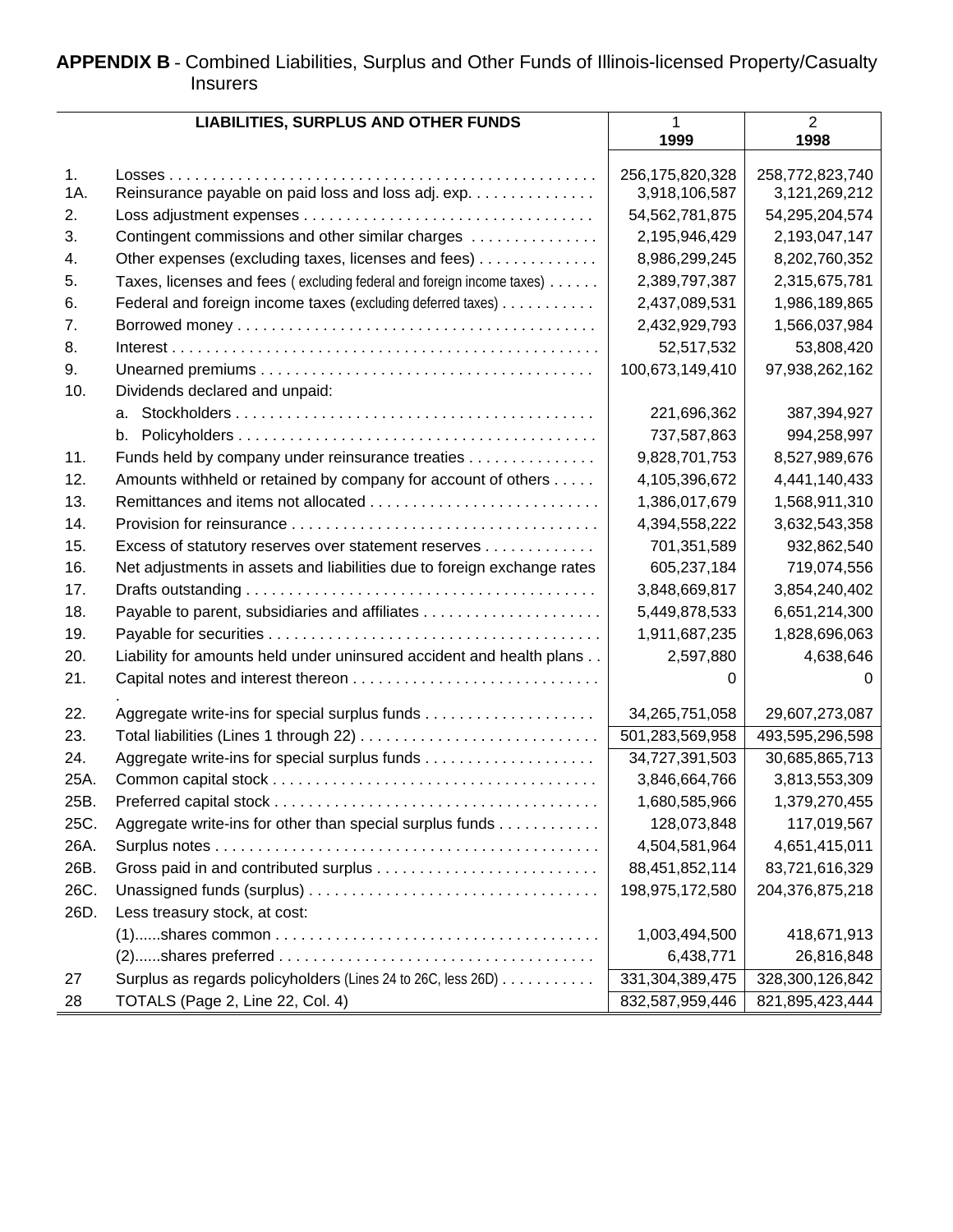<span id="page-46-0"></span>**APPENDIX C** - Combined Underwriting and Investment Exhibit of Illinois-licensed Property/Casualty Insurers

|              | UNDERWRITING AND INVESTMENT EXHIBIT<br><b>STATEMENT OF INCOME</b>                                       | 1<br>1999                              | 2<br>1998                              |
|--------------|---------------------------------------------------------------------------------------------------------|----------------------------------------|----------------------------------------|
|              | <b>UNDERWRITING INCOME</b>                                                                              |                                        |                                        |
| 1.           | <b>DEDUCTIONS</b>                                                                                       | 234,927,858,678                        | 231, 152, 971, 717                     |
| 2.           |                                                                                                         | 153,860,213,509                        | 146,190,178,111                        |
| 3.           |                                                                                                         | 31,453,787,241                         | 30,472,648,446                         |
| 4.           |                                                                                                         | 67,653,500,483                         | 65,661,185,689                         |
| 5.           | Aggregate write-ins for underwriting deductions                                                         | 230,331,829                            | 445,644,196                            |
| 6.<br>7.     |                                                                                                         | 253,197,833,065<br>(18, 269, 974, 373) | 242,769,656,429<br>(11,616,684,716)    |
|              | <b>INVESTMENT INCOME</b>                                                                                |                                        |                                        |
| 8.           |                                                                                                         | 36,253,289,896                         | 35,734,757,279                         |
| 9.           |                                                                                                         | 12,166,919,306                         | 16,598,237,940                         |
| 9A.          |                                                                                                         | 48,420,209,205                         | 52,332,995,219                         |
|              | <b>OTHER INCOME</b>                                                                                     |                                        |                                        |
| 10.          | Net gain or (loss) from agents' or premium balances charged off                                         | (481, 987, 016)                        | (477, 854, 112)                        |
| 11.          | Finance and service charges not included in premiums                                                    | 1,191,697,860                          | 1,122,833,226                          |
| 12.          | Aggregate write-ins for miscellaneous income                                                            | (1,972,256,167)                        | (572, 316, 681)                        |
| 13.          |                                                                                                         | (1,262,545,321)                        | 72,662,419                             |
| 14.          | Net income before dividends to policyholders and before federal and                                     |                                        |                                        |
|              |                                                                                                         | 28,887,689,503                         | 40,788,972,921                         |
| 14A.<br>14B. | Net income, after dividends to policyholders but before federal and                                     | 1,835,109,638                          | 3,412,137,851                          |
|              |                                                                                                         | 27,052,579,865                         | 37,376,835,067                         |
| 15.          | Federal and foreign income taxes incurred                                                               | 4,255,138,745                          | 8,708,164,844                          |
| 16.          | Net income (Line 14B minus Line 15) (to Line 18).                                                       | 22,797,441,120                         | 28,668,670,223                         |
|              | <b>CAPITAL AND SURPLUS ACCOUNT</b>                                                                      |                                        |                                        |
| 17.          | Surplus as regards policyholders, December 31 prior year                                                | 328,300,126,872                        | 305,004,182,234                        |
|              | <b>GAINS AND (LOSSES) IN SURPLUS</b>                                                                    |                                        |                                        |
| 18.          |                                                                                                         | 22,797,441,119                         | 28,668,670,222                         |
| 19.          |                                                                                                         | 789,195,453                            | 12,465,448,396                         |
| 20.          |                                                                                                         | (2,044,028,509)                        | (787, 690, 424)                        |
| 21.          |                                                                                                         | (759, 260, 617)                        | (144, 992, 130)                        |
| 22.<br>23.   | Change in foreign exchange adjustment<br>Change in excess of statutory reserves over statement reserves | 43,143,078<br>231,510,949              | (80, 348, 743)<br>31,851,801           |
| 23A.         |                                                                                                         | (147, 769, 974)                        | (91, 565, 901)                         |
| 24.          | Capital changes:                                                                                        |                                        |                                        |
|              |                                                                                                         | 349,070,409                            | 112,890,726                            |
|              |                                                                                                         | 8,910,180                              | 23,450,000                             |
| 25.          | Surplus adjustments:                                                                                    | (19,803,595)                           | (32, 226, 439)                         |
|              |                                                                                                         | 5,629,425,551                          | 3,476,749,478                          |
|              |                                                                                                         | (6,910,180)                            | (42, 239, 758)                         |
|              |                                                                                                         | (6,657,930)                            | (4,408,533)                            |
| 26.<br>27.   |                                                                                                         | (20, 326, 574)<br>(19,203,157,447)     | (534, 516, 854)<br>(14, 736, 201, 654) |
| 28.          |                                                                                                         | (564, 444, 510)                        | (10,980,922)                           |
| 29.          |                                                                                                         | (19,048,535)                           | (104, 698, 935)                        |
| 30.          | Aggregate write-ins for gains and losses in surplus                                                     | (4,053,012,425)                        | (4,913,245,711)                        |
| 31.          | Change in surplus as regards policyholders for the year (Lines 18                                       |                                        |                                        |
|              | $\sim$ $\sim$ $\sim$ $\sim$                                                                             | 3,004,276,372                          | 23,295,944,626                         |
| 32.          | Surplus as regards policyholders, December 31 current year (Line 17                                     |                                        |                                        |
|              | plus Line 31)                                                                                           | 331,304,403,299                        | 328,300,126,863                        |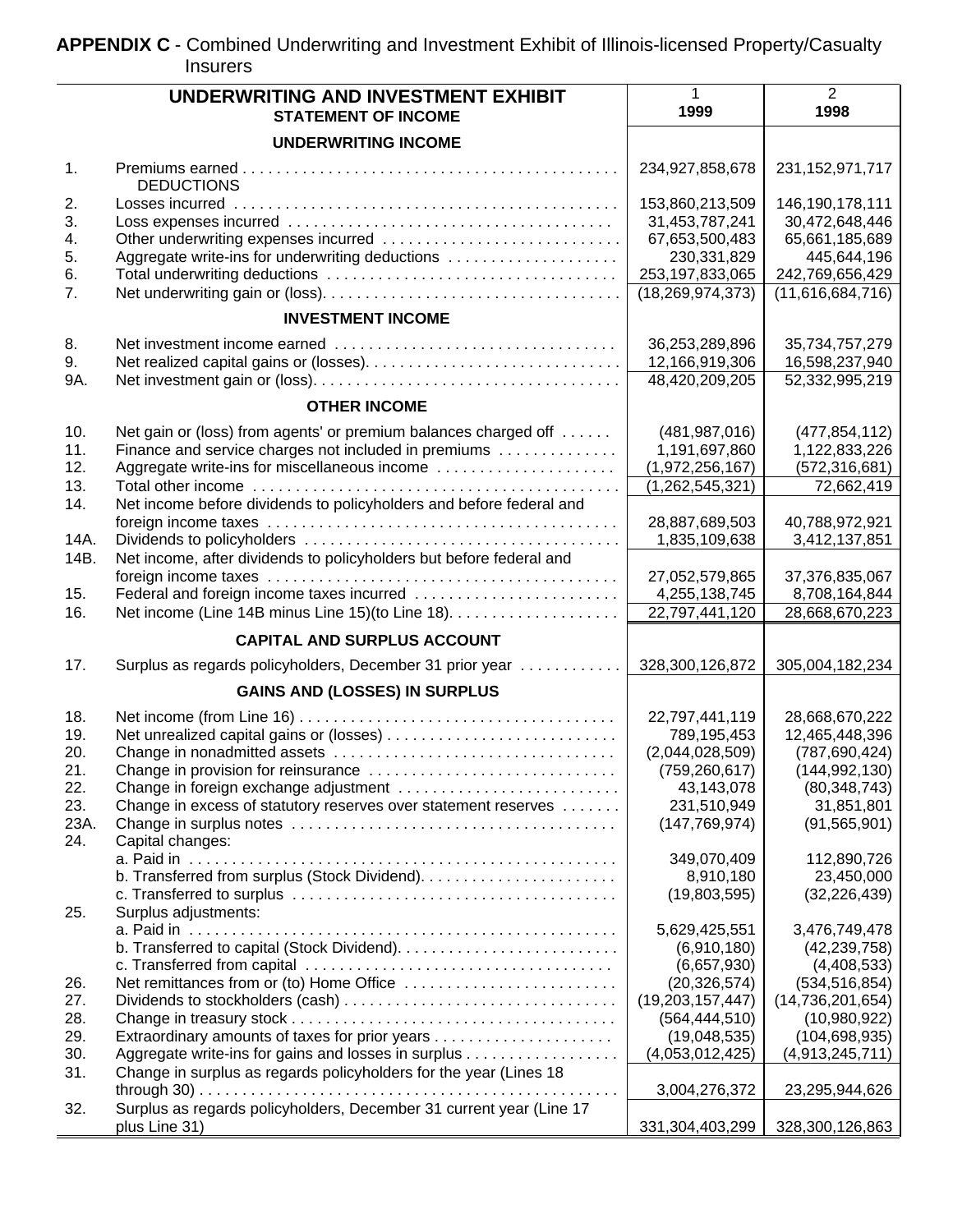# <span id="page-47-0"></span>**APPENDIX D** - Combined Cash Flow of Illinois-licensed Property/Casualty Insurers

|                | <b>Cash from Operations</b>                                                                                                | 1                   | 2                                 |
|----------------|----------------------------------------------------------------------------------------------------------------------------|---------------------|-----------------------------------|
|                |                                                                                                                            | 1999                | 1998                              |
| 1.             |                                                                                                                            | 236,493,880,938     | 233,349,111,325                   |
| 2.             | Loss and loss adjustment expenses paid (net of salvage and subrogation)                                                    | 190,012,259,071     | 179,229,242,800                   |
| 3.             |                                                                                                                            | 66,832,818,807      | 65,071,716,821                    |
| 4.             |                                                                                                                            | 354,875,367         | 295,533,308                       |
| 5.             | Cash from underwriting (Line 1 minus Line 2 minus Line 3 plus Line 4)                                                      | (19,996,321,563)    | (10,656,314,984)                  |
| 6.             |                                                                                                                            | 37,081,444,243      | 36,399,745,342                    |
| 7 <sub>1</sub> | Other income (expenses):                                                                                                   |                     |                                   |
|                |                                                                                                                            | (481, 970, 315)     | (477, 826, 068)                   |
|                |                                                                                                                            | 162,906,804         | 450,367,379                       |
|                | 7.3 Net amount withheld or retained for account of others                                                                  | (344, 224, 639)     | (204, 291, 043)                   |
|                |                                                                                                                            | (476,800,659)       | 513,964,104                       |
|                |                                                                                                                            | (1, 140, 088, 811)  | 282,214,369                       |
| 8.             | Dividends to policyholders on direct business, less dividends on                                                           |                     |                                   |
|                |                                                                                                                            | 1,977,855,270       | 4,074,938,317                     |
| 9.             |                                                                                                                            | (4,868,751,269)     | (8,942,366,517)                   |
| 10.            | Net cash from operations (Line 5 plus Line 6 plus line 7.5 minus Line 8 plus Line 9)                                       | 9,098,427,324       | 13,008,339,900                    |
|                | <b>Cash from Investments</b>                                                                                               |                     |                                   |
| 11.            | Proceeds from investments sold, matured or repaid:                                                                         | 225,991,481,738     |                                   |
|                |                                                                                                                            | 73,604,597,832      | 229,983,887,668<br>72,383,600,403 |
|                |                                                                                                                            | 383,141,897         | 644,620,898                       |
|                |                                                                                                                            | 689,452,616         | 1,269,711,734                     |
|                |                                                                                                                            | 12,903,210,943      | 13,208,510,373                    |
|                | 11.6 Net gains or (losses) on cash and short-term investments                                                              | (15,695,552)        | (20, 541, 123)                    |
|                |                                                                                                                            | 1,519,519,153       | 1,364,375,983                     |
|                |                                                                                                                            | 315,075,708,606     | 318,834,165,933                   |
| 12.            | Cost of investments acquired (long-term only):                                                                             |                     |                                   |
|                |                                                                                                                            | 220,436,482,993     | 228,609,982,224                   |
|                |                                                                                                                            | 70,483,196,445      | 67,307,431,460                    |
|                |                                                                                                                            | 259,287,322         | 350,290,352                       |
|                |                                                                                                                            | 1,523,440,531       | 1,358,297,162                     |
|                |                                                                                                                            | 21,329,462,012      | 13,757,816,755                    |
|                |                                                                                                                            | 2,226,348,829       | 2,287,419,532                     |
|                |                                                                                                                            | 316,258,218,141     | 313,671,237,486                   |
| 13.            |                                                                                                                            | (1, 182, 509, 540)  | 5,162,928,440                     |
|                | <b>Cash from Financing and Miscellaneous Sources</b>                                                                       |                     |                                   |
| 14.            | Cash provided:                                                                                                             |                     |                                   |
|                |                                                                                                                            | 4,584,367,321       | 3,934,308,550                     |
|                |                                                                                                                            | 0                   | 9,547,267                         |
|                |                                                                                                                            | 5,894,919,836       | 5,552,669,604                     |
|                |                                                                                                                            | 2,336,513,707       | 2,162,622,886                     |
|                |                                                                                                                            | 7,472,485,884       | 4,386,921,771                     |
|                |                                                                                                                            | 20,288,286,745      | 16,046,070,066                    |
| 15.            | Cash applied:                                                                                                              |                     |                                   |
|                |                                                                                                                            | 19,379,356,008      | 14,808,752,067                    |
|                |                                                                                                                            | 7,839,134,840       | 4,246,309,928                     |
|                |                                                                                                                            | 1,312,191,706       | 1,290,543,136                     |
|                |                                                                                                                            | 11,504,740,707      | 9,365,670,185                     |
|                |                                                                                                                            | 40,035,423,254      | 29,711,275,312                    |
| 16.            | Net cash from financing and misc. sources (Line 14.6 minus Line 15.5)<br>RECONCILIATION OF CASH AND SHORT-TERM INVESTMENTS | (19,747,136,510)    | (13,665,205,242)                  |
|                |                                                                                                                            |                     |                                   |
| 17.            | Net change in cash and short-term investments (Line 10 plus Line 13 plus Line 16)                                          | (11, 831, 218, 736) | 4,505,930,959                     |
| 18.            | Cash and short-term investments<br>18.1 Beginning of year                                                                  | 35,350,614,642      | 30,845,008,618                    |
|                |                                                                                                                            | 23,519,395,912      | 35,350,939,577                    |
|                |                                                                                                                            |                     |                                   |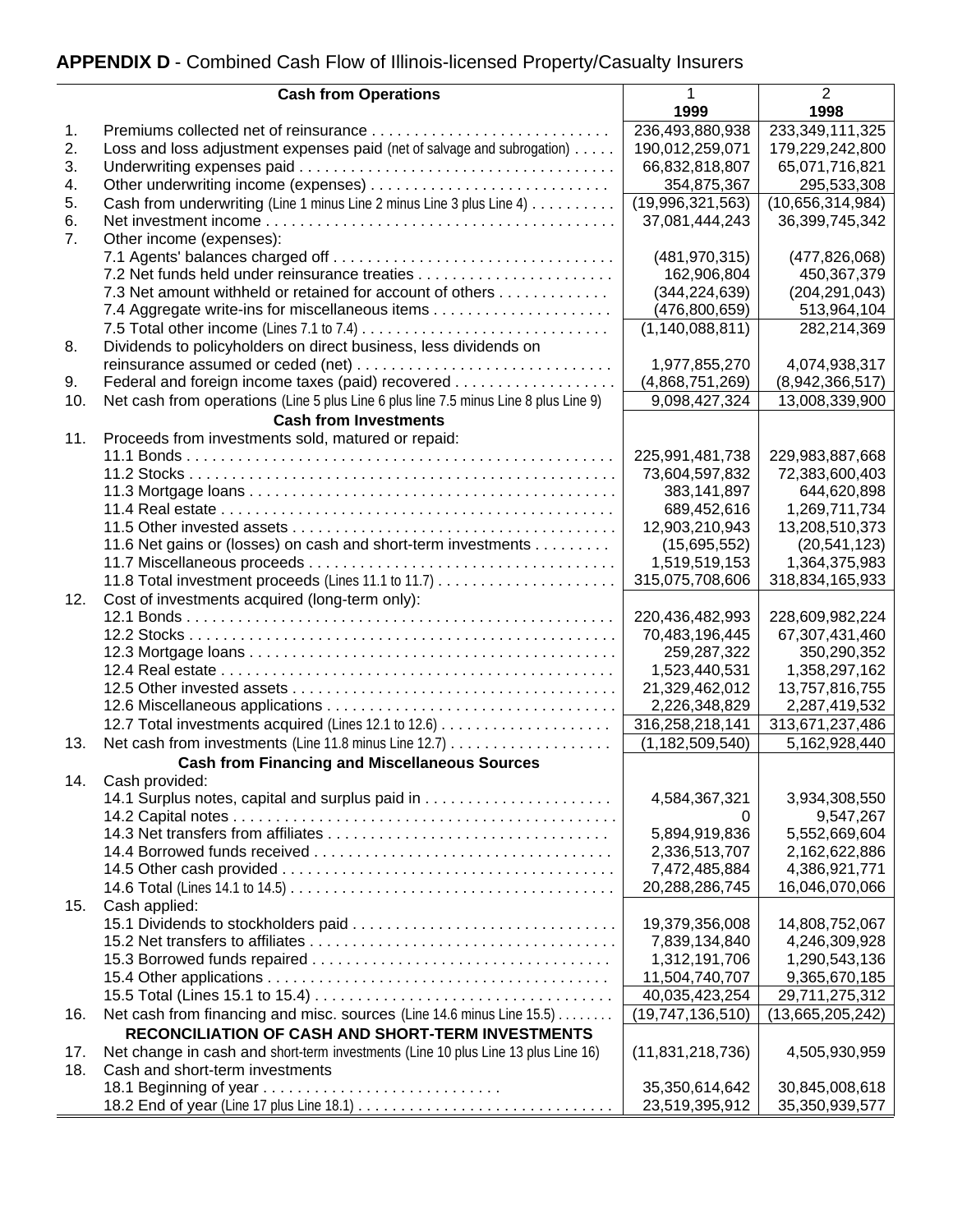<span id="page-48-0"></span>**APPENDIX E** - Combined Exhibit of Premiums and Losses in the State of Illinois for All-Illinois-licensed Insurers

**EXHIBIT OF PREMIUMS AND LOSSES (Statutory Page 14 Data) BUSINESS IN THE STATE OF** 

|                | Line of Business                                         |                           | $\mathfrak{p}$            | 3               | 4                        | 5                        | 6                            |                          | 8                  | 9                           | 10                      | 11                      | 12           |
|----------------|----------------------------------------------------------|---------------------------|---------------------------|-----------------|--------------------------|--------------------------|------------------------------|--------------------------|--------------------|-----------------------------|-------------------------|-------------------------|--------------|
|                |                                                          | Direct                    | Direct                    | Dividends       | <b>Direct</b>            | <b>Direct Losses</b>     | <b>Direct Losses</b>         | <b>Direct Losses</b>     | <b>Direct</b>      | <b>Direct</b>               | <b>Direct Defense</b>   | Commissions             | Taxes        |
|                |                                                          | Premiums                  | Premiums                  | Paid            | Unearned                 | Paid                     | Incurred                     | Unpaid                   | Defense            | Defense                     | And Cost                | And                     | Licenses     |
|                |                                                          | Written                   | Earned                    | 0r              | Premium                  | (deducting               |                              |                          | And Cost           | And Cost                    | Containment             | Brokerage               | And Fees     |
|                |                                                          |                           |                           | Credited to     | <b>Reserves</b>          | salvage)                 |                              |                          | Containmen         | Containmen                  | Expense                 | Expenses                |              |
|                |                                                          |                           |                           | Policyhold      |                          |                          |                              |                          |                    |                             | Unpaid                  |                         |              |
|                |                                                          |                           |                           | ers on          |                          |                          |                              |                          | Expense            | Expense                     |                         |                         |              |
|                |                                                          |                           |                           | <b>Direct</b>   |                          |                          |                              |                          | Paid               | Incurred                    |                         |                         |              |
|                |                                                          |                           |                           | <b>Business</b> |                          |                          |                              |                          |                    |                             |                         |                         |              |
| $\overline{1}$ | Fire                                                     | 148,472,520               | 143,023,484               | 336,292         | 64,992,944               | 57,718,320               | 65,898,289                   | 75,858,252               | 2,889,967          | 2,583,955                   | 3,074,251               | 19,674,543              | 3,805,249    |
| 2.1            | <b>Allied lines</b>                                      | 148,563,087               | 140,313,920               | 3,072,819       | 49,421,320               | 69,993,129               | 61,560,983                   | 50,918,778               | 2,170,814          | 1,764,441                   | 2,484,844               | 24,506,263              | 2,515,051    |
| 2.2            | Multiple peril crop                                      | 111,270,807               | 111.632.835               | $\mathbf{0}$    | 233,369                  | 38,813,348               | 59.969.972                   | 34,380,528               | 83.862             | 80.762                      | 578                     | 15.761.855              | 664,146      |
| 2.3            | Federal flood                                            | 14, 181, 115              | 13.312.529                | $\mathbf 0$     | 7,813,081                | 1.060.173                | 536,570                      | 596,276                  | 96.096             | 84.617                      | 4.785                   | 1,401,932               | 188,331      |
| $\mathbf{3}$   | Farmowners multiple peril                                | 77,232,290                | 77,306,278                | $\Omega$        | 30,702,906               | 56,532,308               | 50,494,698                   | 22,212,150               | 1,045,639          | 3,079                       | 3,279,757               | 12,108,487              | 1,226,691    |
| $\overline{4}$ | Homeowners multiple peril                                | 1,256,159,111             | 1,237,737,195             | 1,646,029       | 666,104,113              | 840,057,849              | 807,102,309                  | 339,523,234              | 20,774,606         | 18,218,028                  | 51,447,796              | 178,001,352             | 19,439,236   |
| 5.1            | Commercial multiple peril (non-liability                 |                           |                           |                 |                          |                          |                              |                          |                    |                             |                         |                         |              |
|                | portion)                                                 | 541.834.682               | 533.770.724               | 251.981         | 257.938.978              | 404.606.955              | 475.246.259                  | 330.551.750              | 13,912,828         | 11.072.063                  | 32.306.504              | 89.495.165              | 9.140.231    |
| 5.2            | Commercial multiple peril (liability portion)            | 396,070,064               | 403,481,030               | 162,049         | 173,241,523              | 255,137,690              | 214,702,178                  | 794,299,165              | 83,635,353         | 76,941,866                  | 272,849,584             | 67,127,134              | 6,763,042    |
| 6              | Mortgage guaranty                                        | 151,300,585               | 153,515,138               | $\mathbf{0}$    | 15,820,059               | 23,902,402               | 45,341,962                   | 238,638,217              | 564,680            | 875,232                     | 1,295,467               | 1.071.898               | 6,100,068    |
| 8              | Ocean marine                                             | 51,819,385                | 51,837,292                | 65,953          | 14,837,994               | 30,995,143               | 29,487,987                   | 50,409,216               | 2,355,105          | 2,310,472                   | 4,078,865               | 8,323,924               | 814,759      |
| 9              | Inland marine                                            | 345,033,366               | 312,095,008               | 290,880         | 180,423,550              | 168,320,347              | 163,733,495                  | 96,464,991               | 5,023,428          | 5,801,069                   | 6,653,563               | 53,943,722              | 5,693,506    |
| 10             | Financial quaranty                                       | 70,927,184                | 55,929,763                | $\overline{0}$  | 248,287,869              | (4,499,875)              | (2,666,756)                  | 12,963,072               | 472,703            | 444,642                     | 426,949                 | $\mathbf{0}$            | 2,719,178    |
| 11             | Medical malpractice                                      | 319.479.085               | 324,572,527               | 570,655         | 91,831,072               | 254,894,862              | 209,550,568                  | 1,179,405,767            | 81,838,445         | 51,514,237                  | 319,425,665             | 20,367,055              | 3,039,884    |
| 12             | Earthquake                                               | 23,847,089                | 22,908,207                | 48,731          | 11,833,462               | 226,167                  | 573,341                      | 897,372                  | 10,867             | (11, 472)                   | 88,172                  | 3,509,013               | 306,774      |
| 13             | Group accident and health                                | 258,215,515               | 243,758,952               | 0               | 59,954,391               | 220,085,804              | 297,000,691                  | 217,030,720              | 1,822,570          | 2,281,511                   | 1,205,618               | 43,824,925              | 3,597,849    |
| 14             | Credit A&H (group and individual)                        | 54,433,724                | 54,948,201                | $\Omega$        | 6,759,063                | 7,703,197                | 5,714,048                    | 7,937,317                | 12,020             | 16,427                      | 21,757                  | 20,791,796              | 856,070      |
| 15.1           | Collectively renewable A&H                               | 160,143                   | 249,934                   | $\theta$        | 461,192                  | 109,445                  | 56,005                       | 156,745                  | $\mathbf 0$        | $\mathbf 0$                 | $\bf{0}$                | 3,038                   | 7,623        |
| 15.2           | Non-cancelable A&H                                       | 94.031                    | 126,726                   | $\Omega$        | 882.853                  | 30.299                   | 33.021                       | 199.712                  | $\Omega$           | $\Omega$                    | $\Omega$                | 19.794                  | 616          |
| 15.3           | Guaranteed renewable A&H                                 | 41,441,334                | 28,347,492                | $\mathbf 0$     | 80,637,840               | 17,206,576               | 17,968,369                   | 23,641,904               | 42,056             | 52,372                      | 132,902                 | 11,823,397              | 356,190      |
| 15.4           | Non-renewable for stated reasons only                    | 59,121,444                | 59,459,576                | 4,602           | 16,759,867               | 49,138,537               | 51,085,783                   | 36,290,944               | 1,049,304          | 826,090                     | 655,746                 | 5,879,973               | 527,075      |
| 15.5           | Other accident only                                      | 11,639,608                | 14,337,409                | $\mathbf 0$     | 454,318                  | 4,709,675                | 5,835,843                    | 3,888,333                | 4,509              | (413)                       | 10,315                  | 1,862,978               | 189,090      |
| 15.6           | All other A&H                                            | 15,806,407                | 16,336,142                | $\Omega$        | 2,686,209                | 11,171,951               | 11,050,193                   | 9,604,452                | 112,120            | 139,328                     | 244,011                 | 4,031,543               | 282,448      |
| 15.7           | Federal employees health benefits program                |                           |                           |                 |                          |                          |                              |                          |                    |                             |                         |                         |              |
|                | premium                                                  | $\Omega$                  | $\Omega$                  | $\Omega$        | $\Omega$                 | $\Omega$                 | $\Omega$                     |                          | $\Omega$           | $\Omega$                    | $\Omega$                | 433                     | $\mathbf 0$  |
| 16             | Workers' compensation                                    | 1,595,195,543             | 1,551,832,088             | 45,522,613      | 402,941,276              | 1,190,633,442            | 1,164,654,617                | 3,204,446,485            | 88,538,509         | 128,531,789                 | 326,172,649             | 139,393,647             | 29.034.767   |
| 17             | Other liability                                          | 1,744,223,321             | 1,633,328,686             | 1,070,122       | 871,666,550              | 1,073,094,893            | 1,182,656,094                | 4,616,213,024            | 171,783,901        | 151,328,349                 | 982,708,039             | 140,667,929             | 25, 164, 359 |
| 18             | Products liability                                       | 80,510,291                | 79,057,825                | (156, 471)      | 27,174,452               | 130,974,967              | 145,159,056                  | 659,649,050              | 47, 164, 248       | 34,835,408                  | 238,872,849             | 9,153,869               | 876,779      |
| 19.1           | Private passenger auto no-fault                          | 18,181,210                | 17.975.450                | 22.162          | 4,615,731                | 12.736.970               | 13,446,295                   | 15,076,651               | 2,057,098          | 2.094.669                   | 1,032,077               | 1,704,479               | 257,702      |
| 19.2           | Other private passenger auto liability                   | 2,470,020,689             | 2,466,863,275             | 5,060,228       | 740,014,852              | 1,620,237,120            | 1,518,338,177                | 2,107,444,543            | 113,120,739        | 107,024,755                 | 306,926,357             | 263,498,325             | 40,028,819   |
| 19.3           | Commercial auto no-fault                                 | 3,500,287                 | 268,651                   | 136             | 3,270,740                | (4,935,773)              | (463, 731)                   | 4,769,113                | (156, 309)         | 347,878                     | 930,052                 | 34,392                  | 82,299       |
| 19.4           | Other commercial auto liability                          | 557,088,208               | 553,961,943               | 548,461         | 223,398,226              | 421,712,339              | 443,671,806                  | 890,390,400              | 46,155,081         | 43,773,586                  | 109,610,049             | 73,894,029              | 8,553,886    |
| 21.1           | Private passenger auto physical damage                   | 2,090,047,250             | 2,052,107,102             | 4,122,815       | 630,179,523              | 1,348,063,618            | 1,356,457,085                | 120,980,553              | 3,380,002          | 3,800,590                   | 8,763,006               | 210,681,041             | 34,915,954   |
| 21.2           |                                                          | 253,919,764               | 247,695,470               | 413,035         | 95,335,934               | 178,657,561              | 177,722,106                  | 40,182,066               | 3,840,803          | 4,445,487                   | 3,857,245               | 30,821,463              | 4,250,885    |
| 22             | Commercial auto physical damage<br>Aircraft (all perils) | 45,879,653                | 41,385,273                | $\Omega$        | 20,545,737               | 19,250,221               | 15.711.690                   | 53,974,270               | 4,259,858          | 3.811.613                   | 8,772,357               | 6,390,972               | 929,671      |
|                |                                                          |                           |                           |                 |                          |                          |                              |                          | 1,759,399          |                             |                         |                         | 720,645      |
| 23<br>24       | Fidelity<br>Surety                                       | 51,168,863<br>126,796,964 | 50,615,821<br>118,622,184 | 2,734<br>182    | 31,573,132<br>71,081,500 | 15,665,762<br>10,380,984 | 13,969,725<br>(39, 776, 869) | 40,505,856<br>54,097,484 | 4,231,548          | 1,411,864<br>(19, 111, 984) | 5,267,461<br>18,954,303 | 6,647,948<br>34,594,407 | 3,082,806    |
|                |                                                          | 5,304,679                 | 5,312,097                 |                 |                          | 909,283                  |                              |                          |                    |                             | 274,166                 |                         | 91,542       |
| 26<br>27       | Burglary and theft<br>Boiler and machinery               |                           |                           | 17,523<br>252   | 2,611,049                |                          | 437,116                      | 3,298,700<br>9,299,700   | 42,075             | 62,639                      |                         | 817,455                 | 647,942      |
| 28             | Credit                                                   | 37,297,573                | 35,295,975                | $\Omega$        | 18,385,172               | 15,735,185               | 10,557,558                   |                          | 327,200<br>100.683 | 303,514                     | 526,216<br>197.538      | 4,679,529               | 524,882      |
| 31             |                                                          | 25,987,714                | 21,693,817                |                 | 11,144,429               | 7,580,830                | 7,447,015                    | 4,894,052                |                    | 89,307                      |                         | 6,224,876               |              |
|                | Aggregate write-ins for other lines of                   |                           |                           |                 |                          |                          |                              |                          |                    |                             |                         |                         |              |
|                | business                                                 | 500,666,862               | 307.523.354               | 100.463         | 699,752,922              | 284,657,256              | 283.767.383                  | 114,573,410              | 2,027,156          | 1.693.979                   | 1,751,838               | 10,603,959              | 6,587,357    |
| 32             | <b>TOTALS</b>                                            | 13,702,891,433            | 13,182,539,342            | 63,174,246      | 5,835,769,202            | 8,833,268,950            | 8,864,030,943                | 15,465,664,237           | 706,548,937        | 639,441,754                 | 2,714,303,336           | ,523,212,142            | 224,050,991  |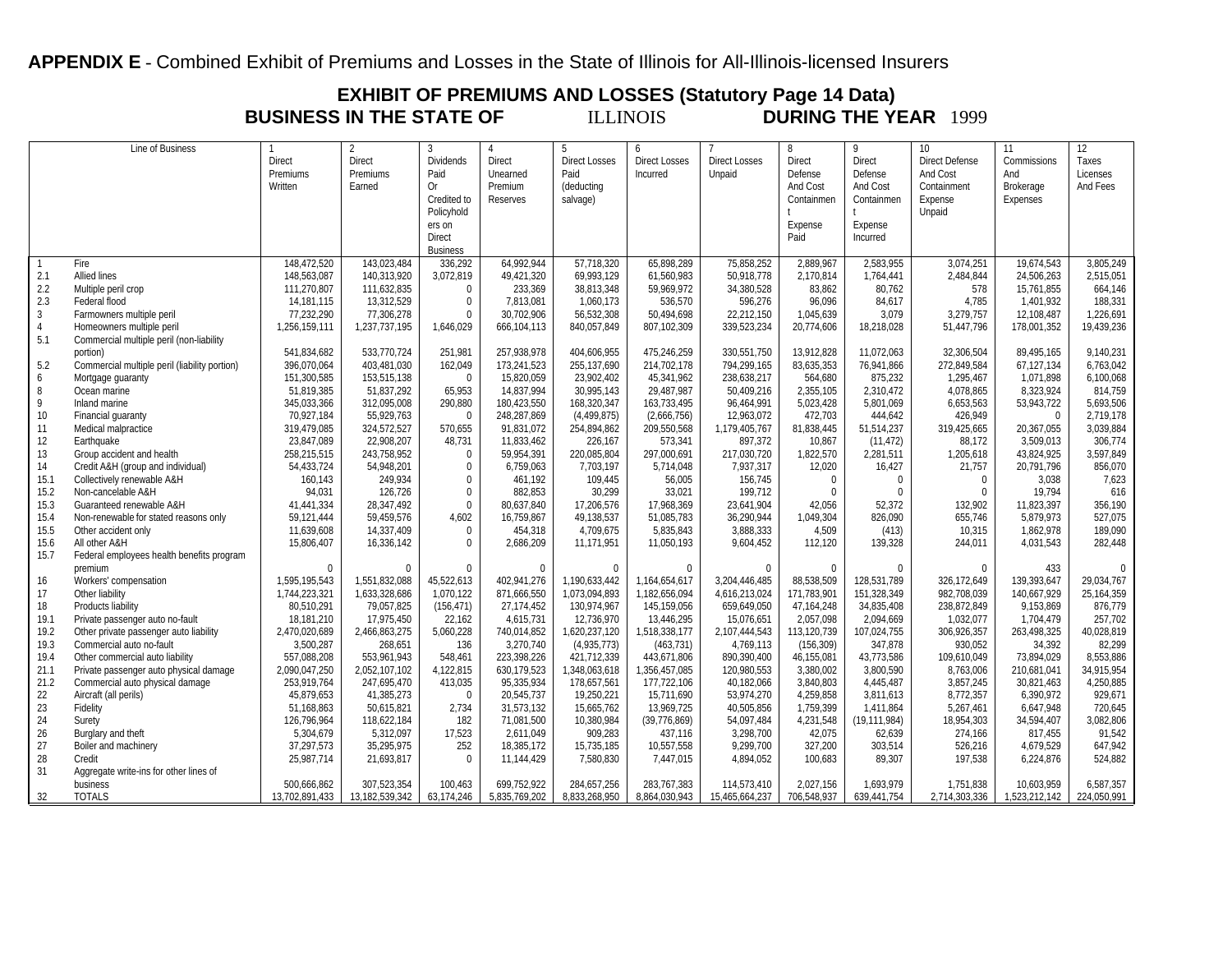<span id="page-49-0"></span>

|      | (000 OMITTED)                          |             |             |                  |             |                          |                       |             |                        |                       |
|------|----------------------------------------|-------------|-------------|------------------|-------------|--------------------------|-----------------------|-------------|------------------------|-----------------------|
|      | PREMIUMS, LOSSES.EXPENSES,             | Premiums    | Premiums    | <b>Dividends</b> | Incurred    | Defense and Cost         | Adjusting and         | Unpaid      | Defense and Cost       | Adjusting and         |
|      | RESERVES AND PROFITS FOR               | Written     | Earned      | T <sub>0</sub>   | Loss        | Containment              | <b>Other Expenses</b> | Losses      | Containment            | <b>Other Expenses</b> |
|      | <b>DIRECT BUSINESS</b>                 |             |             | Policyholders    |             | <b>Expenses Incurred</b> | Incurred              |             | <b>Expenses Unpaid</b> | Unpaid                |
|      | <b>WRITTEN</b>                         |             |             |                  |             |                          |                       |             |                        |                       |
| 01   | Fire                                   | 3,548,578   | 3,481,422   | 7,870            | 2,114,905   | 68,684                   | 136,913               | 1,941,152   | 96,645                 | 66,776                |
| 02.1 | <b>Allied lines</b>                    | 2,622,610   | 2,619,428   | 9,951            | 2,432,211   | 79,441                   | 121,882               | 1,890,357   | 74.435                 | 36,597                |
| 02.2 | Multiple peril crop                    | 1,790,814   | 1,789,591   | 0.00             | 1,847,451   | 2,808                    | 16,707                | 786,613     | 30                     | 2,773                 |
| 02.3 | Federal flood                          | 1.086.932   | 1,048,826   | 0.00             | 576.461     | 22,703                   | 17.028                | 167.903     | 3.848                  | 10.507                |
| 03   | Farmowners multiple peril              | 782,344     | 774,314     | 0.00             | 526,761     | 21,774                   | 60,093                | 267,288     | 45,909                 | 23,440                |
| 04   | Homeowners multiple peril              | 24,119,978  | 23,890,426  | 121,242          | 15,430,375  | 454,468                  | 2,262,844             | 6,562,513   | 1,029,909              | 751,605               |
| 05.1 | Commercial multiple peril              |             |             |                  |             |                          |                       |             |                        |                       |
|      | (non-liability portion)                | 10,189,167  | 10,079,703  | 6,713            | 8,103,247   | 386,051                  | 548,285               | 5,244,736   | 756,384                | 334,040               |
| 05.2 | Commercial multiple peril (liability   |             |             |                  |             |                          |                       |             |                        |                       |
|      | portion)                               | 7,748,545   | 7,955,300   | 3,817            | 4,594,649   | 1,231,339                | 520,667               | 15,734,002  | 5,610,623              | 893,455               |
| 06   | Mortgage guaranty                      | 3.244.046   | 3,288,824   | 0.00             | 923,481     | 16,028                   | 48.876                | 4,256,132   | 24,317                 | 32,363                |
| 08   | Ocean marine                           | 1,896,454   | 1,848,315   | 3,022            | 1,200,485   | 76,540                   | 69,829                | 1,843,960   | 134,323                | 43,521                |
| 09   | Inland marine                          | 6,860,638   | 6,387,652   | 10,300           | 3,759,731   | 119,078                  | 224,029               | 2,470,628   | 164,663                | 101,498               |
| 10   | Financial quaranty                     | 1,524,320   | 1,100,401   | 0.00             | 22,601      | 4,258                    | 1,879                 | 409,698     | 3,759                  | 3,807                 |
| 11   | Medical malpractice                    | 3,204,701   | 3,235,144   | 21,948           | 2,522,115   | 863,747                  | 166,864               | 9,724,729   | 2,846,951              | 317,911               |
| 12   | Earthquake                             | 683,304     | 647,831     | 3,117            | 77,903      | 46,002                   | 40,300                | 178,706     | 46,521                 | 27,075                |
| 13   | Group A&H                              | 4,832,303   | 4,814,251   | 198              | 3,809,421   | 31,333                   | 133,689               | 2,473,143   | 18,899                 | 68,594                |
| 14   | Credit A&H                             | 1.037.395   | 1,043,818   | 0.00             | 117.901     | 218                      | 2.141                 | 150,310     | 267                    | 7.872                 |
| 15   | Other A&H                              | 2,678,354   | 2,453,158   | 48               | 1,386,971   | 21,097                   | 128,091               | 1,249,620   | 21,861                 | 130,415               |
| 16   | Workers' compensation                  | 22,716,315  | 22,472,346  | 1,083,365        | 16,707,186  | 1,937,956                | 1,531,649             | 60,211,349  | 5,562,111              | 2,559,251             |
| 17   | Other liability                        | 19,092,051  | 18,196,723  | 28,683           | 13,199,150  | 3,211,340                | 962,473               | 56,539,190  | 14,350,404             | 2,345,993             |
| 18   | Products liability                     | 1,439,777   | 1,440,940   | (1, 167)         | 1,271,352   | 352,384                  | 172,133               | 8,807,161   | 3,226,055              | 388,368               |
| 19.1 | 19.2 Private Passenger Auto            |             |             |                  |             |                          |                       |             |                        |                       |
|      | Liability                              | 52,251,327  | 52,244,043  | 312,045          | 35,232,916  | 2,591,316                | 5,581,805             | 48,300,353  | 6,458,216              | 4,213,965             |
| 19.3 | 19.4 Commercial Auto Liability         | 11,745,979  | 11,765,225  | 13,119           | 9,272,198   | 813,673                  | 869,135               | 17,522,373  | 2,167,421              | 826,879               |
| 21.1 | Private Passenger Auto Physical        |             |             |                  |             |                          |                       |             |                        |                       |
|      | Damage                                 | 37.070.809  | 36,424,369  | 232,165          | 23,089,106  | 180,098                  | 3,643,641             | 2,028,305   | 160,382                | 674,660               |
| 21.2 | Commercial Auto Physical Damage        | 4,541,971   | 4,451,448   | 5,182            | 3,117,370   | 77,574                   | 331,107               | 565,700     | 84,857                 | 64,667                |
| 22   | Aircraft (all perils)                  | 1,292,541   | 1,244,863   | 0.00             | 649,941     | 106,701                  | 26,223                | 1,699,064   | 182,300                | 24,984                |
| 23   | Fidelity                               | 788,010     | 797,518     | 246              | 451,101     | 18,956                   | 25,726                | 899,226     | 107,706                | 35,992                |
| 24   | Surety                                 | 2,925,702   | 2,809,390   | 18,602           | 777,456     | 127,077                  | 79,648                | 1,561,884   | 299,229                | 82,011                |
| 26   | Burglary and theft                     | 102,026     | 103,309     | 160              | 17,986      | 1,519                    | 3,022                 | 30,465      | 3,653                  | 1,424                 |
| 27   | Boiler and machinery                   | 669,797     | 699,494     | 105              | 475,158     | 13,432                   | 23,780                | 391,920     | 14,038                 | 12,510                |
| 28   | Credit                                 | 428,435     | 400,610     | 0.00             | 172,889     | (448)                    | (1,966)               | 120,290     | 6,665                  | 1,389                 |
| 29   | International                          | 17,410      | 17,067      | 0.00             | 7,483       | 915                      | 2,546                 | 63,304      | 3,337                  | 1,783                 |
| 31   | Aggregate write-ins for other lines of |             |             |                  |             |                          |                       |             |                        |                       |
|      | business                               | 3,317,677   | 2,453,602   | 2,108            | 1,821,749   | 23,124                   | 50,953                | 2,922,361   | 79,588                 | 139,557               |
| 32   | <b>TOTALS</b>                          | 236,250,291 | 231,979,387 | 1,882,840        | 155,709,712 | 12,901,170               | 17,801,965            | 257,014,445 | 43,585,345             | 14,225,705            |

### **PART III - ALLOCATION TO LINES OF DIRECT BUSINESS WRITTEN**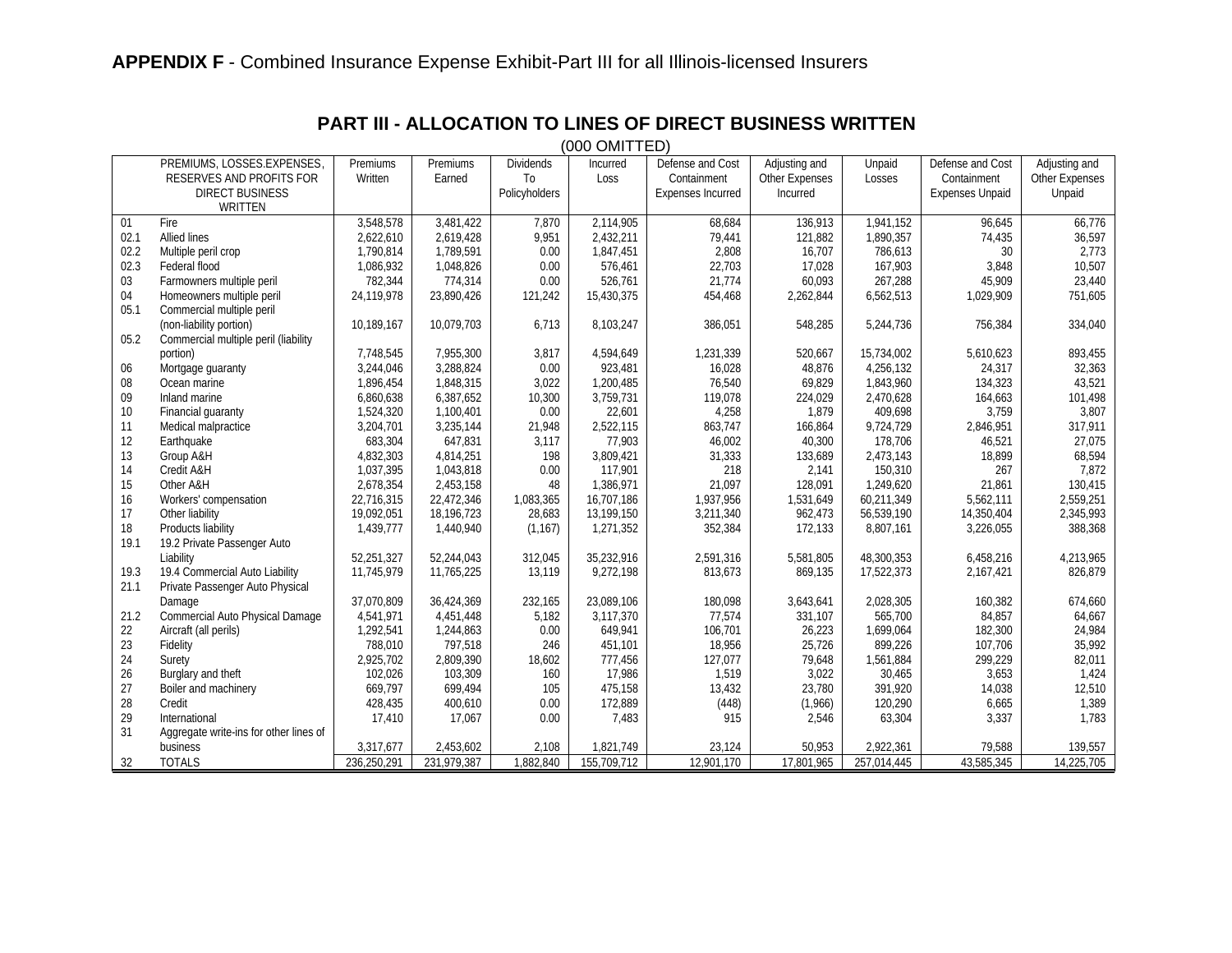|      | (000 OMITTED)                        |                 |                  |                |                 |                     |            |              |                   |  |
|------|--------------------------------------|-----------------|------------------|----------------|-----------------|---------------------|------------|--------------|-------------------|--|
|      | PREMIUMS,                            |                 |                  |                |                 | Other               |            |              |                   |  |
|      | LOSSES.EXPENSES                      |                 |                  |                |                 | Acquisitions, Field |            |              |                   |  |
|      | RESERVES AND PROFITS FOR             |                 |                  | Commission and |                 | Supervision, and    |            |              |                   |  |
|      | <b>DIRECT BUSINESS</b>               | Unearned        |                  | Brokerage      | Taxes, Licenses | Collection          | General    | Other Income | Pre-Tax Profit or |  |
|      | <b>WRITTEN</b>                       | Premium         |                  | Expenses       | & Fees          | Expenses            | Expenses   | Less Other   | Loss Excluding    |  |
|      |                                      | <b>Reserves</b> | Agents' Balances | Incurred       | Incurred        | Incurred            | Incurred   | Expenses     | All Investment    |  |
| 01   | Fire                                 | 1,800,882       | 1,038,970        | 499,456        | 101,041         | 277,265             | 390,133    | (164, 554)   | (279, 386)        |  |
| 02.1 | <b>Allied lines</b>                  | 991,928         | 497,643          | 349,191        | 60,158          | 159,706             | 155,180    | (17,662)     | (766, 583)        |  |
| 02.2 | Multiple peril crop                  | 13,486          | 221,542          | 152,036        | 1,859           | 27,224              | 39,695     | (12,950)     | (311, 137)        |  |
| 02.3 | Federal flood                        | 674,552         | 82,399           | 152,918        | 19,998          | 41,919              | 23,342     | 4,790        | 199,254           |  |
| 03   | Farmowners multiple peril            | 367,796         | 188,474          | 133,146        | 18,147          | 56,937              | 51,792     | (908)        | (94, 803)         |  |
| 04   | Homeowners multiple peril            | 12,873,626      | 4,448,032        | 3,319,957      | 598,947         | 2,091,157           | 1,376,198  | 97,525       | (1,667,226)       |  |
| 05.1 | Commercial multiple peril            |                 |                  |                |                 |                     |            |              |                   |  |
|      | (non-liability portion)              | 4,859,435       | 5,069,271        | 1,743,951      | 271,342         | 746,442             | 802,442    | (45, 214)    | (2,573,860)       |  |
| 05.2 | Commercial multiple peril (liability |                 |                  |                |                 |                     |            |              |                   |  |
|      | portion)                             | 3,370,628       | 3,271,746        | 1,356,411      | 210,860         | 536,020             | 621,437    | (33,984)     | (1, 153, 078)     |  |
| 06   |                                      | 530,567         | 176,592          | 8,526          | 88,853          | 418,611             | 325,687    | 1,283        | 1,460,042         |  |
| 08   | Mortgage guaranty<br>Ocean marine    | 622,864         | 605,577          | 342,138        | 31,599          | 110,670             | 123,331    | (20, 748)    | (130,056)         |  |
| 09   | Inland marine                        |                 |                  |                |                 |                     |            |              |                   |  |
|      |                                      | 3,303,876       | 1,923,625        | 1,054,450      | 173,755         | 454,895             | 441,686    | (65, 444)    | 84,376            |  |
| 10   | Financial guaranty                   | 6,333,259       | (20,663)         | 561            | 40,990          | 187,532             | 152,153    | (11, 049)    | 679,378           |  |
| 11   | Medical malpractice                  | 1,472,108       | 635,842          | 271,928        | 70,386          | 112,082             | 265,166    | (15, 447)    | (1,074,540)       |  |
| 12   | Earthquake                           | 333,683         | 160,742          | 83,283         | 15,623          | 63,687              | 48,684     | (3, 384)     | 265,828           |  |
| 13   | Group A&H                            | 446,432         | 841,424          | 668,370        | 98,175          | 168,983             | 344,598    | 13,909       | (426, 613)        |  |
| 14   | Credit A&H                           | 150,088         | 50,425           | 376,803        | 28,164          | 27,365              | 114,115    | 1,490        | 378,598           |  |
| 15   | Other A&H                            | 1,668,139       | 3,303,157        | 494,294        | 35,300          | 182,782             | 112,003    | (4,268)      | 88,211            |  |
| 16   | Workers' compensation                | 3,905,732       | 8,902,218        | 1,944,979      | 995,817         | 1,200,339           | 1,759,321  | (110, 895)   | (4,799,128)       |  |
| 17   | Other liability                      | 10,434,275      | 5,162,964        | 2,516,008      | 441,848         | 1,097,657           | 1,153,128  | 21,259       | (4,382,351)       |  |
| 18   | Products liability                   | 561,916         | 385,884          | 150,015        | 30,534          | 93,782              | 131,216    | (15,608)     | (774, 908)        |  |
| 19.1 | 19.2 Private Passenger Auto          |                 |                  |                |                 |                     |            |              |                   |  |
|      | Liability                            | 16,373,465      | 10,280,474       | 4,768,823      | 1,207,969       | 4,227,106           | 2,722,575  | 122,170      | (4, 278, 313)     |  |
| 19.3 | 19.4 Commercial Auto Liability       | 4,656,534       | 5,040,048        | 1,633,368      | 304,112         | 712,407             | 914,877    | (86,968)     | (2,845,610)       |  |
| 21.1 | Private Passenger Auto Physical      |                 |                  |                |                 |                     |            |              |                   |  |
|      | Damage                               | 11,566,284      | 7,098,055        | 3,233,421      | 837,779         | 2,979,617           | 1,852,324  | 66,670       | 442,860           |  |
| 21.2 | Commercial Auto Physical Damage      | 1,847,183       | 1,727,242        | 630,187        | 106,458         | 318,221             | 358,732    | 5,671        | (484, 608)        |  |
| 22   | Aircraft (all perils)                | 486,602         | 344,900          | 198,473        | 27,919          | 47,481              | 53,606     | (9, 763)     | 124,775           |  |
| 23   | Fidelity                             | 522,522         | 194,254          | 97,610         | 19,811          | 77,087              | 79,224     | (3, 721)     | 24,034            |  |
| 24   | Surety                               | 1,627,855       | 634,950          | 833,799        | 77,291          | 313,885             | 218,853    | (15, 823)    | 346,967           |  |
| 26   | Burglary and theft                   | 57,691          | 37,577           | 15,689         | 2,561           | 9,221               | 5,348      | (1, 233)     | 46,544            |  |
| 27   | Boiler and machinery                 | 316,110         | 153,424          | 82,295         | 19,480          | 54,035              | 128,292    | (34, 524)    | (131, 611)        |  |
| 28   | Credit                               | 217,289         | 72,877           | 99,323         | 11,211          | 32,154              | 51,203     | 1,556        | 37,804            |  |
| 29   | International                        | 6.463           | 14,509           | 2,797          | 220             | 40                  | (1, 337)   | (6,039)      | (1,635)           |  |
| 31   | Aggregate write-ins for other lines  |                 |                  |                |                 |                     |            |              |                   |  |
|      | of business                          | 4,510,170       | 284,878          | 340,282        | 74,439          | 63,591              | 178,117    | 512          | (100, 254)        |  |
| 32   | <b>TOTALS</b>                        | 96,903,416      | 62,829,060       | 27,554,478     | 6,022,714       | 16,889,911          | 14,993,142 | (343, 355)   | (22,065,547)      |  |
|      |                                      |                 |                  |                |                 |                     |            |              |                   |  |

**PART III - ALLOCATION TO LINES OF DIRECT BUSINESS WRITTEN** (continued)